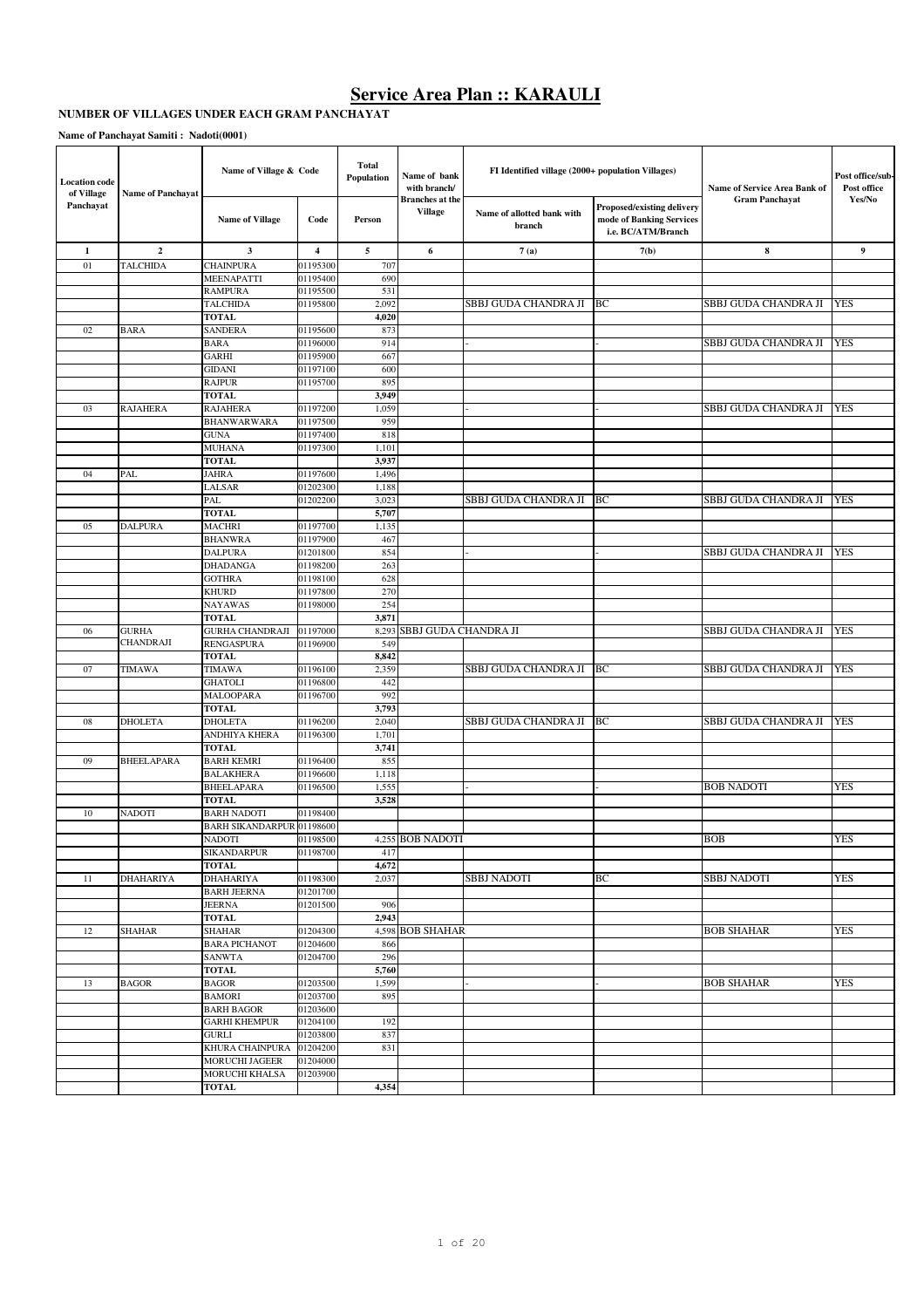#### **Name of Panchayat Samiti : Nadoti(0001)**

| <b>Location code</b><br>of Village | <b>Name of Panchayat</b> | Name of Village & Code |                      | <b>Total</b><br>Population | Name of bank<br>with branch/             | FI Identified village (2000+ population Villages) |                                                                              | Name of Service Area Bank of | Post office/sub-<br>Post office |
|------------------------------------|--------------------------|------------------------|----------------------|----------------------------|------------------------------------------|---------------------------------------------------|------------------------------------------------------------------------------|------------------------------|---------------------------------|
| Panchayat                          |                          | <b>Name of Village</b> | Code                 | Person                     | <b>Branches</b> at the<br><b>Village</b> | Name of allotted bank with<br>branch              | Proposed/existing delivery<br>mode of Banking Services<br>i.e. BC/ATM/Branch | <b>Gram Panchayat</b>        | Yes/No                          |
| 1                                  | $\overline{2}$           | 3                      | 4                    | 5                          | 6                                        | 7(a)                                              | 7(b)                                                                         | 8                            | 9                               |
| 14                                 | <b>BARDALA</b>           | <b>BARH BARDALA</b>    | 01201300             |                            |                                          |                                                   |                                                                              |                              |                                 |
|                                    |                          | <b>BARDALA</b>         | 01201400             | 3,615                      |                                          | <b>SBBJ NADOTI</b>                                | BC                                                                           | SBBJ NADOTI                  | <b>YES</b>                      |
|                                    |                          | <b>TOTAL</b>           |                      | 3,615                      |                                          |                                                   |                                                                              |                              |                                 |
| 15                                 | SALAWAD                  | <b>ALOODA</b>          | 01201600             | 877                        |                                          |                                                   |                                                                              |                              |                                 |
|                                    |                          | <b>SALAWAD</b>         | 01203400             | 2,238                      |                                          | <b>SBBJ NADOTI</b>                                | BC                                                                           | <b>SBBJ NADOTI</b>           | <b>YES</b>                      |
|                                    |                          | <b>TOTAL</b>           |                      | 3,115                      |                                          |                                                   |                                                                              |                              |                                 |
| 16                                 | <b>CHIRAWANDA</b>        | <b>BHONDWARA</b>       | 01202400             | 603                        |                                          |                                                   |                                                                              |                              |                                 |
|                                    |                          | <b>CHIRAWANDA</b>      | 01202600             | 3,397                      |                                          | <b>BRGB GARHMORA</b>                              | ВC                                                                           | <b>BRGB GARHMORA</b>         | <b>YES</b>                      |
|                                    |                          | <b>TOTAL</b>           |                      | 4,000                      |                                          |                                                   |                                                                              |                              |                                 |
| 17                                 | <b>RAISANA</b>           | <b>GANWARI</b>         | 01202500             | 815                        |                                          |                                                   |                                                                              |                              |                                 |
|                                    |                          | RAISANA                | 01203000             | 2,977                      |                                          | <b>BRGB GARHMORA</b>                              | ВC                                                                           | <b>BRGB GARHMORA</b>         | <b>YES</b>                      |
|                                    |                          | <b>REWASA</b>          | 01202900             | 1,150                      |                                          |                                                   |                                                                              |                              |                                 |
|                                    |                          | <b>TOTAL</b>           |                      | 4,942                      |                                          |                                                   |                                                                              |                              |                                 |
| 18                                 | <b>GARHKHERA</b>         | <b>GARHKHERA</b>       | 01203100             | 2,508                      |                                          | <b>SBBJ NADOTI</b>                                | ВC                                                                           | SBBJ NADOTI                  | <b>YES</b>                      |
|                                    |                          | <b>KHOYLI</b>          | 01203200             | 850                        |                                          |                                                   |                                                                              |                              |                                 |
|                                    |                          | <b>TOTAL</b>           |                      | 3,358                      |                                          |                                                   |                                                                              |                              |                                 |
| 19                                 | <b>GARHMORA</b>          | <b>DHOLA DANTA</b>     | 01202700             | 151                        | <b>BRGB GARHMORA</b>                     |                                                   |                                                                              |                              |                                 |
|                                    |                          | <b>GARHMORA</b>        | 01202800             | 4,562                      |                                          |                                                   |                                                                              | <b>BRGB</b>                  | <b>YES</b>                      |
| 20                                 | <b>JEETKIPUR</b>         | <b>TOTAL</b>           |                      | 4,713<br>1,485             |                                          |                                                   |                                                                              | <b>BRGB GARHMORA</b>         | <b>YES</b>                      |
|                                    |                          | <b>JEETKIPUR</b>       | 01201900             |                            |                                          |                                                   |                                                                              |                              |                                 |
|                                    |                          | <b>HARLODA</b><br>LODA | 01202100<br>01202000 | 593<br>896                 |                                          |                                                   |                                                                              |                              |                                 |
|                                    |                          | PALRI                  | 01203300             | 259                        |                                          |                                                   |                                                                              |                              |                                 |
|                                    |                          | <b>TOTAL</b>           |                      | 3,233                      |                                          |                                                   |                                                                              |                              |                                 |
| 21                                 | <b>KAIMA</b>             | KAIMA                  | 01201200             | 2,056                      |                                          | <b>SBBJ NADOTI</b>                                | BC                                                                           | <b>SBBJ NADOTI</b>           | <b>YES</b>                      |
|                                    |                          | LAHAWAD                | 01204400             | 1,290                      |                                          |                                                   |                                                                              |                              |                                 |
|                                    |                          | <b>TOTAL</b>           |                      | 3,346                      |                                          |                                                   |                                                                              |                              |                                 |
| $22\,$                             | <b>KAIMRI</b>            | <b>IBRAHIMPUR</b>      | 01198800             | 517                        |                                          |                                                   |                                                                              |                              |                                 |
|                                    |                          | <b>BARA WAJIDPUR</b>   | 01198900             | 1,288                      |                                          |                                                   |                                                                              |                              |                                 |
|                                    |                          | <b>HODAHELI</b>        | 01201100             | 199                        |                                          |                                                   |                                                                              |                              |                                 |
|                                    |                          | KAIMRI                 | 01199500             | 3,327                      |                                          | <b>BOB NADOTI</b>                                 | ВC                                                                           | <b>BOB NADOTI</b>            | <b>YES</b>                      |
|                                    |                          | <b>TOTAL</b>           |                      | 5,331                      |                                          |                                                   |                                                                              |                              |                                 |
| 23                                 | DHAND KA PURA            | DHAMADI KA PURA        | 01199000             | 490                        |                                          |                                                   |                                                                              |                              |                                 |
|                                    |                          | DHAND KA PURA          | 01199400             | 1,070                      |                                          |                                                   |                                                                              | <b>BOB NADOTI</b>            | <b>YES</b>                      |
|                                    |                          | <b>JINDON KA PURA</b>  | 01199300             | 899                        |                                          |                                                   |                                                                              |                              |                                 |
|                                    |                          | MAIDHE KA PURA         | 01199200             | 896                        |                                          |                                                   |                                                                              |                              |                                 |
|                                    |                          | MEHTA KA PURA          | 01199100             | 517                        |                                          |                                                   |                                                                              |                              |                                 |
|                                    |                          | <b>TOTAL</b>           |                      | 3,872                      |                                          |                                                   |                                                                              |                              |                                 |
| 24                                 | <b>TESGAON</b>           | <b>TESGAON</b>         | 01199600             | 3,513                      |                                          | <b>BOB NADOTI</b>                                 | ВC                                                                           | <b>BOB NADOTI</b>            | <b>YES</b>                      |
|                                    |                          | BILAI                  | 01199800             | 440                        |                                          |                                                   |                                                                              |                              |                                 |
|                                    |                          | <b>KAKARA</b>          | 01199700             | 332                        |                                          |                                                   |                                                                              |                              |                                 |
|                                    |                          | <b>TOTAL</b>           |                      | 4,285                      |                                          |                                                   |                                                                              |                              |                                 |
| 25                                 | <b>RONSI</b>             | <b>RONSI</b>           | 01200100             | 3,662                      |                                          | <b>BOB KEMLA</b>                                  | BC                                                                           | <b>BOB KEMLA</b>             | <b>YES</b>                      |
| 26                                 | <b>KEMLA</b>             | <b>CHAK KEMLA</b>      | 01200200             |                            |                                          |                                                   |                                                                              |                              |                                 |
|                                    |                          | <b>KEMLA</b>           | 01200300             |                            | 4.421 BOB KEMLA                          |                                                   |                                                                              | <b>BOB</b>                   | <b>YES</b>                      |
|                                    |                          | TOTAL                  |                      | 4,421                      |                                          |                                                   |                                                                              |                              |                                 |
| 27                                 | <b>KUNJELA</b>           | <b>MILAK SARAY</b>     | 01200400             | 1,431                      |                                          |                                                   |                                                                              |                              |                                 |
|                                    |                          | <b>KUNJELA</b>         | 01200600             | 3,391                      |                                          | <b>BOB KEMLA</b>                                  | BC                                                                           | <b>BOB KEMLA</b>             | <b>YES</b>                      |
|                                    |                          | TOTAL                  |                      | 4,822                      |                                          |                                                   |                                                                              |                              |                                 |
| 28                                 | <b>BARAGAON</b>          | RALAWATA               | 01199900             | 1,362                      |                                          |                                                   |                                                                              |                              |                                 |
|                                    |                          | <b>BARAGAON</b>        | 01201000             | 1,113                      |                                          |                                                   |                                                                              | <b>BOB KEMLA</b>             | <b>YES</b>                      |
|                                    |                          | <b>BARH BARAGAON</b>   | 01200800             |                            |                                          |                                                   |                                                                              |                              |                                 |
|                                    |                          | <b>KHEDLA</b>          | 01200000<br>01200700 | 1,178<br>993               |                                          |                                                   |                                                                              |                              |                                 |
|                                    |                          | KHERLI<br>NAYAPURA     | 01200900             | 1,107                      |                                          |                                                   |                                                                              |                              |                                 |
|                                    |                          | TOTAL                  |                      | 5,753                      |                                          |                                                   |                                                                              |                              |                                 |
| 29                                 | SOP                      | <b>HAFZABAD</b>        | 01200500             |                            |                                          |                                                   |                                                                              |                              |                                 |
|                                    |                          | SOP                    | 01204500             | 4,504                      |                                          | <b>BOB SHAHAR</b>                                 | ВC                                                                           | <b>BOB SHAHAR</b>            | <b>YES</b>                      |
|                                    |                          | <b>TOTAL</b>           |                      | 4,504                      |                                          |                                                   |                                                                              |                              |                                 |
|                                    |                          |                        |                      |                            |                                          |                                                   |                                                                              |                              |                                 |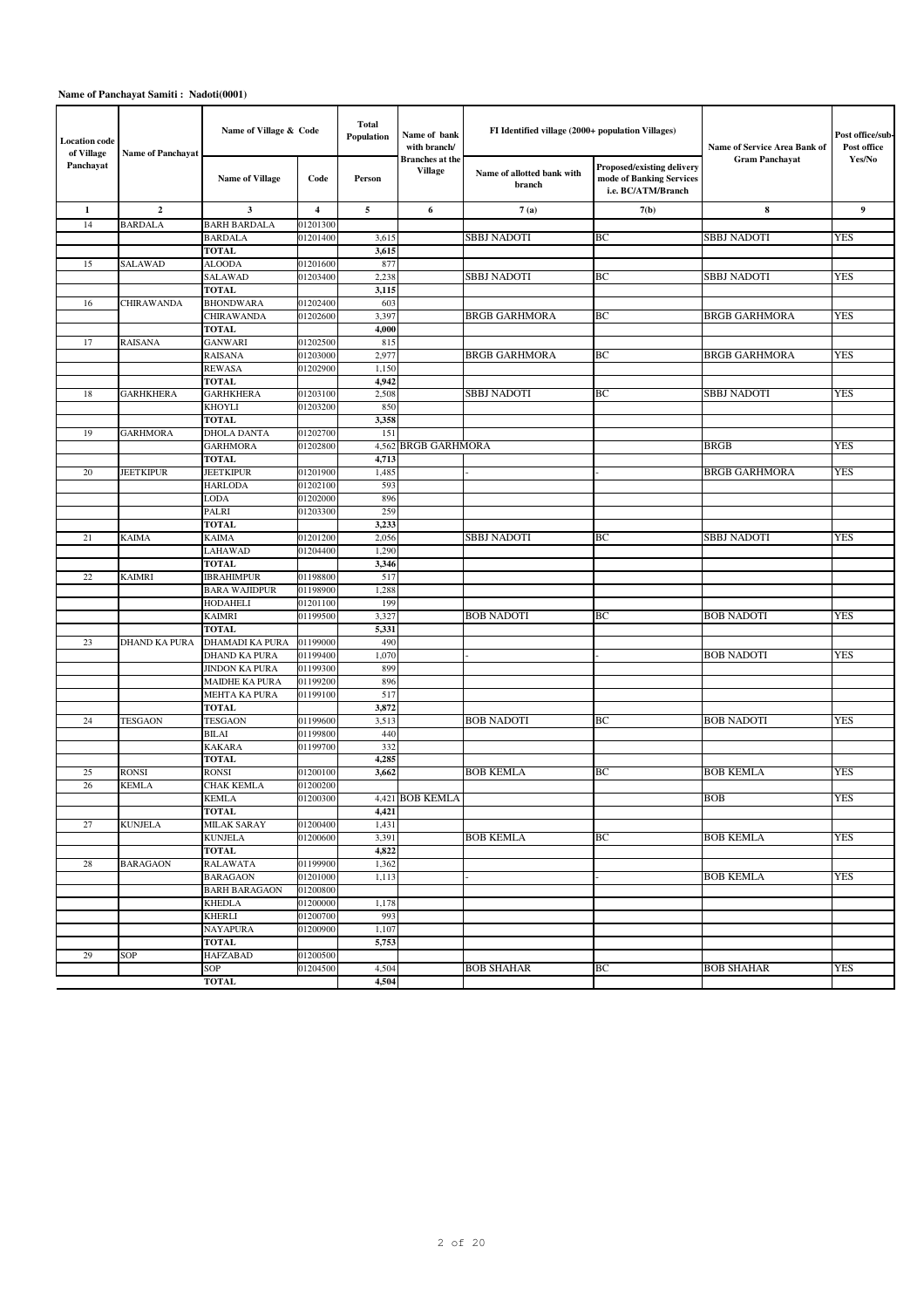## **NUMBER OF VILLAGES UNDER EACH GRAM PANCHAY**

| <b>Location</b> code<br>of Village | Name of         | Name of Village & Code    |          | Total<br>Population | Name of bank<br>with branch/      | FI Identified village (2000+ population Villages) |                                                                                               | Name of Service Area<br><b>Bank of Gram</b> | Post office/sub-<br>Post office |
|------------------------------------|-----------------|---------------------------|----------|---------------------|-----------------------------------|---------------------------------------------------|-----------------------------------------------------------------------------------------------|---------------------------------------------|---------------------------------|
| Panchayat                          | Panchayat       | <b>Name of Village</b>    | Code     | Person              | <b>Branches</b> at the<br>Village | Name of allotted bank with<br>branch              | Proposed/existing<br>delivery mode of<br><b>Banking Services i.e.</b><br><b>BC/ATM/Branch</b> | Panchayat                                   | Yes/No                          |
| $\mathbf{1}$                       | $\mathbf{2}$    | 3                         | 4        | 5                   | 6                                 | 7(a)                                              | 7(b)                                                                                          | 8                                           | 9                               |
| 01                                 | PATOLI          | <b>ANTARHERA</b>          | 01180400 | 459                 |                                   |                                                   |                                                                                               |                                             |                                 |
|                                    |                 | <b>KARANPUR</b>           | 01180500 | 582                 |                                   |                                                   | In Dausa District                                                                             |                                             |                                 |
|                                    |                 | <b>PATOLI</b>             | 01181000 | 2,736               |                                   |                                                   |                                                                                               |                                             |                                 |
|                                    |                 | <b>TOTAL</b>              |          | 3,777               |                                   |                                                   |                                                                                               |                                             |                                 |
| 02                                 | <b>BHAJERA</b>  | <b>ANATPURA</b>           | 01180600 | 725                 |                                   |                                                   |                                                                                               |                                             |                                 |
|                                    |                 | <b>BHAJERA</b>            | 01181100 | 2,049               |                                   | SBBJ MAHANIPUR BALAJI                             | BC                                                                                            | <b>SBBJ MAHANIPUR YES</b>                   |                                 |
|                                    |                 | <b>DANTLI</b>             | 01181200 | 1,191               |                                   |                                                   |                                                                                               |                                             |                                 |
|                                    |                 | <b>TOTAL</b>              |          | 3,965               |                                   |                                                   |                                                                                               |                                             |                                 |
| 03                                 | SANKARWARA      | <b>MEHANDIPUR</b>         | 01181300 | 1,314               |                                   |                                                   |                                                                                               |                                             |                                 |
|                                    |                 | ASRO                      | 01183900 | 582                 |                                   |                                                   |                                                                                               |                                             |                                 |
|                                    |                 | <b>BHEEMPUR</b>           | 01184200 | 750                 |                                   |                                                   |                                                                                               |                                             |                                 |
|                                    |                 | <b>BHOORA</b>             | 01181600 | 1,121               |                                   |                                                   |                                                                                               |                                             |                                 |
|                                    |                 | <b>GAHROLI</b>            | 01181400 | 665                 |                                   |                                                   |                                                                                               |                                             |                                 |
|                                    |                 | <b>KANETI</b>             | 01184100 | 341                 |                                   |                                                   |                                                                                               |                                             |                                 |
|                                    |                 | MAKBARA                   | 01184000 | 509                 |                                   |                                                   |                                                                                               |                                             |                                 |
|                                    |                 | SANKARWARA                | 01181500 | 1,792               |                                   |                                                   |                                                                                               | <b>SBBJ MAHANIPUR YES</b>                   |                                 |
|                                    |                 | <b>TOTAL</b>              |          | 7,074               |                                   |                                                   |                                                                                               |                                             |                                 |
| 04                                 | PARLA<br>KHALSA | TUDAWALI                  | 01180900 | 483                 |                                   |                                                   |                                                                                               |                                             |                                 |
|                                    |                 | PARLA JAGEER              | 01181800 | 373                 |                                   |                                                   |                                                                                               |                                             |                                 |
|                                    |                 | PARLA KHALSA              | 01181700 | 2,355               |                                   | <b>SBBJ TODABHIM</b>                              | BС                                                                                            | <b>SBBJ TODABHIM</b>                        | <b>YES</b>                      |
|                                    |                 | <b>TOTAL</b>              |          | 3,211               |                                   |                                                   |                                                                                               |                                             |                                 |
| 05                                 | BHANAKPURA      | <b>BHANAKPURA</b>         | 01180700 | 1,999               |                                   |                                                   |                                                                                               | <b>SBBJ TODABHIM</b>                        | <b>YES</b>                      |
|                                    |                 | <b>BHAISEENA</b>          | 01180800 | 1,423               |                                   |                                                   |                                                                                               |                                             |                                 |
|                                    |                 | SARSENA CHAK NO. 01182100 |          | 452                 |                                   |                                                   |                                                                                               |                                             |                                 |
|                                    |                 | SARSENA CHAK NO.01182000  |          |                     |                                   |                                                   |                                                                                               |                                             |                                 |
|                                    |                 | <b>TOTAL</b>              |          | 3,874               |                                   |                                                   |                                                                                               |                                             |                                 |
| 06                                 | <b>JHAREESA</b> | <b>JHAREESA</b>           | 01182300 | 2,132               |                                   | <b>BOB KARIRI</b>                                 | ВC                                                                                            | <b>BOB KARIRI</b>                           | <b>YES</b>                      |
|                                    |                 | BHAISAPATTI KALAI01182500 |          | 1,825               |                                   |                                                   |                                                                                               |                                             |                                 |
|                                    |                 | BHAISAPATTI KHURD1182400  |          | 1,882               |                                   |                                                   |                                                                                               |                                             |                                 |
|                                    |                 | <b>TOTAL</b>              |          | 5,839               |                                   |                                                   |                                                                                               |                                             |                                 |
| 07                                 | NANGAL          | SHANKARPUR DORK01181900   |          | 718                 |                                   |                                                   |                                                                                               |                                             |                                 |
|                                    | MANDAL          | <b>MUTHEPUR</b>           | 01182200 | 232                 |                                   |                                                   |                                                                                               |                                             |                                 |
|                                    |                 | NANGAL MANDAL             | 01183200 | 2,908               |                                   | <b>BOB KARIRI</b>                                 | ВC                                                                                            | <b>BOB KARIRI</b>                           | <b>YES</b>                      |
|                                    |                 | <b>TOTAL</b>              |          | 3,858               |                                   |                                                   |                                                                                               |                                             |                                 |
| 08                                 | <b>MANDEROO</b> | <b>KHIRKHIRI</b>          | 01183100 | 1,440               |                                   |                                                   |                                                                                               |                                             |                                 |
|                                    |                 | <b>MANDEROO</b>           | 01185400 | 2,363               |                                   | <b>BOB KARIRI</b>                                 | ВC                                                                                            | <b>BOB KARIRI</b>                           | <b>YES</b>                      |
|                                    |                 | <b>TOTAL</b>              |          | 3,803               |                                   |                                                   |                                                                                               |                                             |                                 |
| 09                                 | MATASOOLA       | <b>CHOORPURA</b>          | 01182600 | 542                 |                                   |                                                   |                                                                                               |                                             |                                 |
|                                    |                 | <b>JODHPURA</b>           | 01183000 | 780                 |                                   |                                                   |                                                                                               |                                             |                                 |
|                                    |                 | <b>MADHOPURA</b>          | 01182700 | 564                 |                                   |                                                   |                                                                                               |                                             |                                 |
|                                    |                 | <b>MATASOOLA</b>          | 01182800 | 2,206               |                                   | <b>BOB KARIRI</b>                                 | BC                                                                                            | <b>BOB KARIRI</b>                           | <b>YES</b>                      |
|                                    |                 | PARLI KHURD               | 01182900 | 742                 |                                   |                                                   |                                                                                               |                                             |                                 |
|                                    |                 | <b>TOTAL</b>              |          | 4,834               |                                   |                                                   |                                                                                               |                                             |                                 |
| 10                                 | <b>KHERI</b>    | <b>GOPALPURA</b>          | 01183600 | 801                 |                                   |                                                   |                                                                                               |                                             |                                 |
|                                    |                 | <b>JHUNKI</b>             | 01184900 | 22                  |                                   |                                                   |                                                                                               |                                             |                                 |
|                                    |                 | <b>KHERI</b>              | 01185100 | 3,419               |                                   | <b>SBBJ TODABHIM</b>                              | BС                                                                                            | <b>SBBJ TODABHIM</b>                        | <b>YES</b>                      |
|                                    |                 | <b>TOTAL</b>              |          | 4,242               |                                   |                                                   |                                                                                               |                                             |                                 |
| 11                                 | <b>JONL</b>     | <b>KHERIYA</b>            | 01185800 | 469                 |                                   |                                                   |                                                                                               |                                             |                                 |
|                                    |                 | <b>DORAWALI</b>           | 01185900 | 1,776               |                                   |                                                   |                                                                                               |                                             |                                 |
|                                    |                 | <b>JONL</b>               | 01186100 | 2,215               |                                   | <b>BOB KARIRI</b>                                 | ВC                                                                                            | <b>BOB KARIRI</b>                           | <b>YES</b>                      |
|                                    |                 | KAMALPURIYA KA P01186000  |          | 312                 |                                   |                                                   |                                                                                               |                                             |                                 |
|                                    |                 | <b>VISHAN PURA</b>        | 01186200 | 1,266               |                                   |                                                   |                                                                                               |                                             |                                 |
|                                    |                 | <b>TOTAL</b>              |          | 6,038               |                                   |                                                   |                                                                                               |                                             |                                 |
| 12                                 | <b>BONL</b>     | <b>BONL</b>               | 01186300 | 4,558               |                                   | <b>BOB KARIRI</b>                                 | ВC                                                                                            | <b>BOB KARIRI</b>                           | <b>YES</b>                      |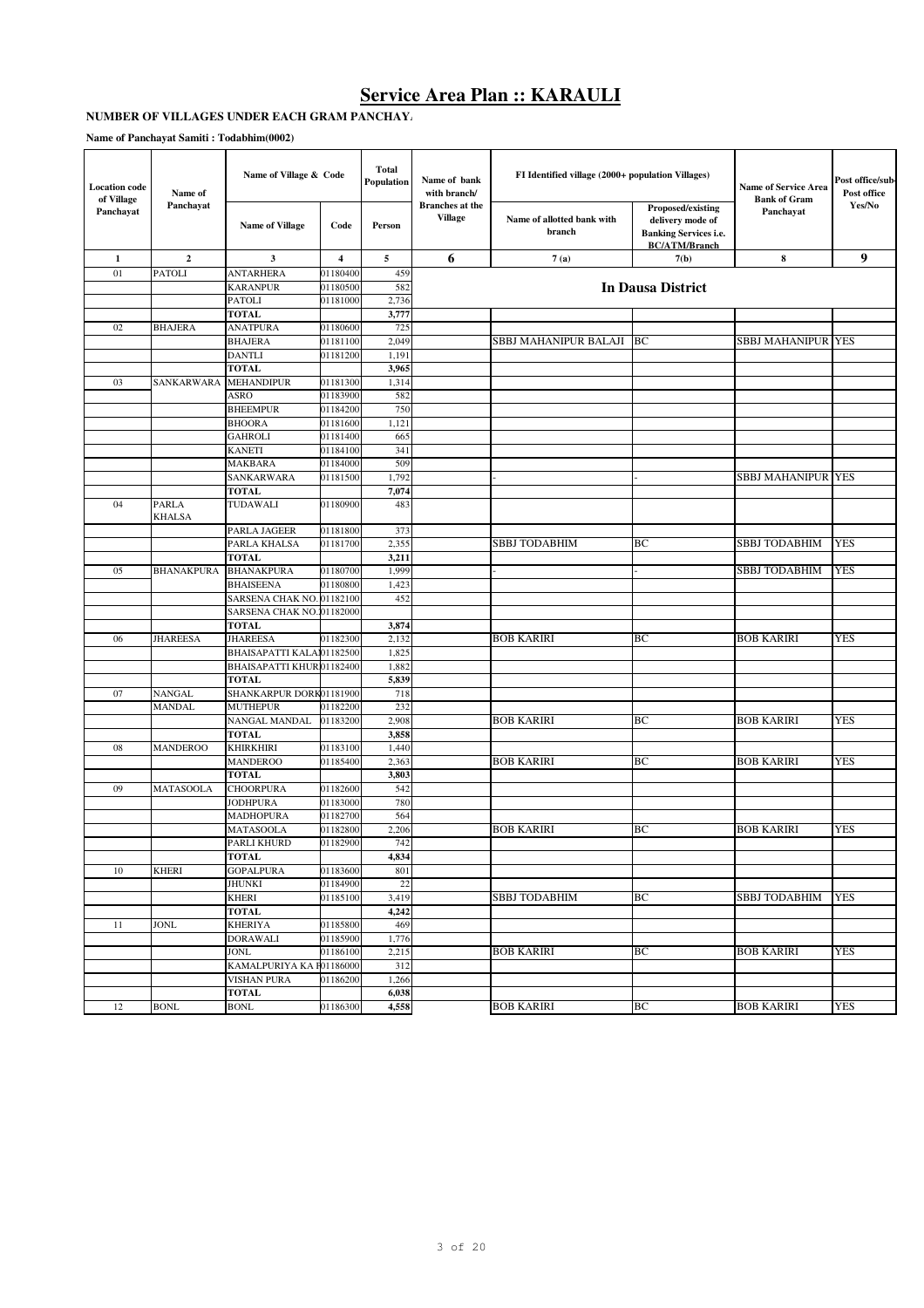| <b>Location code</b><br>of Village | Name of          | Name of Village & Code                     |                | Total<br>Population | Name of bank<br>with branch/             | FI Identified village (2000+ population Villages) |                                                                                               | Name of Service Area<br><b>Bank of Gram</b> | Post office/sub<br>Post office |
|------------------------------------|------------------|--------------------------------------------|----------------|---------------------|------------------------------------------|---------------------------------------------------|-----------------------------------------------------------------------------------------------|---------------------------------------------|--------------------------------|
| Panchayat                          | Panchayat        | <b>Name of Village</b>                     | Code           | Person              | <b>Branches</b> at the<br><b>Village</b> | Name of allotted bank with<br>branch              | Proposed/existing<br>delivery mode of<br><b>Banking Services i.e.</b><br><b>BC/ATM/Branch</b> | Panchayat                                   | Yes/No                         |
| $\mathbf{1}$                       | $\overline{2}$   | 3                                          | $\overline{4}$ | 5                   | 6                                        | 7(a)                                              | 7(b)                                                                                          | 8                                           | 9                              |
| 13                                 | <b>KARIRI</b>    | <b>MEREDA</b>                              | 01185200       | 1,263               |                                          |                                                   |                                                                                               |                                             |                                |
|                                    |                  | <b>CHAK GAZIPUR</b>                        | 01185700       | 839                 |                                          |                                                   |                                                                                               |                                             |                                |
|                                    |                  | <b>GARHI BARH</b>                          | 01185500       |                     |                                          |                                                   |                                                                                               |                                             |                                |
|                                    |                  | <b>GAZIPUR</b>                             | 01185600       | 749                 |                                          |                                                   |                                                                                               |                                             |                                |
|                                    |                  | <b>KARIRI</b>                              | 01186400       |                     | 2,158 BOB KARIRI                         |                                                   |                                                                                               | <b>BOB KARIRI</b>                           | <b>YES</b>                     |
|                                    |                  | <b>KHANPUR</b>                             | 01186500       | 1,738               |                                          |                                                   |                                                                                               |                                             |                                |
|                                    |                  | <b>TURAKPUR</b><br><b>TOTAL</b>            | 01185300       | 80<br>6,827         |                                          |                                                   |                                                                                               |                                             |                                |
| 14                                 | <b>MACHRI</b>    | CHAK MAHENDWAR01183700                     |                |                     |                                          |                                                   |                                                                                               |                                             |                                |
|                                    |                  | <b>JAISNI</b>                              | 01185000       | 1,355               |                                          |                                                   |                                                                                               |                                             |                                |
|                                    |                  | <b>MACHRI</b>                              | 01187500       | 2,113               |                                          | <b>BOB KARIRI</b>                                 | BC                                                                                            | <b>BOB KARIRI</b>                           | <b>YES</b>                     |
|                                    |                  | <b>MAHENDWARA</b>                          | 01183800       | 359                 |                                          |                                                   |                                                                                               |                                             |                                |
|                                    |                  | <b>NANDIPUR</b>                            | 01184700       | 176                 |                                          |                                                   |                                                                                               |                                             |                                |
|                                    |                  | <b>TRISHOOL</b>                            | 01184800       | 1,130               |                                          |                                                   |                                                                                               |                                             |                                |
|                                    |                  | <b>TOTAL</b>                               |                | 5,133               |                                          |                                                   |                                                                                               |                                             |                                |
| 15                                 | <b>MANNAUJ</b>   | <b>DADANPUR</b>                            | 01184500       | 1,362               |                                          |                                                   |                                                                                               |                                             |                                |
|                                    |                  | <b>LADPUR</b>                              | 01187700       | 142                 |                                          |                                                   |                                                                                               |                                             |                                |
|                                    |                  | MANNAUJ                                    | 01184600       | 1,976               |                                          |                                                   |                                                                                               | PNB TODABHIM                                | <b>YES</b>                     |
|                                    |                  | <b>TOTAL</b>                               |                | 3,480               |                                          |                                                   |                                                                                               |                                             |                                |
| 16                                 | <b>SEHRAKHAR</b> | <b>SUJANPURA</b>                           | 01184300       | 1,248               |                                          |                                                   |                                                                                               |                                             |                                |
|                                    |                  | MAKHTHOT                                   | 01188100       | 533                 |                                          |                                                   |                                                                                               |                                             |                                |
|                                    |                  | <b>MONAPURA</b>                            | 01188200       | 416                 |                                          |                                                   |                                                                                               |                                             |                                |
|                                    |                  | <b>SEHRAKHAR</b>                           | 01184400       | 1,789               |                                          |                                                   |                                                                                               | <b>PNB TODABHIM</b>                         | <b>YES</b>                     |
|                                    |                  | <b>TOTAL</b>                               |                | 3,986               |                                          |                                                   |                                                                                               |                                             |                                |
| 17                                 | PADAMPURA        | PADAMPURA                                  | 01188400       | 2,725               |                                          | <b>BRGB TODABHIM</b>                              | BC                                                                                            | <b>BRGB TODABHIM</b>                        | <b>YES</b>                     |
|                                    |                  | <b>BAIROJ</b>                              | 01188600       | 1,539               |                                          |                                                   |                                                                                               |                                             |                                |
|                                    |                  | <b>GAJJUPURA</b><br><b>TOTAL</b>           | 01188500       | 793<br>5,057        |                                          |                                                   |                                                                                               |                                             |                                |
| 18                                 | <b>KHOHRA</b>    | <b>KHOHRA</b>                              | 01188300       | 3,300               |                                          | <b>BRGB TODABHIM</b>                              | BC                                                                                            | <b>BRGB TODABHIM</b>                        | <b>YES</b>                     |
| 19                                 | <b>GORDA</b>     | <b>GORDA</b>                               | 01188700       | 1,598               |                                          |                                                   |                                                                                               | <b>BOB MORDA</b>                            | <b>YES</b>                     |
|                                    |                  | <b>NAND</b>                                | 01189000       | 1,411               |                                          |                                                   |                                                                                               |                                             |                                |
|                                    |                  | <b>TOTAL</b>                               |                | 3,009               |                                          |                                                   |                                                                                               |                                             |                                |
| 20                                 | <b>DHAWAN</b>    | <b>DHAWAN</b>                              | 01188900       | 848                 |                                          |                                                   |                                                                                               | <b>BOB MORDA</b>                            | <b>YES</b>                     |
|                                    |                  | <b>GAONRI</b>                              | 01189200       | 711                 |                                          |                                                   |                                                                                               |                                             |                                |
|                                    |                  | <b>MOHANPURA</b>                           | 01189100       | 2,847               |                                          | <b>BOB MORDA</b>                                  | BC                                                                                            | <b>BOB MORDA</b>                            |                                |
|                                    |                  | <b>TOTAL</b>                               |                | 4,406               |                                          |                                                   |                                                                                               |                                             |                                |
| 21                                 | <b>KAMALPURA</b> | <b>RAJOLI</b>                              | 01188800       | 1,333               |                                          |                                                   |                                                                                               |                                             |                                |
|                                    |                  | <b>KAMALPURA</b>                           | 01189300       | 2,977               |                                          | <b>BOB MORDA</b>                                  | BC                                                                                            | <b>BOB MORDA</b>                            | <b>YES</b>                     |
|                                    |                  |                                            |                | 4,310               |                                          |                                                   |                                                                                               |                                             |                                |
| 22                                 | <b>MORDA</b>     | JAHANNAGAR MORID1189400                    |                |                     | 6,356 BOB MORDA                          |                                                   |                                                                                               | <b>BOB MORDA</b>                            | <b>YES</b>                     |
| 23                                 | <b>RANOLI</b>    | <b>RANOLI</b>                              | 01194300       | 2,199               |                                          | <b>BRGB TODABHIM</b>                              | BC                                                                                            | <b>BRGB TODABHIM</b>                        | <b>YES</b>                     |
|                                    |                  | <b>KALWARI</b><br><b>TOTAL</b>             | 01194400       | 677                 |                                          |                                                   |                                                                                               |                                             |                                |
|                                    |                  |                                            |                | 2.876               |                                          |                                                   |                                                                                               |                                             |                                |
| 24                                 | <b>URDAIN</b>    | <b>BICHPURI</b><br>BARH MAHASINGHP01193400 | 01193000       | 377<br>496          |                                          |                                                   |                                                                                               |                                             |                                |
|                                    |                  | <b>CHANDWAR</b>                            | 01193600       | 352                 |                                          |                                                   |                                                                                               |                                             |                                |
|                                    |                  | KHILCHIPUR WARA                            | 01193300       | 487                 |                                          |                                                   |                                                                                               |                                             |                                |
|                                    |                  | <b>LUHAR KHERA</b>                         | 01193500       | 727                 |                                          |                                                   |                                                                                               |                                             |                                |
|                                    |                  | <b>URDAIN</b>                              | 01193100       | 1,150               |                                          |                                                   |                                                                                               | PNB TODABHIM                                | <b>YES</b>                     |
|                                    |                  | <b>TOTAL</b>                               |                | 3,589               |                                          |                                                   |                                                                                               |                                             |                                |
| 25                                 | <b>BALGHAT</b>   | <b>BALGHAT</b>                             | 01189700       | 2,798               | <b>BOB BALGHAT</b>                       |                                                   |                                                                                               | <b>BOB BALGHAT</b>                          | <b>YES</b>                     |
|                                    |                  | <b>BADLETA BUJURG</b>                      | 01190100       | 1,313               |                                          |                                                   |                                                                                               |                                             |                                |
|                                    |                  | PARLI                                      | 01190000       | 646                 |                                          |                                                   |                                                                                               |                                             |                                |
|                                    |                  | <b>TOTAL</b>                               |                | 4,757               |                                          |                                                   |                                                                                               |                                             |                                |
| 26                                 | <b>DEOLEN</b>    | <b>DEOLEN</b>                              | 01191100       | 2,256               |                                          | <b>BRGB TODABHIM</b>                              | ВC                                                                                            | <b>BRGB TODABHIM YES</b>                    |                                |
|                                    |                  | <b>NAYAGAON</b>                            | 01191200       | 1,145               |                                          |                                                   |                                                                                               |                                             |                                |
|                                    |                  | <b>PEELWA</b>                              | 01191300       | 2,438               |                                          | <b>BRGB TODABHIM</b>                              | BС                                                                                            | <b>BRGB TODABHIM YES</b>                    |                                |
|                                    |                  | <b>TOTAL</b>                               |                | 5,839               |                                          |                                                   |                                                                                               |                                             |                                |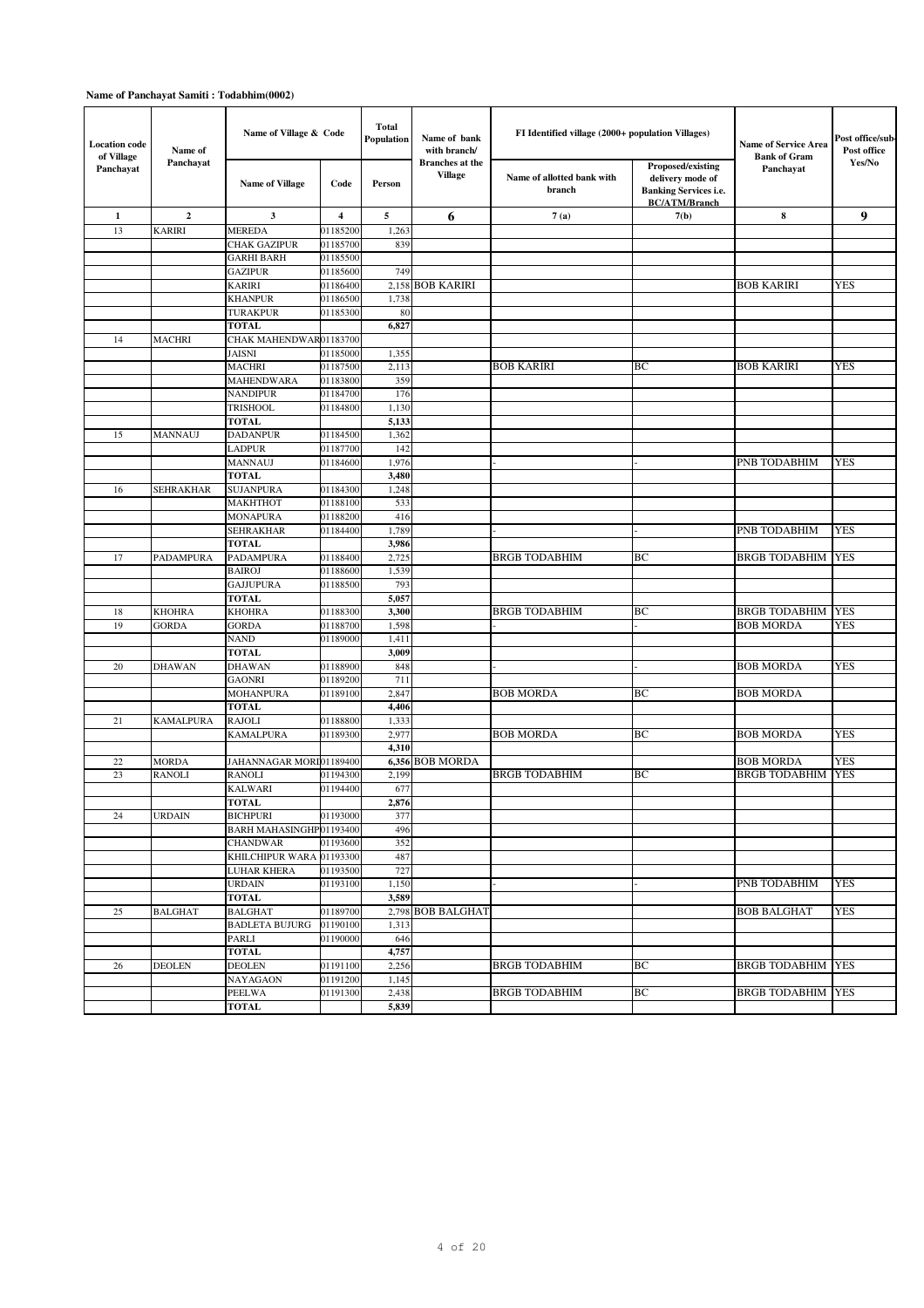| <b>Location code</b><br>of Village | Name of            | Name of Village & Code                     |                      | Total<br>Population | Name of bank<br>with branch/             | FI Identified village (2000+ population Villages) |                                                                                               | <b>Name of Service Area</b><br><b>Bank of Gram</b> | Post office/sub<br>Post office |
|------------------------------------|--------------------|--------------------------------------------|----------------------|---------------------|------------------------------------------|---------------------------------------------------|-----------------------------------------------------------------------------------------------|----------------------------------------------------|--------------------------------|
| Panchayat                          | Panchayat          | <b>Name of Village</b>                     | Code                 | Person              | <b>Branches</b> at the<br><b>Village</b> | Name of allotted bank with<br>branch              | Proposed/existing<br>delivery mode of<br><b>Banking Services i.e.</b><br><b>BC/ATM/Branch</b> | Panchayat                                          | Yes/No                         |
| $\mathbf{1}$                       | $\overline{2}$     | 3                                          | $\overline{4}$       | 5                   | 6                                        | 7(a)                                              | 7(b)                                                                                          | 8                                                  | $\boldsymbol{9}$               |
| 27                                 | TIGRIYA            | <b>RANMALPARA</b>                          | 01191400             | 1,083               |                                          |                                                   |                                                                                               |                                                    |                                |
|                                    |                    | TIGRIYA                                    | 01191500             | 3,196               |                                          | <b>BRGB TODABHIM</b>                              | BC                                                                                            | <b>BRGB TODABHIM YES</b>                           |                                |
|                                    |                    | <b>TOTAL</b>                               |                      | 4,279               |                                          |                                                   |                                                                                               |                                                    |                                |
| 28                                 | <b>MAHMADPUR</b>   | <b>MAHMADPUR</b>                           | 01191000             | 2,513               |                                          | <b>BRGB TODABHIM</b>                              | BC                                                                                            | <b>BRGB TODABHIM YES</b>                           |                                |
|                                    |                    | <b>MOSALPUR</b>                            | 01191600             | 487                 |                                          |                                                   |                                                                                               |                                                    |                                |
|                                    |                    | <b>TOTAL</b>                               |                      | 3,000               |                                          |                                                   |                                                                                               |                                                    |                                |
| 29                                 | <b>JAGDISHPURA</b> | <b>KARAMPURA</b><br><b>JAGDISHPURA</b>     | 01190600<br>01190900 | 768<br>1,584        |                                          |                                                   |                                                                                               | PNB TODABHIM                                       | YES                            |
|                                    |                    | <b>JAISINGHPURA</b>                        | 01190800             | 695                 |                                          |                                                   |                                                                                               |                                                    |                                |
|                                    |                    | PAT KATARA                                 | 01190700             | 531                 |                                          |                                                   |                                                                                               |                                                    |                                |
|                                    |                    | <b>TOTAL</b>                               |                      | 3,578               |                                          |                                                   |                                                                                               |                                                    |                                |
| 30                                 | <b>BHANDARI</b>    | <b>BEEJALWARA</b>                          | 01187600             | 1,037               |                                          |                                                   |                                                                                               |                                                    |                                |
|                                    |                    | BHANDARI ANDROO01187900                    |                      | 515                 |                                          |                                                   |                                                                                               | <b>BOB BALGHAT</b>                                 | <b>YES</b>                     |
|                                    |                    | BHANDARI BEROOND1189500                    |                      | 992                 |                                          |                                                   |                                                                                               |                                                    |                                |
|                                    |                    | <b>EDALPUR</b>                             | 01187800             | 850                 |                                          |                                                   |                                                                                               |                                                    |                                |
|                                    |                    | <b>RAJOR</b>                               | 01188000             | 1,174               |                                          |                                                   |                                                                                               |                                                    |                                |
|                                    |                    | <b>TOTAL</b>                               |                      | 4,568               |                                          |                                                   |                                                                                               |                                                    |                                |
| 31                                 | KATARA AZIZ        | <b>GHATRA SHERPUR</b>                      | 01189900             | 567                 |                                          |                                                   |                                                                                               |                                                    |                                |
|                                    |                    | <b>BALEDI</b>                              | 01190200             | 451                 |                                          |                                                   |                                                                                               |                                                    |                                |
|                                    |                    | <b>KATARA AZIZ</b>                         | 01192400             | 1,592               |                                          |                                                   |                                                                                               | <b>BRGB SHRI MAHAVYES</b>                          |                                |
|                                    |                    | <b>SALIMPUR</b>                            | 01192300             | 858                 |                                          |                                                   |                                                                                               |                                                    |                                |
|                                    |                    | <b>TOTAL</b>                               |                      | 3,468               |                                          |                                                   |                                                                                               |                                                    |                                |
| 32                                 | SINGHNIYAN         | <b>SALAIPURA</b>                           | 01190400             | 589                 |                                          |                                                   |                                                                                               |                                                    |                                |
|                                    |                    | <b>BHADOLI</b>                             | 01192100             | 443                 |                                          |                                                   |                                                                                               |                                                    |                                |
|                                    |                    | CHAK KANWAR PUR01191700                    |                      | 128                 |                                          |                                                   |                                                                                               |                                                    |                                |
|                                    |                    | <b>KANWAR PURA</b>                         | 01191800             | 225<br>788          |                                          |                                                   |                                                                                               |                                                    |                                |
|                                    |                    | LALARAM KA PURA<br>MAJEEDPURA              | 01191900<br>01190500 | 328                 |                                          |                                                   |                                                                                               |                                                    |                                |
|                                    |                    | NANDPURA                                   | 01192000             | 233                 |                                          |                                                   |                                                                                               |                                                    |                                |
|                                    |                    | SINGHNIYAN                                 | 01192200             | 1,174               |                                          |                                                   |                                                                                               | <b>BRGB SHRI MAHAVYES</b>                          |                                |
|                                    |                    | <b>TOTAL</b>                               |                      | 3,908               |                                          |                                                   |                                                                                               |                                                    |                                |
| 33                                 | LAPAWALI           | <b>PENCHLA</b>                             | 01189800             | 912                 |                                          |                                                   |                                                                                               |                                                    |                                |
|                                    |                    | LAPAWALI                                   | 01192500             | 2,473               |                                          | BRGB SHRI MAHAVEER JI                             | BC                                                                                            | <b>BRGB SHRI MAHAYYES</b>                          |                                |
|                                    |                    | <b>TOTAL</b>                               |                      | 3,385               |                                          |                                                   |                                                                                               |                                                    |                                |
| 34                                 | MOONDIYA           | MOONDIYA                                   | 01190300             |                     |                                          | 5,520 BRKGB MOONDI BRGB TODABHIM                  |                                                                                               | <b>BRGB TODABHIM YES</b>                           |                                |
| 35                                 | <b>KUDHAWAL</b>    | <b>FATEHPUR</b>                            | 01186600             | 228                 |                                          |                                                   |                                                                                               |                                                    |                                |
|                                    |                    | <b>BADLETA KHURD</b>                       | 01187400             | 888                 |                                          |                                                   |                                                                                               |                                                    |                                |
|                                    |                    | <b>BALAWAS</b>                             | 01186900             | 358                 |                                          |                                                   |                                                                                               |                                                    |                                |
|                                    |                    | ВНОLООКІ КОТНІ                             | 01186800             | 318                 |                                          |                                                   |                                                                                               |                                                    |                                |
|                                    |                    | <b>FAUJIPUR</b>                            | 01187300             | 298                 |                                          |                                                   |                                                                                               |                                                    |                                |
|                                    |                    | <b>KUDHAWAL</b>                            | 01187000             | 697                 |                                          |                                                   |                                                                                               | <b>BOB BALGHAT</b>                                 | YES                            |
|                                    |                    | <b>MOHANPUR</b><br>NANGAL SULTANPU01187200 | 01186700             | 934<br>614          |                                          |                                                   |                                                                                               |                                                    |                                |
|                                    |                    | <b>SHANKARPUR</b>                          | 01187100             | 561                 |                                          |                                                   |                                                                                               |                                                    |                                |
|                                    |                    | <b>TOTAL</b>                               |                      | 4,896               |                                          |                                                   |                                                                                               |                                                    |                                |
| 36                                 |                    | NANGAL SHERP NANGAL SHERPUR                | 01189600             | 4,355               |                                          | <b>BOB BALGHAT</b>                                | BC                                                                                            | <b>BOB BALGHAT</b>                                 | YES                            |
| 37                                 | PAHARI             | PAHARI                                     | 01192800             | 3,475               |                                          | <b>BRGB TODABHIM</b>                              | BC                                                                                            | <b>BRGB TODABHIM</b>                               | <b>YES</b>                     |
|                                    |                    | <b>GAZIPUR</b>                             | 01194700             | 556                 |                                          |                                                   |                                                                                               |                                                    |                                |
|                                    |                    | KHILCHIPUR MEEN                            | 401193200            | 406                 |                                          |                                                   |                                                                                               |                                                    |                                |
|                                    |                    | <b>KUTEELA</b>                             | 01192900             | 42                  |                                          |                                                   |                                                                                               |                                                    |                                |
|                                    |                    | <b>TOTAL</b>                               |                      | 4,479               |                                          |                                                   |                                                                                               |                                                    |                                |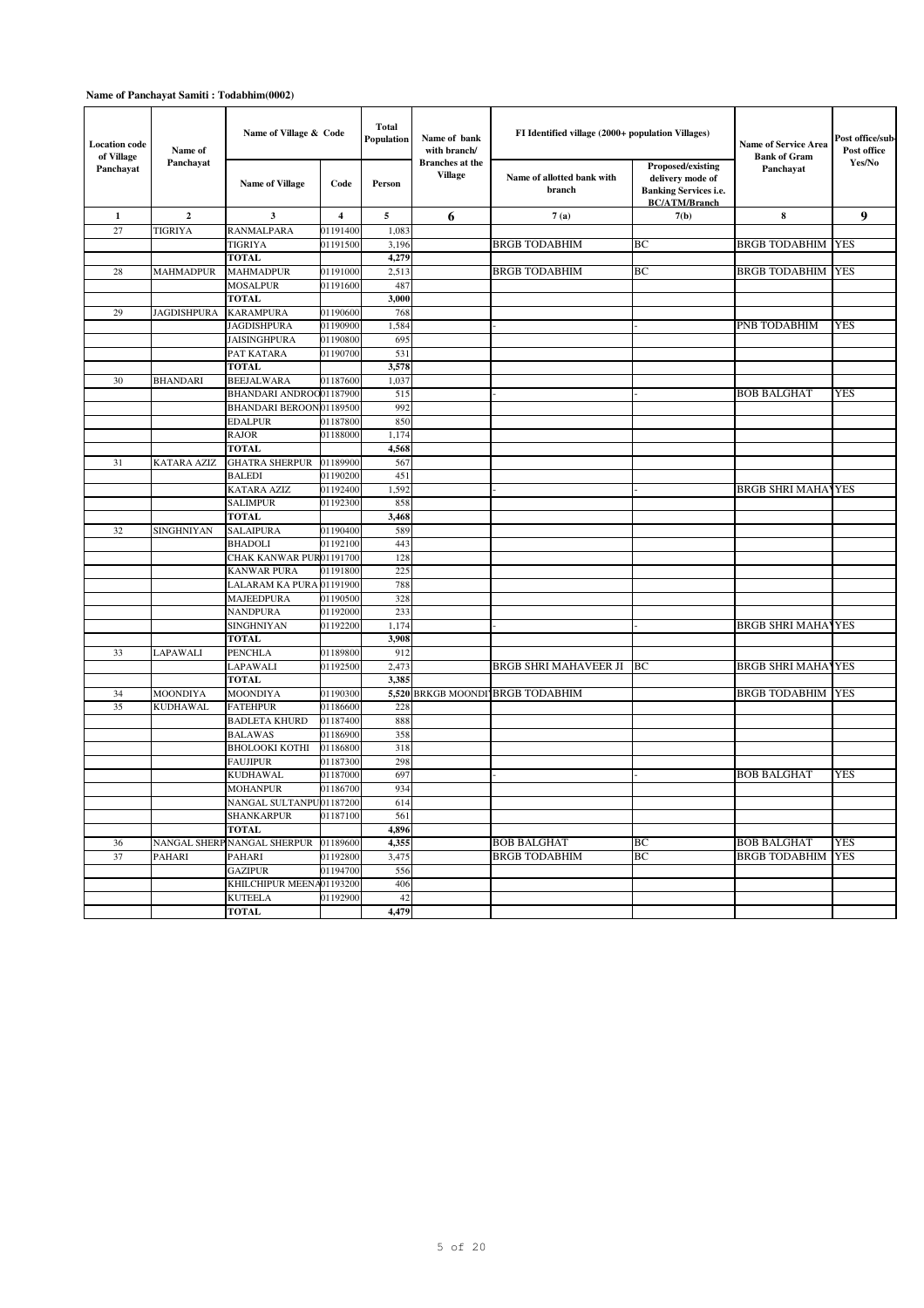| <b>Location code</b><br>of Village<br>Panchavat | Name of           | Name of Village & Code   |                         | <b>Total</b><br>Name of bank<br>Population<br>with branch/ |                                          | FI Identified village (2000+ population Villages) |                                                                                               | Name of Service Area<br><b>Bank of Gram</b> | Post office/sub-<br>Post office<br>Yes/No |  |
|-------------------------------------------------|-------------------|--------------------------|-------------------------|------------------------------------------------------------|------------------------------------------|---------------------------------------------------|-----------------------------------------------------------------------------------------------|---------------------------------------------|-------------------------------------------|--|
|                                                 | Panchayat         | <b>Name of Village</b>   | Code                    | Person                                                     | <b>Branches</b> at the<br><b>Village</b> | Name of allotted bank with<br>branch              | Proposed/existing<br>delivery mode of<br><b>Banking Services i.e.</b><br><b>BC/ATM/Branch</b> | Panchavat                                   |                                           |  |
| $\mathbf{1}$                                    | $\overline{2}$    | 3                        | $\overline{\mathbf{4}}$ | 5                                                          | 6                                        | 7(a)                                              | 7(b)                                                                                          | 8                                           | 9                                         |  |
| 38                                              | <b>KANJOLI</b>    | <b>TAJPUR</b>            | 01192600                | 410                                                        |                                          |                                                   |                                                                                               |                                             |                                           |  |
|                                                 |                   | <b>BAHADURPUR</b>        | 01194800                | 1,246                                                      |                                          |                                                   |                                                                                               |                                             |                                           |  |
|                                                 |                   | CHAK BAHADURPUR01194900  |                         |                                                            |                                          |                                                   |                                                                                               |                                             |                                           |  |
|                                                 |                   | <b>KANJOLI</b>           | 01192700                | 2.666                                                      |                                          | <b>BRGB SHRI MAHAVEER JI</b>                      | <b>BC</b>                                                                                     | <b>BRGB SHRI MAHAVYES</b>                   |                                           |  |
|                                                 |                   | <b>TOTAL</b>             |                         | 4,322                                                      |                                          |                                                   |                                                                                               |                                             |                                           |  |
| 39                                              | <b>BHOPUR</b>     | <b>BHOPUR</b>            | 01195000                | 2.520                                                      |                                          | <b>BRGB SHRI MAHAVEER JI</b>                      | <b>BC</b>                                                                                     | <b>BRGB SHRI MAHAVYES</b>                   |                                           |  |
|                                                 |                   | <b>SAHJANPUR</b>         | 01195100                | 689                                                        |                                          |                                                   |                                                                                               |                                             |                                           |  |
|                                                 |                   | <b>TOTAL</b>             |                         | 3,209                                                      |                                          |                                                   |                                                                                               |                                             |                                           |  |
| 40                                              | <b>NISOORA</b>    | <b>NISOORA</b>           | 01195200                | 4,335                                                      |                                          | <b>BRGB SHRI MAHAVEER JI</b>                      | BC                                                                                            | <b>BRGB SHRI MAHAVYES</b>                   |                                           |  |
| 41                                              | <b>SHEKH PURA</b> | <b>SHEKH PURA</b>        | 01194200                | 2,579                                                      |                                          | <b>BRGB TODABHIM</b>                              | BC                                                                                            | <b>BRGB TODABHIM</b>                        | <b>YES</b>                                |  |
|                                                 |                   | <b>AKHAWARA</b>          | 01194600                | 1,145                                                      |                                          |                                                   |                                                                                               |                                             |                                           |  |
|                                                 |                   | PATTI SHEKHPURA          | 01194500                |                                                            |                                          |                                                   |                                                                                               |                                             |                                           |  |
|                                                 |                   | <b>TOTAL</b>             |                         | 3,724                                                      |                                          |                                                   |                                                                                               |                                             |                                           |  |
| 42                                              | <b>MAHSWA</b>     | <b>MAHSWA</b>            | 01193700                | 5,740                                                      |                                          | <b>BRGB TODABHIM</b>                              | BC                                                                                            | <b>BRGB TODABHIM YES</b>                    |                                           |  |
| 43                                              | <b>KIRWARA</b>    | <b>BHOTWARA</b>          | 01193800                | 1.486                                                      |                                          |                                                   |                                                                                               |                                             |                                           |  |
|                                                 |                   | <b>AREJ</b>              | 01194100                | 733                                                        |                                          |                                                   |                                                                                               |                                             |                                           |  |
|                                                 |                   | <b>AYYAPUR</b>           | 01193900                | 756                                                        |                                          |                                                   |                                                                                               |                                             |                                           |  |
|                                                 |                   | <b>KIRWARA</b>           | 01194000                | 2,175                                                      |                                          | <b>BRGB SHRI MAHAVEER JI</b>                      | <b>BC</b>                                                                                     | <b>BRGB SHRI MAHAVYES</b>                   |                                           |  |
|                                                 |                   | <b>TOTAL</b>             |                         | 5,150                                                      |                                          |                                                   |                                                                                               |                                             |                                           |  |
| 44                                              | <b>AZIZPUR</b>    | VISHANPURA CHAR 01183300 |                         | 909                                                        |                                          |                                                   |                                                                                               |                                             |                                           |  |
|                                                 |                   | <b>AZIZPUR</b>           | 01183400                | 2,247                                                      |                                          | <b>BOB KARIRI</b>                                 | BC                                                                                            | <b>BOB KARIRI</b>                           | <b>YES</b>                                |  |
|                                                 |                   | <b>MIRZAPUR</b>          | 01183500                | 1,024                                                      |                                          |                                                   |                                                                                               |                                             |                                           |  |
|                                                 |                   | <b>TOTAL</b>             |                         | 4,180                                                      |                                          |                                                   |                                                                                               |                                             |                                           |  |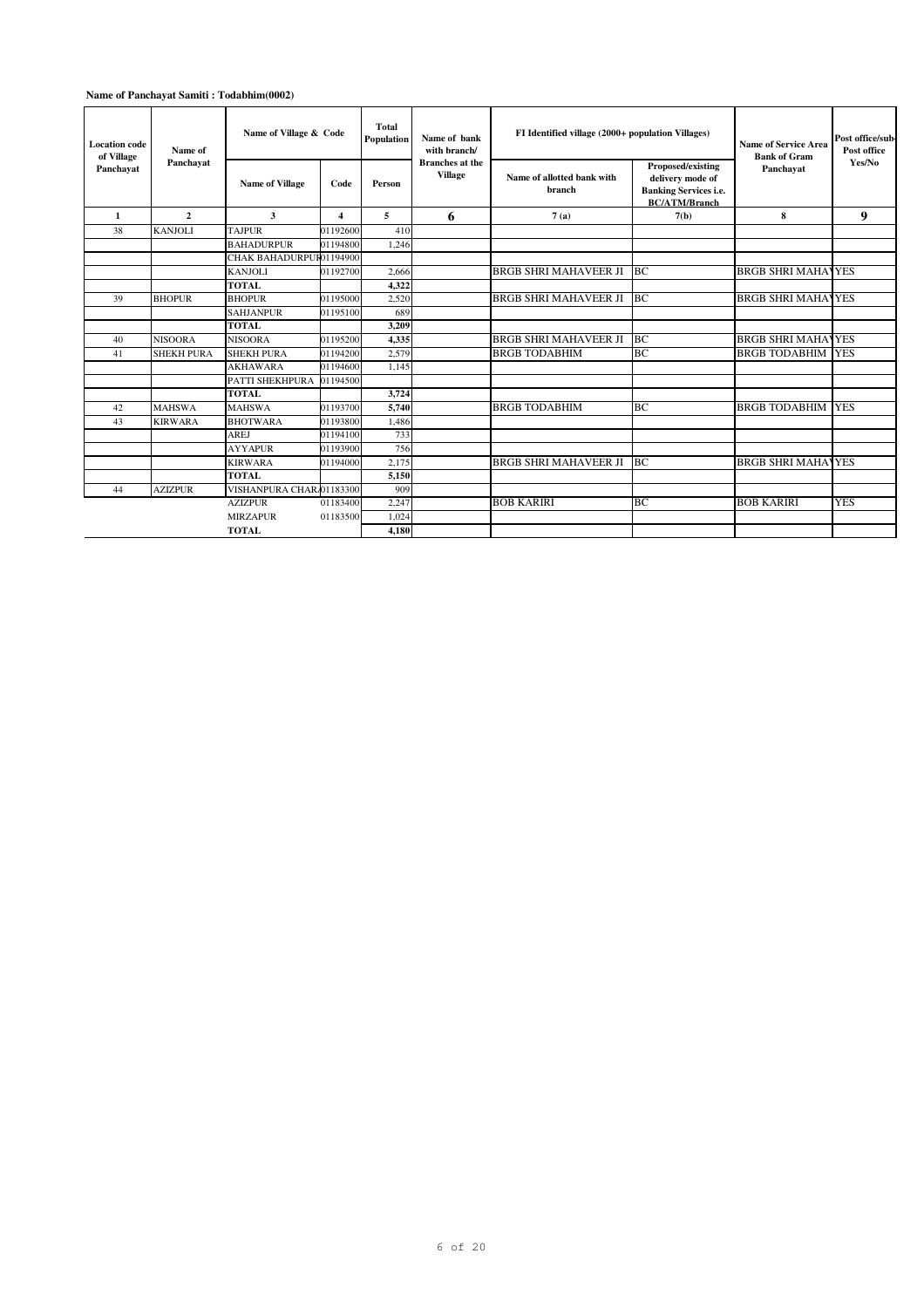#### **NUMBER OF VILLAGES UNDER EACH GRAM PANCHAYAT**

| Location<br>code of         |                          | Name of Village & Code  |                         | <b>Total</b><br>Population | Name of bank with                 | FI Identified village (2000+ population Villages) |                                                                                               | <b>Name of Service Area</b>      | Post office/sub-<br>Post office |  |
|-----------------------------|--------------------------|-------------------------|-------------------------|----------------------------|-----------------------------------|---------------------------------------------------|-----------------------------------------------------------------------------------------------|----------------------------------|---------------------------------|--|
| <b>Village</b><br>Panchayat | <b>Name of Panchavat</b> | <b>Name of Village</b>  | Code                    | Person                     | branch/Branches at<br>the Village | Name of allotted bank with branch                 | Proposed/existing<br>delivery mode of<br><b>Banking Services i.e.</b><br><b>BC/ATM/Branch</b> | <b>Bank of Gram</b><br>Panchayat | Yes/No                          |  |
| 1                           | $\overline{2}$           | $\mathbf{3}$            | $\overline{\mathbf{4}}$ | 5                          | 6                                 | 7(a)                                              | 7(b)                                                                                          | 8                                | 9                               |  |
| 01                          | <b>KHERLI GOOJAR</b>     | <b>KHERLI GOOJAR</b>    | 01204900                | 2,452                      |                                   | <b>BOB MAHOO IBRAHIMPUR</b>                       | BC                                                                                            | <b>BOB MAHOO IBRAYES</b>         |                                 |  |
|                             |                          | <b>ATKOLI</b>           | 01205000                | 1.040                      |                                   |                                                   |                                                                                               |                                  |                                 |  |
|                             |                          | <b>TOTAL</b>            |                         | 3.492                      |                                   |                                                   |                                                                                               |                                  |                                 |  |
| 02                          | <b>GHONSLA</b>           | <b>GHONSLA</b>          | 01204800                | 2,734                      |                                   | <b>BOB MAHOO IBRAHIMPUR</b>                       | BC                                                                                            | <b>BOB MAHOO IBRAYES</b>         |                                 |  |
|                             |                          | <b>KARAI</b>            | 01206300                | 1.171                      |                                   |                                                   |                                                                                               |                                  |                                 |  |
|                             |                          | <b>TOTAL</b>            |                         | 3.905                      |                                   |                                                   |                                                                                               |                                  |                                 |  |
| 0 <sub>3</sub>              | <b>REWAI</b>             | PATTI NARAYANPUR        | 01207700                | 1,208                      |                                   |                                                   |                                                                                               |                                  |                                 |  |
|                             |                          | <b>KYARDA KALAN</b>     | 01207800                | 1.082                      |                                   |                                                   |                                                                                               |                                  |                                 |  |
|                             |                          | <b>REWAI</b>            | 01207900                | 1,917                      |                                   |                                                   |                                                                                               | <b>BOB MAHOO IBRAYES</b>         |                                 |  |
|                             |                          | <b>TOTAL</b>            |                         | 4,207                      |                                   |                                                   |                                                                                               |                                  |                                 |  |
| 04                          | <b>KYARDA KHURD</b>      | <b>SHYAMPUR MOONDRI</b> | 01206600                | 1,999                      |                                   |                                                   |                                                                                               |                                  |                                 |  |
|                             |                          | <b>KYARDA KHURD</b>     | 01207600                | 3,537                      |                                   | <b>ICICI HINDAUN</b>                              | BC                                                                                            | <b>ICICI HINDAUN</b>             | <b>YES</b>                      |  |
|                             |                          | <b>TOTAL</b>            |                         | 5.536                      |                                   |                                                   |                                                                                               |                                  |                                 |  |
| 05                          | <b>MAHOO</b>             | <b>MAHOO</b>            | 01206200                |                            | 3,578 BOB MAHOO IBRAHIMPUR        |                                                   |                                                                                               | <b>BOB MAHOO IBRAYES</b>         |                                 |  |
|                             | <b>IBRAHIMPUR</b>        | <b>IBRAHIMPUR</b>       |                         |                            |                                   |                                                   |                                                                                               |                                  |                                 |  |
| 06                          | <b>LAHCHORA</b>          | <b>CHANDEELA</b>        | 01206000                | 1,423                      |                                   |                                                   |                                                                                               |                                  |                                 |  |
|                             |                          | <b>GURHAPOL</b>         | 01206100                | 591                        |                                   |                                                   |                                                                                               |                                  |                                 |  |
|                             |                          | <b>LAHCHORA</b>         | 01208000                | 3.321                      |                                   | <b>BOB MAHOO IBRAHIMPUR</b>                       | BC.                                                                                           | <b>BOB MAHOO IBRAYES</b>         |                                 |  |
|                             |                          | <b>TOTAL</b>            |                         | 5,335                      |                                   |                                                   |                                                                                               |                                  |                                 |  |
| 07                          | PALI                     | <b>CHURARI</b>          | 01205100                | 1.284                      |                                   |                                                   |                                                                                               |                                  |                                 |  |
|                             |                          | PALI                    | 01205200                | 1.166                      |                                   |                                                   |                                                                                               | <b>BOB MAHOO IBRAYES</b>         |                                 |  |
|                             |                          | <b>SINGHAN JATT</b>     | 01205300                | 994                        |                                   |                                                   |                                                                                               |                                  |                                 |  |
|                             |                          | <b>SITAPUR</b>          | 01205900                | 1,476                      |                                   |                                                   |                                                                                               |                                  |                                 |  |
|                             |                          | <b>TOTAL</b>            |                         | 4.920                      |                                   |                                                   |                                                                                               |                                  |                                 |  |
| 08                          | <b>VIJAYPURA</b>         | <b>VIJAYPURA</b>        | 01205700                | 1,915                      |                                   |                                                   |                                                                                               | <b>BOB DHINDORA</b>              | <b>YES</b>                      |  |
|                             |                          | <b>VER KHERA</b>        | 01205800                | 1,712                      |                                   |                                                   |                                                                                               |                                  |                                 |  |
|                             |                          | <b>TOTAL</b>            |                         | 3.627                      |                                   |                                                   |                                                                                               |                                  |                                 |  |
| 09                          | <b>WAI JATT</b>          | <b>REEJWAS</b>          | 01205400                | 1.785                      |                                   |                                                   |                                                                                               |                                  |                                 |  |
|                             |                          | <b>DHURSI</b>           | 01205600                | 1.770                      |                                   |                                                   |                                                                                               |                                  |                                 |  |
|                             |                          | <b>WAI JATT</b>         | 01205500                | 1,924                      |                                   |                                                   |                                                                                               | <b>BOB DHINDORA</b>              | <b>YES</b>                      |  |
|                             |                          | <b>TOTAL</b>            |                         | 5,479                      |                                   |                                                   |                                                                                               |                                  |                                 |  |
| 10                          | <b>HUKMI KHERA</b>       | <b>HUKMI KHERA</b>      | 01208100                | 4.295                      |                                   | <b>BOB DHINDORA</b>                               | BC                                                                                            | <b>BOB DHINDORA</b>              | <b>YES</b>                      |  |
| 11                          | <b>MAHOO KHAS</b>        | <b>MAHOO KHAS</b>       | 01206400                | 3.088                      |                                   | PNB MAHOO KHABOB MAHOO IBRAHIMPUR                 | BC                                                                                            | <b>BOB MAHOO IBRAYES</b>         |                                 |  |
|                             |                          | <b>MAHOO DALALPUR</b>   | 01206500                | 1.618                      |                                   |                                                   |                                                                                               |                                  |                                 |  |
|                             |                          | <b>TOTAL</b>            |                         | 4,706                      |                                   |                                                   |                                                                                               |                                  |                                 |  |
| 12                          | VAJNA KALAN              | <b>VAJNA KHURD</b>      | 01209700                | 2.845                      |                                   | <b>ICICI HINDAUN</b>                              | BC                                                                                            | <b>ICICI HINDAUN</b>             |                                 |  |
|                             |                          | <b>VAJNA KALAN</b>      | 01209800                | 2.970                      |                                   | <b>ICICI HINDAUN</b>                              | BC                                                                                            | <b>ICICI HINDAUN</b>             | <b>YES</b>                      |  |
|                             |                          | <b>TOTAL</b>            |                         | 5,815                      |                                   |                                                   |                                                                                               |                                  |                                 |  |
| 13                          | <b>VANKI</b>             | <b>VANKI</b>            | 01209900                | 3.017                      |                                   | <b>ICICI HINDAUN</b>                              | BC                                                                                            | <b>ICICI HINDAUN</b>             | <b>YES</b>                      |  |
|                             |                          | <b>EKOLASI</b>          | 01210000                | 1,171                      |                                   |                                                   |                                                                                               |                                  |                                 |  |
|                             |                          | <b>TOTAL</b>            |                         | 4.188                      |                                   |                                                   |                                                                                               |                                  |                                 |  |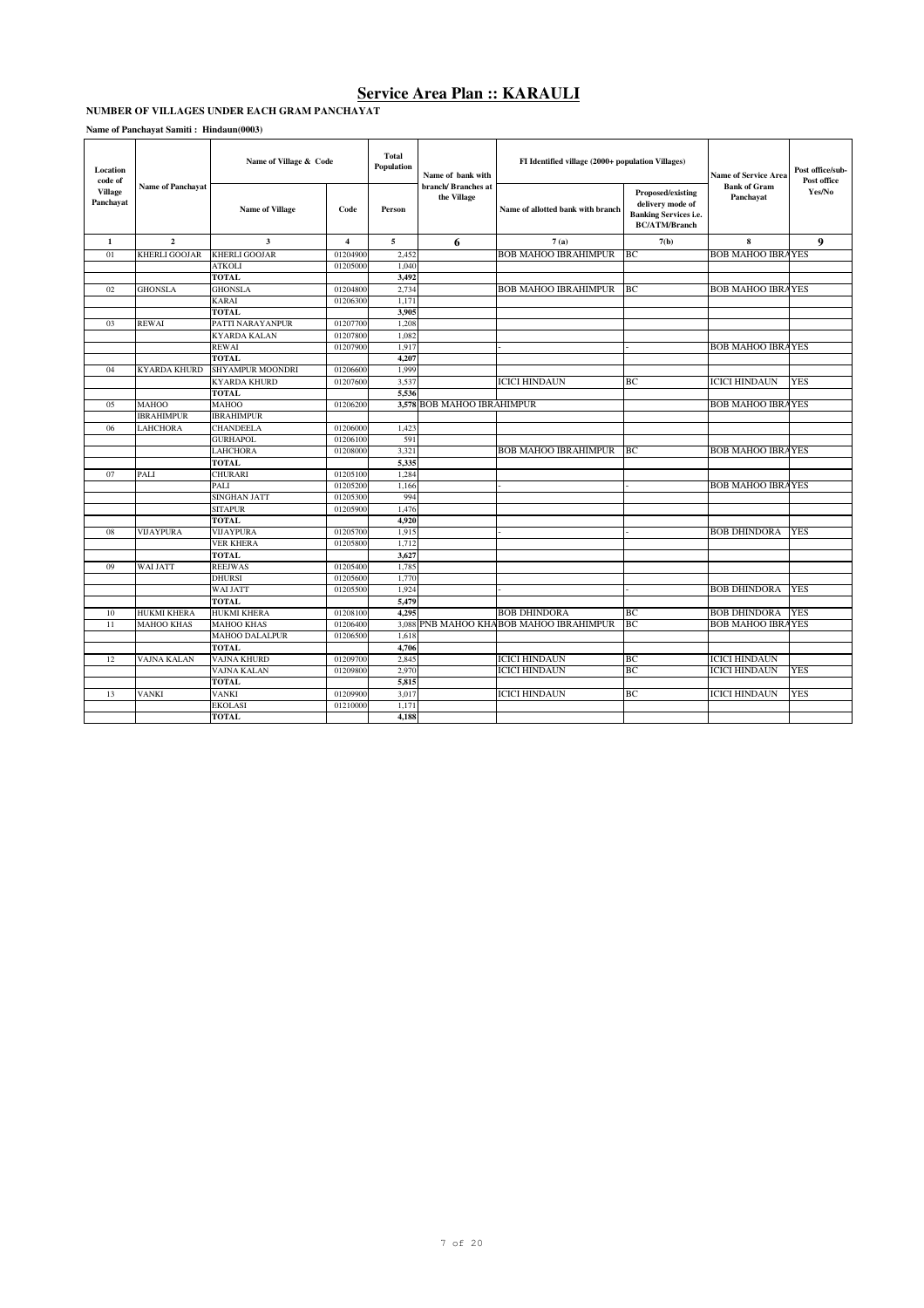| Location<br>code of         |                          | Name of Village & Code              |                | <b>Total</b><br><b>Population</b> | Name of bank with                 | FI Identified village (2000+ population Villages) |                                                                                               | Name of Service Area             | Post office/sub-<br>Post office |
|-----------------------------|--------------------------|-------------------------------------|----------------|-----------------------------------|-----------------------------------|---------------------------------------------------|-----------------------------------------------------------------------------------------------|----------------------------------|---------------------------------|
| <b>Village</b><br>Panchayat | <b>Name of Panchavat</b> | <b>Name of Village</b>              | Code           | Person                            | branch/Branches at<br>the Village | Name of allotted bank with branch                 | Proposed/existing<br>delivery mode of<br><b>Banking Services i.e.</b><br><b>BC/ATM/Branch</b> | <b>Bank of Gram</b><br>Panchayat | Yes/No                          |
| 1                           | $\overline{2}$           | $\mathbf{3}$                        | $\overline{4}$ | 5                                 | 6                                 | 7(a)                                              | 7(b)                                                                                          | 8                                | 9                               |
| 14                          | <b>JAT NAGALA</b>        | <b>JAT NAGALA</b>                   | 01209400       | 2.569                             |                                   | <b>SBI HINDAUN</b>                                | ВC                                                                                            | SBI HINDAUN                      | <b>YES</b>                      |
|                             |                          | <b>ALAWARA</b>                      | 01209600       | 1.130                             |                                   |                                                   |                                                                                               |                                  |                                 |
|                             |                          | <b>BAHADURPUR</b>                   | 01209500       | 1,141                             |                                   |                                                   |                                                                                               |                                  |                                 |
|                             |                          | <b>MUKANDPURA</b>                   | 01210100       | 1,992                             |                                   |                                                   |                                                                                               |                                  |                                 |
|                             |                          | <b>TOTAL</b>                        |                | 6,832                             |                                   |                                                   |                                                                                               |                                  |                                 |
| 15                          | JAGAR                    | JAGAR                               | 01210800       | 9,381                             |                                   | <b>SBBJ SUROTH</b>                                | ВC                                                                                            | <b>SBBJ SUROTH</b>               | YES                             |
| 16                          | <b>DHINDORA</b>          | <b>DHINDHORA</b>                    | 01208200       |                                   | 8,516 BOB DHINDORA                |                                                   |                                                                                               | <b>BOB DHINDORA</b>              | <b>YES</b>                      |
| 17                          | <b>SUROTH</b>            | <b>SUROTH</b>                       | 01208400       | 11,551                            | <b>SBBJ SUROTH</b>                |                                                   |                                                                                               | <b>SBBJ SUROTH</b>               | <b>YES</b>                      |
| 18                          | <b>SOMALA RATRA</b>      | <b>DHANDHAWALI</b>                  | 01208300       | 1.922                             |                                   |                                                   |                                                                                               |                                  |                                 |
|                             |                          | <b>SOMALA RATRA</b>                 | 01209000       | 1.268                             |                                   |                                                   |                                                                                               | <b>BRGB SUROTH</b>               | <b>YES</b>                      |
|                             |                          | SOMALI                              | 01209100       | 1,566                             |                                   |                                                   |                                                                                               |                                  |                                 |
|                             |                          | <b>TOTAL</b>                        |                | 4,756                             |                                   |                                                   |                                                                                               |                                  |                                 |
| 19                          | <b>BHUKRAWALI</b>        | <b>TAHARPUR</b>                     | 01208500       | 1,574                             |                                   |                                                   |                                                                                               |                                  |                                 |
|                             |                          | <b>BHUKRAWALI</b>                   | 01208600       | 4,120                             |                                   | <b>SBBJ SUROTH</b>                                | BC                                                                                            | <b>SBBJ SUROTH</b>               | <b>YES</b>                      |
|                             |                          | <b>TOTAL</b>                        |                | 5,694                             |                                   |                                                   |                                                                                               |                                  |                                 |
| 20                          | <b>JATWARA</b>           | <b>JATWARA</b>                      | 01208700       | 2,984                             |                                   | <b>BRGB SUROTH</b>                                | BC                                                                                            | <b>BRGB SUROTH</b>               | <b>YES</b>                      |
|                             |                          | NAGAL DURGASI                       | 01208800       | 1.855                             |                                   |                                                   |                                                                                               |                                  |                                 |
|                             |                          | <b>TOTAL</b>                        |                | 4,839                             |                                   |                                                   |                                                                                               |                                  |                                 |
| 21                          | <b>KHERI HEWAT</b>       | <b>KHERI HEWAT</b>                  | 01208900       | 3,591                             |                                   | <b>BRGB HINDAUN</b>                               | BC                                                                                            | <b>BRGB HINDAUN</b>              | <b>YES</b>                      |
|                             |                          | <b>KHIJOORI</b>                     | 01209200       | 1,457                             |                                   |                                                   |                                                                                               |                                  |                                 |
|                             |                          | <b>TOTAL</b>                        |                | 5,048                             |                                   |                                                   |                                                                                               |                                  | <b>YES</b>                      |
| 22                          | <b>SHERPUR</b>           | <b>SHERPUR</b>                      | 01209300       | 4,094                             |                                   | <b>BRGB HINDAUN</b>                               | BC                                                                                            | <b>BRGB HINDAUN</b>              |                                 |
|                             |                          | <b>CHAK SHERPUR</b>                 | 01210400       | 4.094                             |                                   |                                                   |                                                                                               |                                  |                                 |
| 23                          | CHINAYATA                | <b>TOTAL</b><br><b>RARA SHAHPUR</b> | 01210500       | 1,320                             |                                   |                                                   |                                                                                               |                                  |                                 |
|                             |                          | CHINAYATA                           | 01210700       | 2,250                             |                                   | <b>BRGB HINDAUN</b>                               | BC                                                                                            | <b>BRGB HINDAUN</b>              | <b>YES</b>                      |
|                             |                          | <b>HADOLI</b>                       | 01210600       | 941                               |                                   |                                                   |                                                                                               |                                  |                                 |
|                             |                          | <b>TOTAL</b>                        |                | 4,511                             |                                   |                                                   |                                                                                               |                                  |                                 |
| 24                          | <b>JHAREDA</b>           | <b>JHAREDA</b>                      | 01213000       | 5,169                             |                                   | <b>BOB HINDAUN</b>                                | BC                                                                                            | <b>BOB HINDAUN</b>               | <b>YES</b>                      |
| 25                          | SHRI MAHAVEER            | <b>NORANGABAD</b>                   | 01214300       | 4,705                             |                                   | <b>BOB SHRIMAHAVEER JI</b>                        | ВC                                                                                            | BOB SHRIMAHAV                    | <b>YES</b>                      |
|                             | JEE                      | AKBARPUR                            | 01214400       | 3,935                             |                                   | <b>BOB SHRIMAHAVEER JI</b>                        | BС                                                                                            | <b>BOB SHRIMAHAV</b>             | <b>YES</b>                      |
|                             |                          | <b>TOTAL</b>                        |                | 8,640                             |                                   |                                                   |                                                                                               |                                  |                                 |
| 26                          | <b>MANDAWARA</b>         | <b>FAZALABAD</b>                    | 01206700       | 762                               |                                   |                                                   |                                                                                               |                                  |                                 |
|                             |                          | <b>GOPIPUR</b>                      | 01207500       | 1,609                             |                                   |                                                   |                                                                                               |                                  |                                 |
|                             |                          | HINDAUN (RURAL)                     | 01212700       | 2.530                             |                                   |                                                   |                                                                                               | <b>PNB HINDAUN</b>               |                                 |
|                             |                          | KAILASH NAGAR                       | 01212800       | 1,006                             |                                   |                                                   |                                                                                               |                                  |                                 |
|                             |                          | <b>MANDAWARA</b>                    | 01212900       | 2.973                             |                                   | PNB HINDAUN                                       | BC                                                                                            | PNB HINDAUN                      | <b>YES</b>                      |
|                             |                          | <b>TOTAL</b>                        |                | 8,880                             |                                   |                                                   |                                                                                               |                                  |                                 |
| 27                          | <b>ALIPURA</b>           | CHAK SIKANDARPUR                    | 01207000       | 115                               |                                   |                                                   |                                                                                               |                                  |                                 |
|                             |                          | <b>ALIPURA</b>                      | 01213100       | 2,484                             |                                   | <b>BOB HINDAUN</b>                                | BC                                                                                            | <b>BOB HINDAUN</b>               | <b>YES</b>                      |
|                             |                          | <b>GARHI PANWEDA</b>                | 01207200       | 1,025                             |                                   |                                                   |                                                                                               |                                  |                                 |
|                             |                          | <b>SIKANDARPUR</b>                  | 01207400       | 1.039                             |                                   |                                                   |                                                                                               |                                  |                                 |
|                             |                          | <b>TOTAL</b>                        |                | 4,663                             |                                   |                                                   |                                                                                               |                                  |                                 |
| 28                          | <b>BARGAWAN</b>          | <b>BARGAWAN</b>                     | 01213200       | 3,816                             |                                   | PNB HINDAUN                                       | BC                                                                                            | PNB HINDAUN                      | <b>YES</b>                      |
| 29                          | <b>DHAHARA</b>           | CHAK GARHI MOSAMABAD                | 01206800       |                                   |                                   |                                                   |                                                                                               |                                  |                                 |
|                             |                          | <b>DHAHARA</b>                      | 01207100       | 1,143                             |                                   |                                                   |                                                                                               | PNB HINDAUN                      | <b>YES</b>                      |
|                             |                          | <b>GARHI MOSAMABAD</b>              | 01207300       | 624                               |                                   |                                                   |                                                                                               |                                  |                                 |
|                             |                          | PEEPALHERA                          | 01206900       | 2,041                             |                                   | PNB HINDAUN                                       | BC                                                                                            | PNB HINDAUN                      |                                 |
|                             |                          | <b>TOTAL</b>                        |                | 3,808                             |                                   |                                                   |                                                                                               |                                  |                                 |
| 30                          | <b>CHANDAN</b>           | KODIYA                              | 01214500       | 1,272                             |                                   |                                                   |                                                                                               |                                  |                                 |
|                             | GAON                     | CHANDANGAON                         | 01214600       | 2,438                             |                                   | <b>BOB SHRIMAHAVEER JI</b>                        | BC                                                                                            | <b>BOB SHRIMAHAVIYES</b>         |                                 |
|                             |                          | TOTAL                               |                | 3,710                             |                                   |                                                   |                                                                                               |                                  |                                 |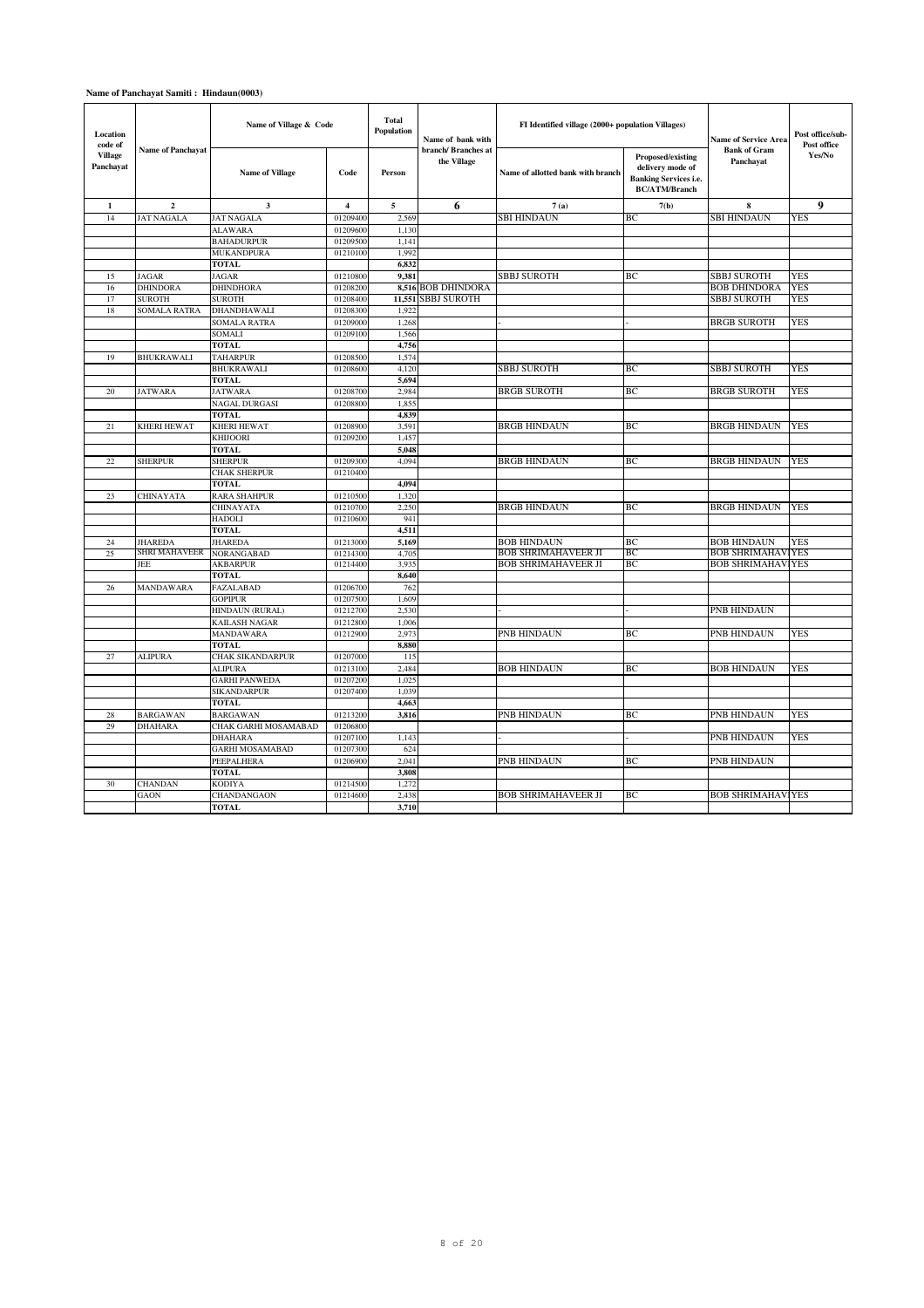| Location<br>code of         |                          | Name of Village & Code            |                         | <b>Total</b><br><b>Population</b> | Name of bank with                 | FI Identified village (2000+ population Villages) |                                                                                               | <b>Name of Service Area</b>      | Post office/sub-<br>Post office |
|-----------------------------|--------------------------|-----------------------------------|-------------------------|-----------------------------------|-----------------------------------|---------------------------------------------------|-----------------------------------------------------------------------------------------------|----------------------------------|---------------------------------|
| <b>Village</b><br>Panchayat | <b>Name of Panchayat</b> | <b>Name of Village</b>            | Code                    | Person                            | branch/Branches at<br>the Village | Name of allotted bank with branch                 | Proposed/existing<br>delivery mode of<br><b>Banking Services i.e.</b><br><b>BC/ATM/Branch</b> | <b>Bank of Gram</b><br>Panchayat | Yes/No                          |
| $\mathbf{1}$                | $\overline{2}$           | $\mathbf{3}$                      | $\overline{\mathbf{4}}$ | 5                                 | 6                                 | 7(a)                                              | 7(b)                                                                                          | 8                                | $\boldsymbol{9}$                |
| 31                          | <b>DANALPUR</b>          | <b>HINGOT</b>                     | 01213900                | 1,040                             |                                   |                                                   |                                                                                               |                                  |                                 |
|                             |                          | <b>CHAK HINGOT</b>                | 01214800                |                                   |                                   |                                                   |                                                                                               |                                  |                                 |
|                             |                          | <b>DANALPUR</b>                   | 01214700                | 3,178                             |                                   | <b>BOB SHRIMAHAVEER JI</b>                        | BC                                                                                            | <b>BOB SHRIMAHAVIYES</b>         |                                 |
|                             |                          | <b>TOTAL</b>                      |                         | 4,218                             |                                   |                                                   |                                                                                               |                                  |                                 |
| 32                          | <b>PATAUNDA</b>          | <b>KHERI CHANDLA</b>              | 01213700                | 1.009                             |                                   |                                                   |                                                                                               |                                  |                                 |
|                             |                          | <b>KAJANIPUR</b>                  | 01213800                | 1,258                             |                                   |                                                   |                                                                                               |                                  |                                 |
|                             |                          | MILAK PATAUNDA                    | 01215100                |                                   |                                   |                                                   |                                                                                               |                                  |                                 |
|                             |                          | <b>PATAUNDA</b>                   | 01215000                | 2,673                             |                                   | <b>BOB SHRIMAHAVEER JI</b>                        | BC                                                                                            | <b>BOB SHRIMAHAVIYES</b>         |                                 |
|                             |                          | <b>TOTAL</b>                      |                         | 4,940                             |                                   |                                                   |                                                                                               |                                  |                                 |
| 33                          | <b>KATKAR</b>            | <b>KATKAR</b>                     | 01215600                | 6,982                             |                                   | <b>SBBJ ST. RD HINDAUN</b>                        | BC.                                                                                           | SBBJ ST. RD HIND YES             |                                 |
| 34                          | <b>NAGLA MEENA</b>       | <b>NAGLA MEENA</b>                | 01213300                | 2,131                             |                                   | <b>BOB SHRIMAHAVEER JI</b>                        | BC                                                                                            | <b>BOB SHRIMAHAV</b>             | <b>YES</b>                      |
|                             |                          | <b>BINEGA</b>                     | 01213400                | 1.043                             |                                   |                                                   |                                                                                               |                                  |                                 |
|                             |                          | <b>TOTAL</b>                      |                         | 3,174                             |                                   |                                                   |                                                                                               |                                  |                                 |
| 35                          | <b>IRNIYA</b>            | <b>KHERI SHEESH</b>               | 01212500                | 931                               |                                   |                                                   |                                                                                               |                                  |                                 |
|                             |                          | <b>IRNIYA</b>                     | 01213600                | 1,610                             |                                   |                                                   |                                                                                               | SBBJ HINDAUN                     | <b>YES</b>                      |
|                             |                          | JAHANABAD                         | 01213500                | 1.627                             |                                   |                                                   |                                                                                               |                                  |                                 |
|                             |                          | KHERI GHATAM                      | 01212600                | 930                               |                                   |                                                   |                                                                                               |                                  |                                 |
|                             | <b>GAONRI</b>            | <b>TOTAL</b><br><b>BANWARIPUR</b> | 01214000                | 5,098<br>1,047                    |                                   |                                                   |                                                                                               |                                  |                                 |
| 36                          |                          | <b>DUBBI</b>                      | 01214200                | 531                               |                                   |                                                   |                                                                                               |                                  |                                 |
|                             |                          | <b>GAONRI</b>                     | 01214100                | 2,421                             |                                   | <b>BOB SHRIMAHAVEER JI</b>                        | BC                                                                                            | <b>BOB SHRIMAHAVIYES</b>         |                                 |
|                             |                          | <b>TOTAL</b>                      |                         | 3,999                             |                                   |                                                   |                                                                                               |                                  |                                 |
| 37                          | <b>SANET</b>             | <b>KANDROLI</b>                   | 01214900                | 1.174                             |                                   |                                                   |                                                                                               |                                  |                                 |
|                             |                          | SANET                             | 01215200                | 3,494                             |                                   | <b>SBBJ ST. RD HINDAUN</b>                        | BC                                                                                            | SBBJ ST. RD HIND YES             |                                 |
|                             |                          | <b>TOTAL</b>                      |                         | 4,668                             |                                   |                                                   |                                                                                               |                                  |                                 |
| 38                          | TODOOPURA                | <b>REETHAULI</b>                  | 01215700                | 1,615                             |                                   |                                                   |                                                                                               |                                  |                                 |
|                             |                          | <b>MANEMA</b>                     | 01216200                | 1,824                             |                                   |                                                   |                                                                                               |                                  |                                 |
|                             |                          | <b>TODOOPURA</b>                  | 01216100                | 957                               |                                   |                                                   |                                                                                               | <b>OBC HINDAUN</b>               | <b>YES</b>                      |
|                             |                          | <b>TOTAL</b>                      |                         | 4,396                             |                                   |                                                   |                                                                                               |                                  |                                 |
| 39                          | <b>GAODA MEENA</b>       | <b>GARHI BADHAWA</b>              | 01215800                | 386                               |                                   |                                                   |                                                                                               |                                  |                                 |
|                             |                          | <b>GAODA GOOJAR</b>               | 01216000                | 895                               |                                   |                                                   |                                                                                               |                                  |                                 |
|                             |                          | <b>GAODA MEENA</b>                | 01215900                | 2,550                             |                                   | OBC HINDAUN                                       | ВC                                                                                            | <b>OBC HINDAUN</b>               | <b>YES</b>                      |
|                             |                          | <b>TOTAL</b>                      |                         | 3,831                             |                                   |                                                   |                                                                                               |                                  |                                 |
| 40                          | <b>GUNSAR</b>            | <b>KUTAKPUR</b>                   | 01215500                | 2.032                             |                                   | <b>OBC HINDAUN</b>                                | BC                                                                                            | <b>OBC HINDAUN</b>               |                                 |
|                             |                          | <b>GUNSAR</b>                     | 01216300                | 2,265                             |                                   | <b>OBC HINDAUN</b>                                | BC                                                                                            | <b>OBC HINDAUN</b>               | <b>YES</b>                      |
|                             |                          | <b>TOTAL</b>                      |                         | 4,297                             |                                   |                                                   |                                                                                               |                                  |                                 |
| 41                          | <b>KHERA</b>             | <b>KHERA</b>                      | 01215300                | 2,938                             | <b>BRGB KHERA</b>                 |                                                   |                                                                                               | <b>BRGB KHERA</b>                | YES                             |
|                             |                          | <b>JAMALPUR</b>                   | 01215400                | 2,511                             |                                   | <b>BRGB KHERA</b>                                 | BC                                                                                            | <b>BRGB KHERA</b>                |                                 |
|                             |                          | <b>TOTAL</b>                      |                         | 5.449                             |                                   |                                                   |                                                                                               |                                  |                                 |
| 42                          | <b>KACHROLI</b>          | <b>KACHROLI</b>                   | 01216500                | 5,928                             |                                   | <b>SBBJ HINDAUN</b>                               | BC                                                                                            | SBBJ HINDAUN                     | <b>YES</b>                      |
| 43                          | SIKRODA MEENA            | <b>SIKRODA JATT</b>               | 01212300                | 1,246                             |                                   |                                                   |                                                                                               |                                  |                                 |
|                             |                          | SIKRODA MEENA                     | 01212400                | 2,332                             |                                   | <b>SBBJ HINDAUN</b>                               | BC                                                                                            | <b>SBBJ HINDAUN</b>              | <b>YES</b>                      |
|                             |                          | <b>TOTAL</b>                      |                         | 3,578                             |                                   |                                                   |                                                                                               |                                  |                                 |
| 44                          | PHULWARA                 | <b>DUGHATI</b>                    | 01212100                | 1,557                             |                                   |                                                   |                                                                                               |                                  |                                 |
|                             |                          | PHULWARA                          | 01212200                | 3,994                             |                                   | <b>SBBJ HINDAUN</b>                               | BC                                                                                            | SBBJ HINDAUN                     | <b>YES</b>                      |
|                             |                          | <b>TOTAL</b>                      |                         | 5,551                             |                                   |                                                   |                                                                                               |                                  |                                 |
| 45                          | <b>KARSOLI</b>           | <b>KARSOLI</b>                    | 01210200                | 4.546                             |                                   | <b>SBI HINDAUN</b>                                | BC                                                                                            | <b>SBI HINDAUN</b>               | <b>YES</b>                      |
|                             |                          | CHAK PEELOOWALA                   | 01211000                |                                   |                                   |                                                   |                                                                                               |                                  |                                 |
|                             |                          | <b>KALWARI JATT</b>               | 01210300                | 660                               |                                   |                                                   |                                                                                               |                                  |                                 |
|                             |                          | KALYANPUR SAYTA                   | 01210900                | 962                               |                                   |                                                   |                                                                                               |                                  |                                 |
|                             |                          | KHOHARA GHUSETI                   | 01212000                | 1,130                             |                                   |                                                   |                                                                                               |                                  |                                 |
|                             |                          | <b>TOTAL</b>                      |                         | 7,298                             |                                   |                                                   |                                                                                               |                                  |                                 |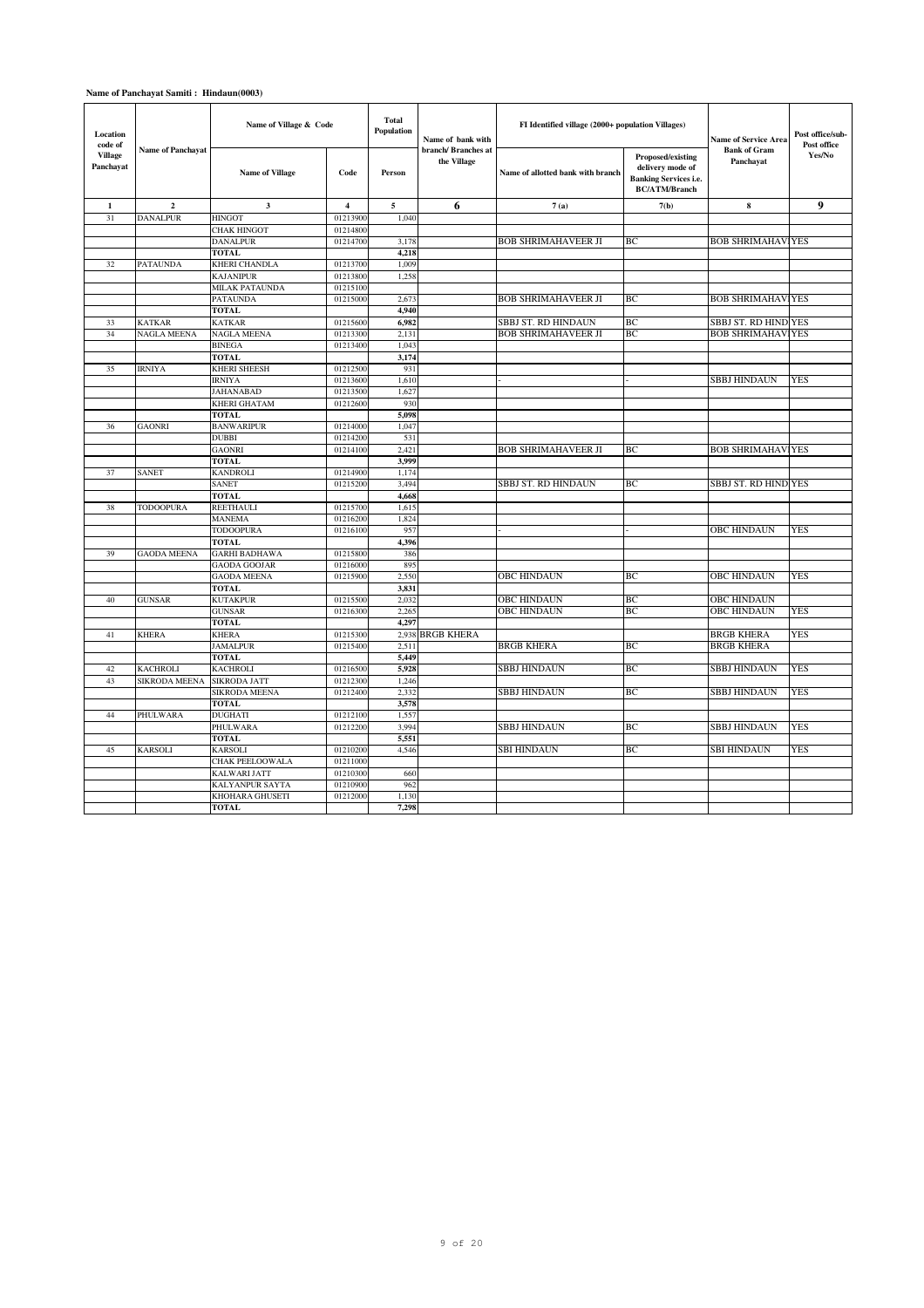| Location<br>code of<br><b>Village</b> | <b>Name of Panchavat</b> | Name of Village & Code |                         | Total<br>Population | Name of bank with<br>branch/Branches at | FI Identified village (2000+ population Villages) |                                                                                               | <b>Name of Service Area</b><br><b>Bank of Gram</b> | Post office/sub-<br>Post office<br>Yes/No |
|---------------------------------------|--------------------------|------------------------|-------------------------|---------------------|-----------------------------------------|---------------------------------------------------|-----------------------------------------------------------------------------------------------|----------------------------------------------------|-------------------------------------------|
| Panchavat                             |                          | <b>Name of Village</b> | Code<br>Person          |                     | the Village                             | Name of allotted bank with branch                 | Proposed/existing<br>delivery mode of<br><b>Banking Services i.e.</b><br><b>BC/ATM/Branch</b> | Panchayat                                          |                                           |
| -1                                    | $\overline{2}$           | 3                      | $\overline{\mathbf{4}}$ | 5                   | 6                                       | 7(a)                                              | 7(b)                                                                                          | 8                                                  | 9                                         |
| 46                                    | <b>KHARETA</b>           | <b>KHARETA</b>         | 01211100                | 2.682               |                                         | <b>SBI HINDAUN</b>                                | <b>BC</b>                                                                                     | <b>SBI HINDAUN</b>                                 | <b>YES</b>                                |
|                                       |                          | <b>JHIRNA</b>          | 01211500                | 1,120               |                                         |                                                   |                                                                                               |                                                    |                                           |
|                                       |                          | <b>TOTAL</b>           |                         | 3,802               |                                         |                                                   |                                                                                               |                                                    |                                           |
| 47                                    | <b>VAJHEDA</b>           | <b>SINGHAN MEENA</b>   | 01216400                | 1,151               |                                         |                                                   |                                                                                               |                                                    |                                           |
|                                       |                          | <b>DEDROLI</b>         | 01216600                | 1.042               |                                         |                                                   |                                                                                               |                                                    |                                           |
|                                       |                          | <b>KARWAR MEENA</b>    | 01216900                | 888                 |                                         |                                                   |                                                                                               |                                                    |                                           |
|                                       |                          | LEELOTI                | 01216800                | 852                 |                                         |                                                   |                                                                                               |                                                    |                                           |
|                                       |                          | <b>VAJHEDA</b>         | 01216700                | 1,183               |                                         |                                                   |                                                                                               | <b>BRGB KHERA</b>                                  | <b>YES</b>                                |
|                                       |                          | <b>TOTAL</b>           |                         | 5,116               |                                         |                                                   |                                                                                               |                                                    |                                           |
| 48                                    | <b>PALANPUR</b>          | <b>KOTRA DHAHAR</b>    | 01217100                | 2,747               |                                         | <b>BOB KOTRI</b>                                  | <b>BC</b>                                                                                     | <b>BOB KOTRI</b>                                   |                                           |
|                                       |                          | <b>KALAKHANA</b>       | 01217300                | 1,281               |                                         |                                                   |                                                                                               |                                                    |                                           |
|                                       |                          | <b>PALANPUR</b>        | 01217400                | 1.595               |                                         |                                                   |                                                                                               | <b>BOB KOTRI</b>                                   | <b>YES</b>                                |
|                                       |                          | <b>TOTAL</b>           |                         | 5,623               |                                         |                                                   |                                                                                               |                                                    |                                           |
| 49                                    | <b>KOTRI</b>             | <b>KOTRI</b>           | 01217200                |                     | 3.056 BOB KOTRI                         |                                                   |                                                                                               | <b>BOB KOTRI</b>                                   | <b>YES</b>                                |
| 50                                    | <b>MOTHIYAPUR</b>        | <b>ARENI GOOJAR</b>    | 01211200                | 1,420               |                                         |                                                   |                                                                                               |                                                    |                                           |
|                                       |                          | <b>MOTHIYAPUR</b>      | 01211300                | 1.842               |                                         |                                                   |                                                                                               | <b>BOB KOTRI</b>                                   | <b>YES</b>                                |
|                                       |                          | <b>TOTAL</b>           |                         | 3,262               |                                         |                                                   |                                                                                               |                                                    |                                           |
| 51                                    | <b>BHANGO</b>            | <b>NEEMOR PATTI</b>    | 01211400                |                     |                                         |                                                   |                                                                                               |                                                    |                                           |
|                                       |                          | <b>BARH PONCHHARI</b>  | 01211700                | 176                 |                                         |                                                   |                                                                                               |                                                    |                                           |
|                                       |                          | <b>BHANGO</b>          | 01211900                | 786                 |                                         |                                                   |                                                                                               | <b>PNB HINDAUN</b>                                 | <b>YES</b>                                |
|                                       |                          | <b>JEWARWADA ATAK</b>  | 01211800                | 1.633               |                                         |                                                   |                                                                                               |                                                    |                                           |
|                                       |                          | <b>KHANWARA</b>        | 01217000                | 1,479               |                                         |                                                   |                                                                                               |                                                    |                                           |
|                                       |                          | <b>PONCHHARI</b>       | 01211600                | 1.072               |                                         |                                                   |                                                                                               |                                                    |                                           |
|                                       |                          | <b>TOTAL</b>           |                         | 5,146               |                                         |                                                   |                                                                                               |                                                    |                                           |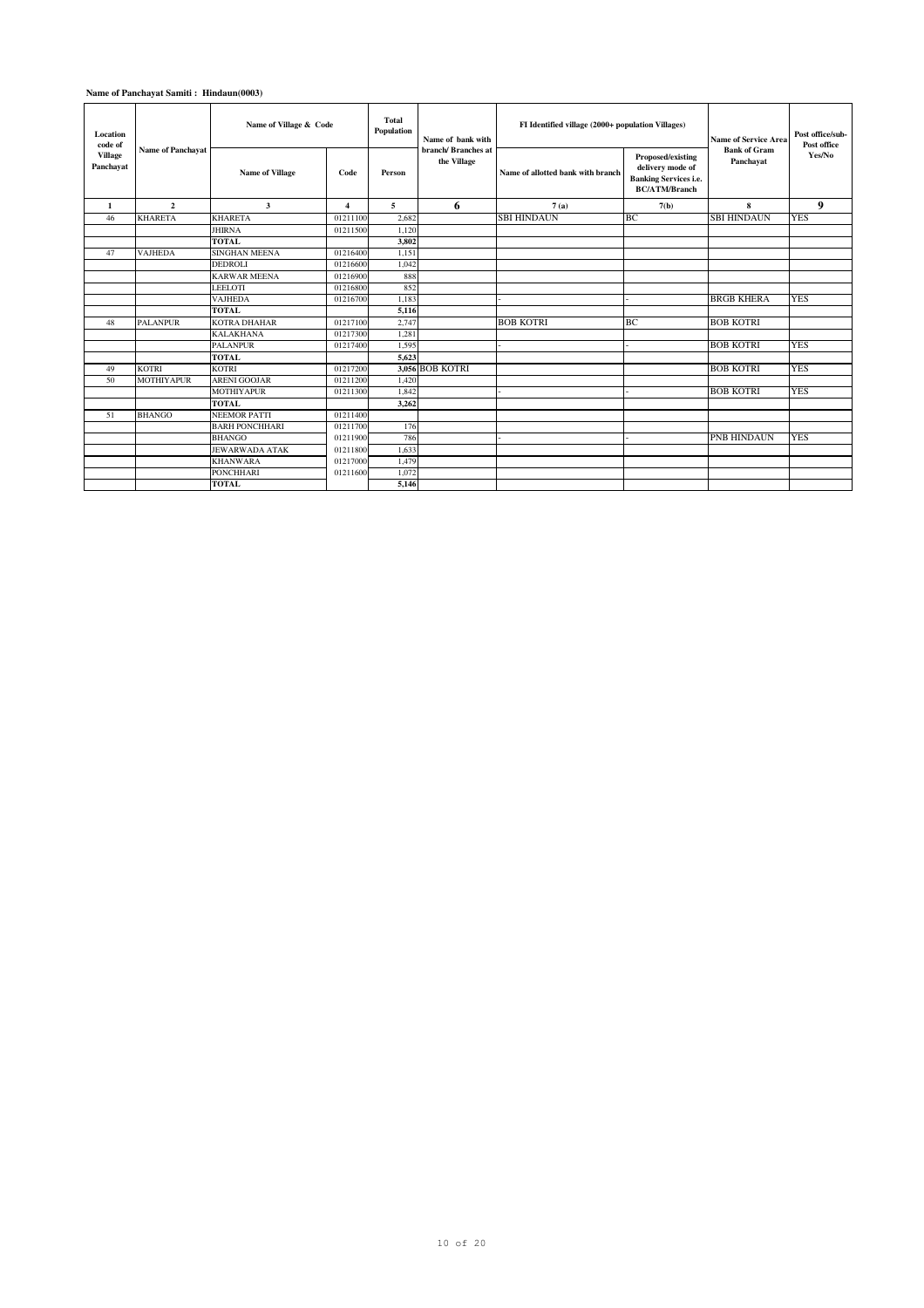#### **NUMBER OF VILLAGES UNDER EACH GRAM PANCHAYAT**

| Location<br>code of         | <b>Name of Panchayat</b> | Name of Village & Code |                | <b>Total Population</b><br>Name of bank with<br>branch/Branches at |                   |                                      | FI Identified village (2000+ population<br><b>Villages</b> )                                  | Name of<br><b>Service Area</b>   | Post office/sub-<br>Post office |
|-----------------------------|--------------------------|------------------------|----------------|--------------------------------------------------------------------|-------------------|--------------------------------------|-----------------------------------------------------------------------------------------------|----------------------------------|---------------------------------|
| <b>Village</b><br>Panchayat |                          | <b>Name of Village</b> | Code           | Person                                                             | the Village       | Name of allotted bank<br>with branch | Proposed/existing<br>delivery mode of<br><b>Banking Services i.e.</b><br><b>BC/ATM/Branch</b> | <b>Bank of Gram</b><br>Panchavat | Yes/No                          |
| $\mathbf{1}$                | $\overline{2}$           | 3                      | $\overline{4}$ | $\sqrt{5}$                                                         | 6                 | 7(a)                                 | 7(b)                                                                                          | 8                                | $\boldsymbol{9}$                |
| 01                          | <b>JAHANGEERPUR</b>      | <b>BINDAPURA</b>       | 01219500       | 594                                                                |                   |                                      |                                                                                               |                                  |                                 |
|                             |                          | <b>BARH GOLAL</b>      | 01219800       | 361                                                                |                   |                                      |                                                                                               |                                  |                                 |
|                             |                          | <b>DAFALPUR</b>        | 01220100       | 1,343                                                              |                   |                                      |                                                                                               |                                  |                                 |
|                             |                          | <b>DEEPPURA</b>        | 01220000       | 233                                                                |                   |                                      |                                                                                               |                                  |                                 |
|                             |                          | <b>JAGATPURA</b>       | 01219700       | 160                                                                |                   |                                      |                                                                                               |                                  |                                 |
|                             |                          | <b>JAHANGEERPUR</b>    | 01219900       | 3,026                                                              |                   | PNB KARAULI                          | BC                                                                                            | PNB KARAU YES                    |                                 |
|                             |                          | <b>NAYAWAS</b>         | 01219600       | 228                                                                |                   |                                      |                                                                                               |                                  |                                 |
|                             |                          | <b>TOTAL</b>           |                | 5,945                                                              |                   |                                      |                                                                                               |                                  |                                 |
| 02                          | <b>BEEJALPUR</b>         | <b>MAKANPUR</b>        | 01220200       | 2,076                                                              |                   | <b>BOB KARAULI</b>                   | BC                                                                                            | <b>BOB KARAUYES</b>              |                                 |
|                             |                          | <b>BARH DULHEPAL</b>   | 01220400       | 120                                                                |                   |                                      |                                                                                               |                                  |                                 |
|                             |                          | <b>BEEJALPUR</b>       | 01220600       | 814                                                                |                   |                                      |                                                                                               | <b>BOB KARAUYES</b>              |                                 |
|                             |                          | <b>BHARKA</b>          | 01220500       | 610                                                                |                   |                                      |                                                                                               |                                  |                                 |
|                             |                          | CHAK BARH DULHEPAL     | 01220300       |                                                                    |                   |                                      |                                                                                               |                                  |                                 |
|                             |                          | <b>DALEELPUR</b>       | 01220900       | 320                                                                |                   |                                      |                                                                                               |                                  |                                 |
|                             |                          | <b>MANTHAI</b>         | 01220800       | 850                                                                |                   |                                      |                                                                                               |                                  |                                 |
|                             |                          | <b>PATOR</b>           | 01220700       | 427                                                                |                   |                                      |                                                                                               |                                  |                                 |
|                             |                          | <b>TOTAL</b>           |                | 5,217                                                              |                   |                                      |                                                                                               |                                  |                                 |
| 03                          | <b>GUNESRA</b>           | <b>DHANDHUPURA</b>     | 01232600       | 1,275                                                              |                   |                                      |                                                                                               |                                  |                                 |
|                             |                          | CHAK DHOOGARH          | 01233200       |                                                                    |                   |                                      |                                                                                               |                                  |                                 |
|                             |                          | <b>DHOOGARH</b>        | 01233100       | 294                                                                |                   |                                      |                                                                                               |                                  |                                 |
|                             |                          | <b>GOPALPUR SAI</b>    | 01233300       | 662                                                                |                   |                                      |                                                                                               |                                  |                                 |
|                             |                          | <b>GUNESARI</b>        | 01233000       | 1,111                                                              |                   |                                      |                                                                                               |                                  |                                 |
|                             |                          | <b>GUNESRA</b>         | 01233900       | 2,546                                                              |                   | <b>BOB KARAULI</b>                   | ВC                                                                                            | <b>BOB KARAUYES</b>              |                                 |
|                             |                          | <b>TOTAL</b>           |                | 5,888                                                              |                   |                                      |                                                                                               |                                  |                                 |
| 04                          | <b>SAIPUR</b>            | <b>PAITOLI</b>         | 01221000       | 1,732                                                              |                   |                                      |                                                                                               |                                  |                                 |
|                             |                          | <b>ANANDGARH</b>       | 01232900       | 506                                                                |                   |                                      |                                                                                               |                                  |                                 |
|                             |                          | <b>DAHMOLI</b>         | 01221400       | 813                                                                |                   |                                      |                                                                                               |                                  |                                 |
|                             |                          | <b>KEERATPURA</b>      | 01221200       | 997                                                                |                   |                                      |                                                                                               |                                  |                                 |
|                             |                          | <b>SAIPUR</b>          | 01221100       | 1,452                                                              |                   |                                      |                                                                                               | <b>BOB PREETAYES</b>             |                                 |
|                             |                          | <b>TOTAL</b>           |                | 5,500                                                              |                   |                                      |                                                                                               |                                  |                                 |
| 05                          | <b>PAREETA</b>           | <b>PAREETA</b>         | 01219200       | 3,769                                                              | <b>BOB PREETA</b> |                                      |                                                                                               | <b>BOB PREETAYES</b>             |                                 |
| 06                          | TULSIPURA                | <b>TEEKATPURA</b>      | 01218800       | 564                                                                |                   |                                      |                                                                                               |                                  |                                 |
|                             |                          | CHODARAPURA            | 01219000       | 441                                                                |                   |                                      |                                                                                               |                                  |                                 |
|                             |                          | <b>KHARENTA</b>        | 01221600       | 300                                                                |                   |                                      |                                                                                               |                                  |                                 |
|                             |                          | <b>RAJPUR</b>          | 01232700       | 1,490                                                              |                   |                                      |                                                                                               |                                  |                                 |
|                             |                          | <b>SAHAJPUR</b>        | 01219100       | 322                                                                |                   |                                      |                                                                                               |                                  |                                 |
|                             |                          | THARKAPURA             | 01232800       | 530                                                                |                   |                                      |                                                                                               |                                  |                                 |
|                             |                          | TULSIPURA              | 01221500       | 552                                                                |                   |                                      |                                                                                               | <b>BRGB KARAYES</b>              |                                 |
|                             |                          | <b>UNCHE KA PURA</b>   | 01218900       | 643                                                                |                   |                                      |                                                                                               |                                  |                                 |
|                             |                          | <b>TOTAL</b>           |                | 4,842                                                              |                   |                                      |                                                                                               |                                  |                                 |
| 07                          | <b>GURLA</b>             | <b>JUNGEENPURA</b>     | 01218200       | 1,277                                                              |                   |                                      |                                                                                               |                                  |                                 |
|                             |                          | <b>BALLOOPURA</b>      | 01222100       | 274                                                                |                   |                                      |                                                                                               |                                  |                                 |
|                             |                          | <b>GURLA</b>           | 01218500       | 1.068                                                              |                   |                                      |                                                                                               | <b>BRGB KARAYES</b>              |                                 |
|                             |                          | <b>KASHIRAMPURA</b>    | 01218400       | 1,040                                                              |                   |                                      |                                                                                               |                                  |                                 |
|                             |                          | PAHARI                 | 01218300       | 1,741                                                              |                   |                                      |                                                                                               |                                  |                                 |
|                             |                          | <b>SILPURA</b>         | 01222300       | 405                                                                |                   |                                      |                                                                                               |                                  |                                 |
|                             |                          | <b>TOTAL</b>           |                | 5,805                                                              |                   |                                      |                                                                                               |                                  |                                 |
|                             |                          |                        |                |                                                                    |                   |                                      |                                                                                               |                                  |                                 |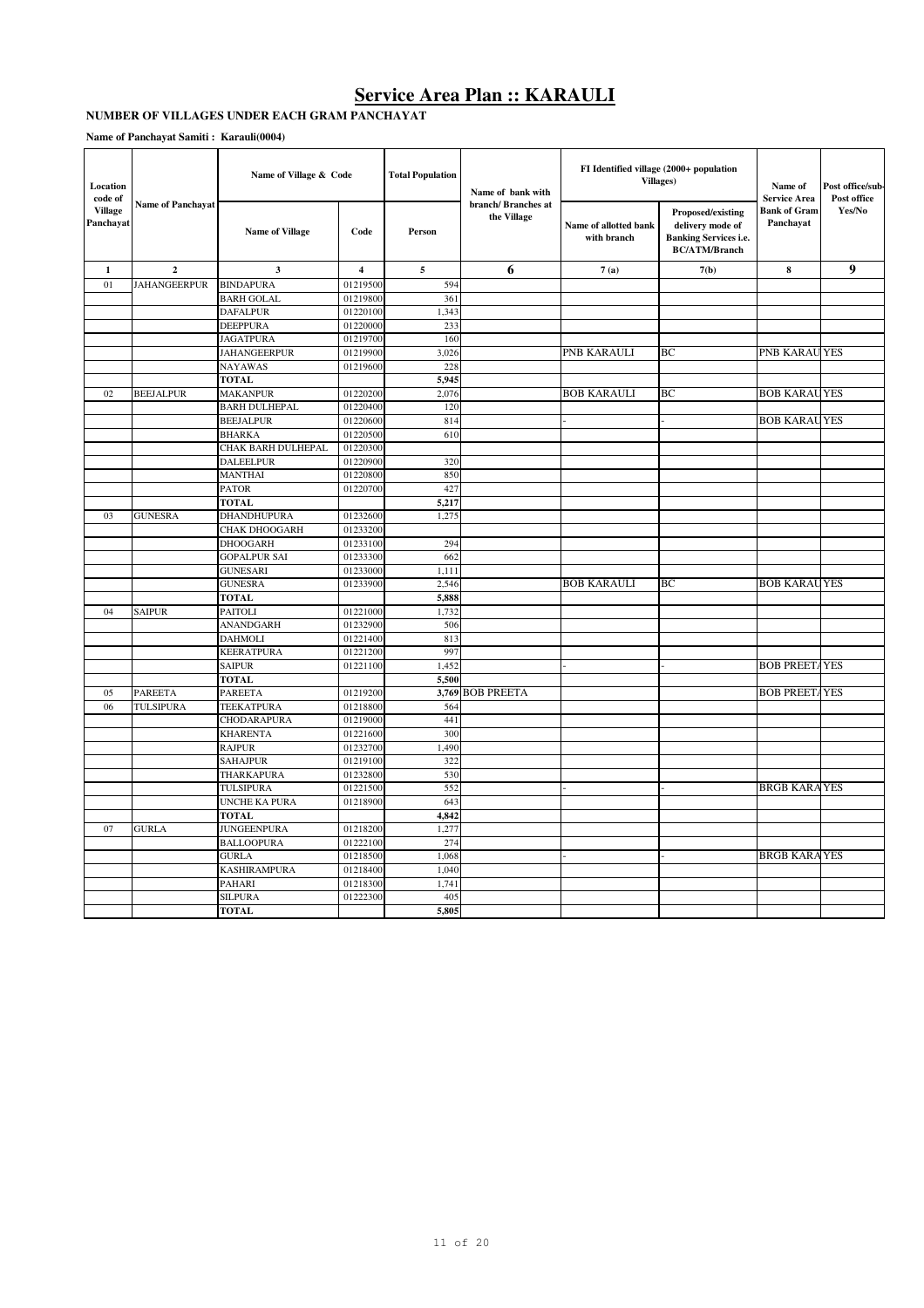| Location<br>code of         |                          | Name of Village & Code             |                         | <b>Total Population</b> | Name of bank with                 |                                      | FI Identified village (2000+ population<br><b>Villages</b> )                                  | Name of<br><b>Service Area</b> | Post office/sub-<br>Post office |
|-----------------------------|--------------------------|------------------------------------|-------------------------|-------------------------|-----------------------------------|--------------------------------------|-----------------------------------------------------------------------------------------------|--------------------------------|---------------------------------|
| <b>Village</b><br>Panchayat | <b>Name of Panchavat</b> | <b>Name of Village</b>             | Code                    | Person                  | branch/Branches at<br>the Village | Name of allotted bank<br>with branch | Proposed/existing<br>delivery mode of<br><b>Banking Services i.e.</b><br><b>BC/ATM/Branch</b> | Bank of Gram<br>Panchayat      | Yes/No                          |
| $\mathbf{1}$                | $\mathbf 2$              | 3                                  | $\overline{\mathbf{4}}$ | 5                       | 6                                 | 7(a)                                 | 7(b)                                                                                          | 8                              | 9                               |
| 08                          | <b>RAMPUR</b>            | <b>BARKHERA</b>                    | 01232500                | 3,016                   |                                   | <b>BOB KARAULI</b>                   | BC                                                                                            | <b>BOB KARAULI</b>             |                                 |
|                             |                          | <b>BIRHATI</b>                     | 01233500                | 706                     |                                   |                                      |                                                                                               |                                |                                 |
|                             |                          | <b>RAMPUR</b>                      | 01233400                | 3,498                   |                                   | <b>BOB KARAULI</b>                   | ВC                                                                                            | <b>BOB KARAUYES</b>            |                                 |
|                             |                          | <b>TOTAL</b>                       |                         | 7,220                   |                                   |                                      |                                                                                               |                                |                                 |
| 09                          | <b>KOTA</b>              | <b>KOTA</b>                        | 01234100                | 4,651                   |                                   | PNB KARAULI                          | BC                                                                                            | PNB KARAU YES                  |                                 |
| 10                          | <b>MAHOLI</b>            | <b>ALAMPUR</b>                     | 01234500                | 645                     |                                   |                                      |                                                                                               |                                |                                 |
|                             |                          | BAWLI                              | 01236800                | 800                     |                                   |                                      |                                                                                               |                                |                                 |
|                             |                          | DALAPURA SHASTRI                   | 01234600                | 443                     |                                   |                                      |                                                                                               |                                |                                 |
|                             |                          | MAHOLI                             | 01236700                | 4,225                   |                                   | PNB KARAULI                          | ВC                                                                                            | PNB KARAU YES                  |                                 |
|                             |                          | <b>TOTAL</b>                       |                         | 6,113                   |                                   |                                      |                                                                                               |                                |                                 |
| 11                          | <b>CHAINPUR</b>          | <b>HARJANPURA</b><br><b>BARRIF</b> | 01234200<br>01234300    | 527<br>771              |                                   |                                      |                                                                                               |                                |                                 |
|                             |                          | <b>BARRIYA</b>                     | 01235000                | 1,060                   |                                   |                                      |                                                                                               |                                |                                 |
|                             |                          | <b>CHAINPUR</b>                    | 01235100                | 3,406                   |                                   | <b>BOB KARAULI</b>                   | ВC                                                                                            | <b>BOB KARAUYES</b>            |                                 |
|                             |                          | <b>GOPALGARH</b>                   | 01234400                | 1,376                   |                                   |                                      |                                                                                               |                                |                                 |
|                             |                          | <b>TOTAL</b>                       |                         | 7,140                   |                                   |                                      |                                                                                               |                                |                                 |
| 12                          | <b>KASHIPURA</b>         | PATOR SHASTRI                      | 01234700                | 183                     |                                   |                                      |                                                                                               |                                |                                 |
|                             |                          | <b>HANUMANPURA</b>                 | 01235300                | 338                     |                                   |                                      |                                                                                               |                                |                                 |
|                             |                          | KASHIPURA                          | 01235600                | 766                     |                                   |                                      |                                                                                               | <b>BRGB KAILAYES</b>           |                                 |
|                             |                          | KHIRKHIRA                          | 01235200                | 1,191                   |                                   |                                      |                                                                                               |                                |                                 |
|                             |                          | REECHHOTI                          | 01234800                | 811                     |                                   |                                      |                                                                                               |                                |                                 |
|                             |                          | WAJIDPUR                           | 01234900                | 590                     |                                   |                                      |                                                                                               |                                |                                 |
|                             |                          | <b>TOTAL</b>                       |                         | 3,879                   |                                   |                                      |                                                                                               |                                |                                 |
| 13                          | <b>GERAI</b>             | <b>GERAI KI GUWARI</b>             | 01235800                | 390                     |                                   |                                      |                                                                                               |                                |                                 |
|                             |                          | <b>GANGURDA</b>                    | 01235900                | 1,175                   |                                   |                                      |                                                                                               |                                |                                 |
|                             |                          | <b>GERAI</b>                       | 01236000                | 2,719                   |                                   | BRGB KAIL DEVI                       | BC                                                                                            | <b>BRGB KAILAYES</b>           |                                 |
|                             |                          | <b>TOTAL</b>                       |                         | 4,284                   |                                   |                                      |                                                                                               |                                |                                 |
| 14                          | <b>LAUHRA</b>            | LAUHRA                             | 01236100                | 3,727                   |                                   | <b>BRGB KAIL DEVI</b>                | BC                                                                                            | <b>BRGB KAILAYES</b>           |                                 |
| 15                          | <b>KARSAI</b>            | <b>KARSAI</b>                      | 01237000                | 4,518                   |                                   | <b>BOB KARAULI</b>                   | BC                                                                                            | <b>BOB KARAUYES</b>            |                                 |
| 16                          | <b>ATEWA</b>             | <b>GHURAKAR</b>                    | 01235400                | 1,681                   |                                   |                                      |                                                                                               |                                |                                 |
|                             |                          | ARAB KA PURA<br><b>ATEWA</b>       | 01236600<br>01236500    | 417<br>2,676            |                                   | PNB KARAULI                          | BC                                                                                            | PNB KARAU YES                  |                                 |
|                             |                          | <b>BASAI DULAPURA</b>              | 01236400                | 1,347                   |                                   |                                      |                                                                                               |                                |                                 |
|                             |                          |                                    |                         | 6,121                   |                                   |                                      |                                                                                               |                                |                                 |
| 17                          | <b>SENGARPURA</b>        | SENGARPURA                         | 01217500                | 3,326                   |                                   | PNB KARAULI                          | BC                                                                                            | PNB KARAU YES                  |                                 |
|                             |                          | ARI HUDPURA                        | 01217600                | 1,078                   |                                   |                                      |                                                                                               |                                |                                 |
|                             |                          | PEEPALPURA                         | 01218700                | 717                     |                                   |                                      |                                                                                               |                                |                                 |
|                             |                          | <b>TOTAL</b>                       |                         | 5,121                   |                                   |                                      |                                                                                               |                                |                                 |
| 18                          | <b>ROD KALAN</b>         | <b>ROD KALAN</b>                   | 01217700                | 1,845                   |                                   |                                      |                                                                                               | <b>BRGB KARAYES</b>            |                                 |
|                             |                          | <b>AGARRI</b>                      | 01222200                | 1,134                   |                                   |                                      |                                                                                               |                                |                                 |
|                             |                          | <b>BASERI</b>                      | 01218000                | 1,140                   |                                   |                                      |                                                                                               |                                |                                 |
|                             |                          | <b>CHAK ROD</b>                    | 01217800                | 281                     |                                   |                                      |                                                                                               |                                |                                 |
|                             |                          | ROD KHURD                          | 01218600                | 501                     |                                   |                                      |                                                                                               |                                |                                 |
|                             |                          | <b>RUDOR</b>                       | 01217900                | 734                     |                                   |                                      |                                                                                               |                                |                                 |
|                             |                          | <b>RUGGAPURA</b>                   | 01218100                | 566                     |                                   |                                      |                                                                                               |                                |                                 |
|                             |                          | <b>TOTAL</b>                       |                         | 6,201                   |                                   |                                      |                                                                                               |                                |                                 |
| 19                          | <b>SASERI</b>            | <b>SASERI</b>                      | 01232300                | 2,497                   |                                   | SBBJ KARAULI                         | ВC                                                                                            | <b>SBBJ KARAUYES</b>           |                                 |
|                             |                          | AKOLPURA                           | 01237200                | 1,269                   |                                   |                                      |                                                                                               |                                |                                 |
|                             |                          | BHANWARPURA                        | 01232400                | 595                     |                                   |                                      |                                                                                               |                                |                                 |
|                             |                          | <b>DOODAPURA</b>                   | 01237300                | 1,796<br>704            |                                   |                                      |                                                                                               |                                |                                 |
|                             |                          | JAKHER                             | 01237100                |                         |                                   |                                      |                                                                                               |                                |                                 |
|                             |                          | <b>TOTAL</b>                       |                         | 6,861                   |                                   |                                      |                                                                                               |                                |                                 |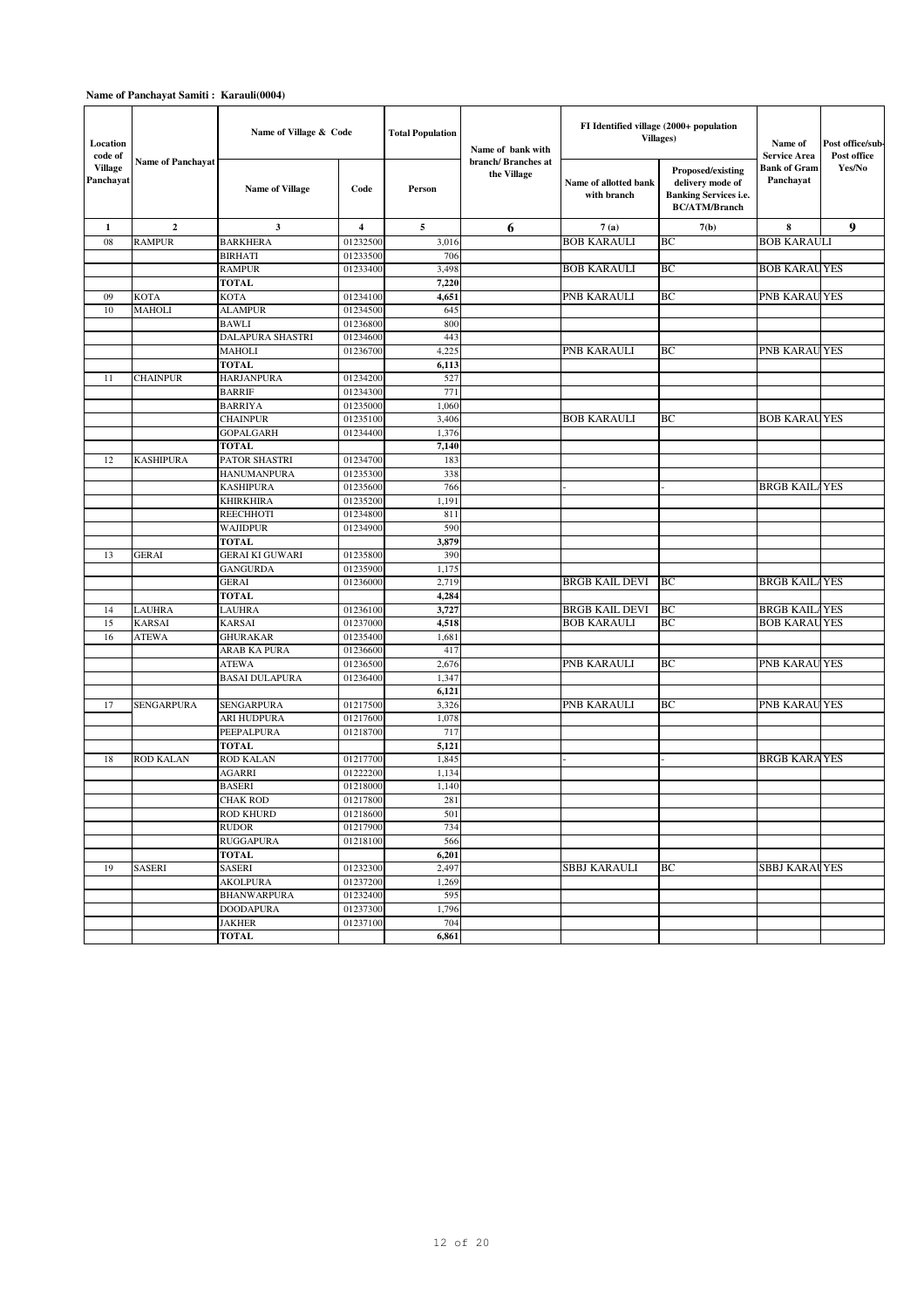| Location<br>code of         |                          | Name of Village & Code |          | <b>Total Population</b> | Name of bank with                 | FI Identified village (2000+ population<br>Villages) | Name of<br><b>Service Area</b>                                                                | Post office/sub-<br>Post office  |        |
|-----------------------------|--------------------------|------------------------|----------|-------------------------|-----------------------------------|------------------------------------------------------|-----------------------------------------------------------------------------------------------|----------------------------------|--------|
| <b>Village</b><br>Panchayat | <b>Name of Panchavat</b> | Name of Village        | Code     | Person                  | branch/Branches at<br>the Village | Name of allotted bank<br>with branch                 | Proposed/existing<br>delivery mode of<br><b>Banking Services i.e.</b><br><b>BC/ATM/Branch</b> | <b>Bank of Gram</b><br>Panchayat | Yes/No |
| 1                           | $\overline{2}$           | 3                      | 4        | 5                       | 6                                 | 7(a)                                                 | 7(b)                                                                                          | 8                                | 9      |
| 20                          | <b>KHOOBNAGAR</b>        | <b>SORYA</b>           | 01231900 | 1,013                   |                                   |                                                      |                                                                                               |                                  |        |
|                             |                          | <b>BHODER</b>          | 01232100 | 546                     |                                   |                                                      |                                                                                               |                                  |        |
|                             |                          | <b>KHOOBNAGAR</b>      | 01237500 | 1,982                   |                                   |                                                      |                                                                                               | <b>SBBJ KARAUYES</b>             |        |
|                             |                          | <b>KOSRA</b>           | 01232000 | 1,137                   |                                   |                                                      |                                                                                               |                                  |        |
|                             |                          | <b>TOTAL</b>           |          | 4,678                   |                                   |                                                      |                                                                                               |                                  |        |
| 21                          | <b>RAGHUVANSHI</b>       | <b>RAGHUVANSHI</b>     | 01219300 | 2,538                   |                                   | <b>BOB PREETA</b>                                    | BС                                                                                            | <b>BOB PREETAYES</b>             |        |
|                             |                          | <b>HAJARIPURA</b>      | 01221300 | 632                     |                                   |                                                      |                                                                                               |                                  |        |
|                             |                          | <b>MOHANPUR</b>        | 01219400 | 1,494                   |                                   |                                                      |                                                                                               |                                  |        |
|                             |                          | <b>TOTAL</b>           |          | 4,664                   |                                   |                                                      |                                                                                               |                                  |        |
| 22                          | MAMCHARI                 | <b>KALYANI</b>         | 01233600 | 1,099                   |                                   |                                                      |                                                                                               |                                  |        |
|                             |                          | <b>MAMCHARI</b>        | 01233700 | 1,824                   |                                   |                                                      |                                                                                               | <b>BOB KARAUYES</b>              |        |
|                             |                          | <b>MANCH</b>           | 01234000 | 1,507                   |                                   |                                                      |                                                                                               |                                  |        |
|                             |                          | <b>TAROLI</b>          | 01233800 | 1,007                   |                                   |                                                      |                                                                                               |                                  |        |
|                             |                          | <b>TOTAL</b>           |          | 5,437                   |                                   |                                                      |                                                                                               |                                  |        |
| 23                          | <b>SEMARDA</b>           | MANOHARPURA            | 01235500 | 1,968                   |                                   |                                                      |                                                                                               |                                  |        |
|                             |                          | <b>SEMARDA</b>         | 01235700 | 1,944                   |                                   |                                                      |                                                                                               | <b>BRGB KAILAYES</b>             |        |
|                             |                          | <b>TOTAL</b>           |          | 3,912                   |                                   |                                                      |                                                                                               |                                  |        |
| 24                          | <b>KAILADEVI</b>         | <b>KAILADEVI</b>       | 01236200 | 5,551                   | <b>BRGB KAIL DEVI</b>             |                                                      |                                                                                               | <b>BRGB KAILAYES</b>             |        |
|                             |                          | <b>KHOHRI</b>          | 01236300 | 3,958                   |                                   | <b>BRGB KAIL DEVI</b>                                | BC                                                                                            | <b>BRGB KAILAYES</b>             |        |
|                             |                          | <b>TOTAL</b>           |          | 9,509                   |                                   |                                                      |                                                                                               |                                  |        |
| 25                          | <b>RAJOR</b>             | <b>RAJOR</b>           | 01236900 | 3,435                   |                                   | <b>BOB KARAULI</b>                                   | ВC                                                                                            | <b>BOB KARAUYES</b>              |        |
| 26                          | <b>HARNAGAR</b>          | <b>BICHPURI</b>        | 01232200 | 1,852                   |                                   |                                                      |                                                                                               |                                  |        |
|                             |                          | <b>HARNAGAR</b>        | 01237400 | 1,868                   |                                   |                                                      |                                                                                               | <b>SBBJ KARAUYES</b>             |        |
|                             |                          | <b>MAHOO</b>           | 01237700 | 1,696                   |                                   |                                                      |                                                                                               |                                  |        |
|                             |                          | PARASARI               | 01237600 | 482                     |                                   |                                                      |                                                                                               |                                  |        |
|                             |                          | <b>TOTAL</b>           |          | 5,898                   |                                   |                                                      |                                                                                               |                                  |        |
| 27                          | MANCHI                   | <b>BIRWAS</b>          | 01221700 | 849                     |                                   |                                                      |                                                                                               |                                  |        |
|                             |                          | <b>DEEPPURA</b>        | 01222000 | 1,278                   |                                   |                                                      |                                                                                               |                                  |        |
|                             |                          | <b>MANCHI</b>          | 01222400 | 2,022                   |                                   | <b>SBI KARAULI</b>                                   | ВC                                                                                            | <b>SBI KARAUI YES</b>            |        |
|                             |                          | PAHARI MEERAN          | 01222700 | 622                     |                                   |                                                      |                                                                                               |                                  |        |
|                             |                          | PARAO MAKKHOOSINGH     | 01221900 |                         |                                   |                                                      |                                                                                               |                                  |        |
|                             |                          | <b>TOTAL</b>           |          | 4,771                   |                                   |                                                      |                                                                                               |                                  |        |
| 28                          | <b>KONDER</b>            | SHANKARPURA            | 01222600 | 610                     |                                   |                                                      |                                                                                               |                                  |        |
|                             |                          | <b>KONDER</b>          | 01222900 | 2,427                   |                                   | <b>SBI KARAULI</b>                                   | ВC                                                                                            | <b>SBI KARAUI YES</b>            |        |
|                             |                          | <b>MAKANPUR CHAUBE</b> | 01222800 | 939                     |                                   |                                                      |                                                                                               |                                  |        |
|                             |                          | <b>SOHANPUR</b>        | 01223000 | 112                     |                                   |                                                      |                                                                                               |                                  |        |
|                             |                          | <b>TOTAL</b>           |          | 4,088                   |                                   |                                                      |                                                                                               |                                  |        |
| 29                          | <b>CHAINPUR</b>          | <b>BHAISAWAT</b>       | 01222500 | 336                     |                                   |                                                      |                                                                                               |                                  |        |
|                             |                          | <b>CHAINPUR</b>        | 01223100 | 1,328                   |                                   |                                                      |                                                                                               | <b>BRGB KARAYES</b>              |        |
|                             |                          | <b>GADOLI</b>          | 01223300 | 1,838                   |                                   |                                                      |                                                                                               |                                  |        |
|                             |                          | <b>UMMEDPURA</b>       | 01223200 | 299                     |                                   |                                                      |                                                                                               |                                  |        |
|                             |                          | <b>TOTAL</b>           |          | 3.801                   |                                   |                                                      |                                                                                               |                                  |        |
| 30                          | <b>KOTA</b>              | <b>CHHAWAR</b>         | 01231400 | 1,592                   |                                   |                                                      |                                                                                               |                                  |        |
|                             |                          | <b>BINEGA</b>          | 01231800 | 868                     |                                   |                                                      |                                                                                               |                                  |        |
|                             |                          | KOTA(CHHAWAR)          | 01231500 | 1,004                   |                                   |                                                      |                                                                                               | <b>ICICI KARAUYES</b>            |        |
|                             |                          | <b>MACHANI</b>         | 01231600 | 883                     |                                   |                                                      |                                                                                               |                                  |        |
|                             |                          | <b>TATWAI</b>          | 01231700 | 528                     |                                   |                                                      |                                                                                               |                                  |        |
|                             |                          | <b>TOTAL</b>           |          | 4,875                   |                                   |                                                      |                                                                                               | <b>BRGB MASAYES</b>              |        |
| 31                          | <b>FATEHPUR</b>          | <b>FATEHPUR</b>        | 01223400 | 3,344                   |                                   | <b>BRGB MASALPUR BC</b>                              |                                                                                               |                                  |        |
|                             |                          | <b>RAMPURA</b>         | 01224400 | 1,837                   |                                   |                                                      |                                                                                               |                                  |        |
|                             |                          | <b>TOTAL</b>           |          | 5,181                   |                                   |                                                      |                                                                                               |                                  |        |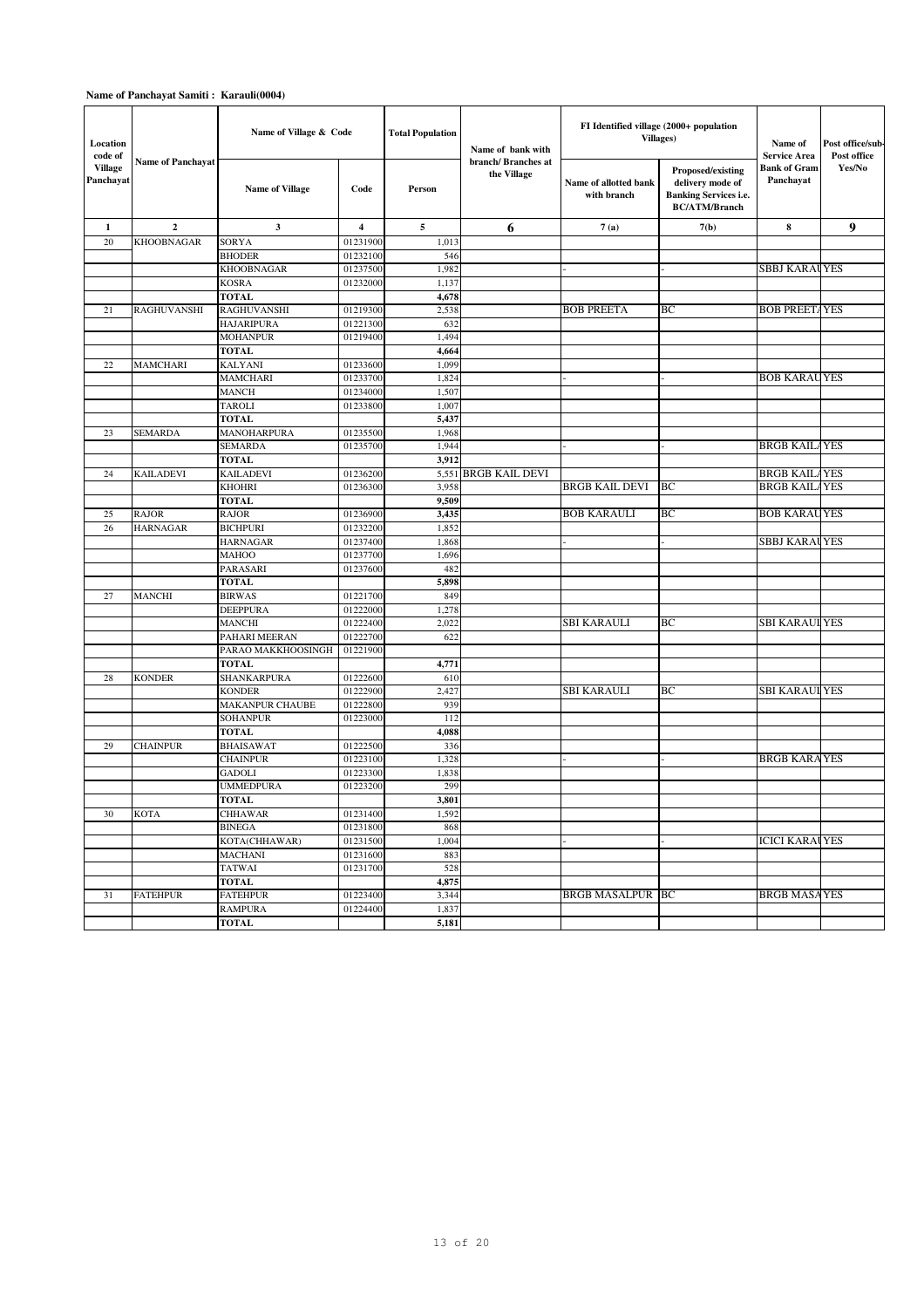| Location<br>code of         |                          | Name of Village & Code           |                         | <b>Total Population</b> | Name of bank with<br>branch/Branches at                                                                                                              | FI Identified village (2000+ population<br>Villages) | Name of<br><b>Service Area</b> | Post office/sub-<br>Post office |   |
|-----------------------------|--------------------------|----------------------------------|-------------------------|-------------------------|------------------------------------------------------------------------------------------------------------------------------------------------------|------------------------------------------------------|--------------------------------|---------------------------------|---|
| <b>Village</b><br>Panchayat | <b>Name of Panchayat</b> | <b>Name of Village</b>           | Code                    | Person                  | Proposed/existing<br>the Village<br>Name of allotted bank<br>delivery mode of<br>with branch<br><b>Banking Services i.e.</b><br><b>BC/ATM/Branch</b> | <b>Bank of Gram</b><br>Panchayat                     | Yes/No                         |                                 |   |
| $\mathbf{1}$                | $\mathbf{2}$             | 3                                | $\overline{\mathbf{4}}$ | 5                       | 6                                                                                                                                                    | 7(a)                                                 | 7(b)                           | 8                               | 9 |
| 32                          | <b>RATIYAPURA</b>        | <b>MAHUWA KHERA</b>              | 01230900                | 1,024                   |                                                                                                                                                      |                                                      |                                |                                 |   |
|                             |                          | <b>BAHRAI</b>                    | 01231200                | 631                     |                                                                                                                                                      |                                                      |                                |                                 |   |
|                             |                          | <b>BHAUWAPURA</b>                | 01231100                | 936                     |                                                                                                                                                      |                                                      |                                |                                 |   |
|                             |                          | KHAIRA                           | 01231000                | 759                     |                                                                                                                                                      |                                                      |                                |                                 |   |
|                             |                          | <b>RATIYAPURA</b>                | 01231300                | 1,981                   |                                                                                                                                                      |                                                      |                                | <b>SBBJ KARAUYES</b>            |   |
|                             |                          | <b>TOTAL</b>                     |                         | 5,331                   |                                                                                                                                                      |                                                      |                                |                                 |   |
| 33                          | <b>KHERIYA</b>           | MENGRA KALAN<br><b>HAKIMPURA</b> | 01223500<br>01223900    | 697<br>549              |                                                                                                                                                      |                                                      |                                |                                 |   |
|                             |                          | <b>KHERIYA</b>                   | 01224000                | 1,089                   |                                                                                                                                                      |                                                      |                                | <b>BRGB MASAYES</b>             |   |
|                             |                          | LEDOR KALAN                      | 01223600                | 1,076                   |                                                                                                                                                      |                                                      |                                |                                 |   |
|                             |                          | <b>LEDOR KHURD</b>               | 01230800                | 1,093                   |                                                                                                                                                      |                                                      |                                |                                 |   |
|                             |                          | <b>MANDA KHERA</b>               | 01223800                | 1,653                   |                                                                                                                                                      |                                                      |                                |                                 |   |
|                             |                          | MENGRA KHURD                     | 01223700                | 470                     |                                                                                                                                                      |                                                      |                                |                                 |   |
|                             |                          | <b>TOTAL</b>                     |                         | 6,627                   |                                                                                                                                                      |                                                      |                                |                                 |   |
| 34                          | <b>GUWREDA</b>           | THEKRA                           | 01230100                |                         |                                                                                                                                                      |                                                      |                                |                                 |   |
|                             |                          | <b>GOLARA</b>                    | 01230700                | 289                     |                                                                                                                                                      |                                                      |                                |                                 |   |
|                             |                          | <b>GUWREDA</b>                   | 01230600                | 1,451                   |                                                                                                                                                      |                                                      |                                | <b>SBI KARAULYES</b>            |   |
|                             |                          | <b>KASARA</b>                    | 01230300                | 1,281                   |                                                                                                                                                      |                                                      |                                |                                 |   |
|                             |                          | SAHANPUR                         | 01230200                | 57                      |                                                                                                                                                      |                                                      |                                |                                 |   |
|                             |                          | SHUBHNAGAR                       | 01230500                | 236                     |                                                                                                                                                      |                                                      |                                |                                 |   |
|                             | <b>BHAVLI</b>            | <b>TOTAL</b><br><b>BHAVLI</b>    |                         | 3,314                   |                                                                                                                                                      |                                                      | BC                             |                                 |   |
| 35<br>36                    | <b>MASALPUR</b>          | <b>ROHAR</b>                     | 01230400<br>01229200    | 4,067<br>579            |                                                                                                                                                      | BRGB MASALPUR                                        |                                | <b>BRGB MASAYES</b>             |   |
|                             |                          | <b>MASALPUR</b>                  | 01229300                |                         | 3,876 BOB MASALPUR                                                                                                                                   |                                                      |                                | <b>BOB MASAL YES</b>            |   |
|                             |                          | <b>TOTAL</b>                     |                         | 4,455                   |                                                                                                                                                      |                                                      |                                |                                 |   |
| 37                          | <b>NARAYANA</b>          | <b>GOOJARBHAVLI</b>              | 01224100                | 679                     |                                                                                                                                                      |                                                      |                                |                                 |   |
|                             |                          | <b>ANEEJARA</b>                  | 01229000                | 443                     |                                                                                                                                                      |                                                      |                                |                                 |   |
|                             |                          | <b>MALPUR</b>                    | 01224300                | 432                     |                                                                                                                                                      |                                                      |                                |                                 |   |
|                             |                          | <b>MUNSHIPURA</b>                | 01229100                | 31                      |                                                                                                                                                      |                                                      |                                |                                 |   |
|                             |                          | NARAYANA                         | 01224200                | 1,542                   |                                                                                                                                                      |                                                      |                                | <b>BOB MASAL YES</b>            |   |
|                             |                          | <b>UNCHAGAON</b>                 | 01224900                | 1,380                   |                                                                                                                                                      |                                                      |                                |                                 |   |
|                             |                          | <b>TOTAL</b>                     |                         | 4,507                   |                                                                                                                                                      |                                                      |                                |                                 |   |
| 38                          | <b>SEELOTI</b>           | KHARWAYA                         | 01224500                |                         |                                                                                                                                                      |                                                      |                                |                                 |   |
|                             |                          | KHERA RAJGARH                    | 01225100                | 352                     |                                                                                                                                                      |                                                      |                                |                                 |   |
|                             |                          | <b>KUMHERPUR</b>                 | 01225300                | 443                     |                                                                                                                                                      |                                                      |                                |                                 |   |
|                             |                          | <b>MADANPUR</b><br>PEJPURA       | 01225000<br>01224700    | 914<br>218              |                                                                                                                                                      |                                                      |                                |                                 |   |
|                             |                          | PURA AUODARKHAN                  | 01225400                | 80                      |                                                                                                                                                      |                                                      |                                |                                 |   |
|                             |                          | <b>RAJANIPURA</b>                | 01224600                | 215                     |                                                                                                                                                      |                                                      |                                |                                 |   |
|                             |                          | <b>SEELOTI</b>                   | 01224800                | 1,712                   |                                                                                                                                                      |                                                      |                                | <b>BRGB MASAYES</b>             |   |
|                             |                          | TOTAL                            |                         | 3,934                   |                                                                                                                                                      |                                                      |                                |                                 |   |
| 39                          | <b>DUKAWALI</b>          | SAKARGHATA                       | 01225200                | 1,239                   |                                                                                                                                                      |                                                      |                                |                                 |   |
|                             |                          | <b>BARWATPURA</b>                | 01226000                | 459                     |                                                                                                                                                      |                                                      |                                |                                 |   |
|                             |                          | <b>DUKAWALI</b>                  | 01225900                | 658                     |                                                                                                                                                      |                                                      |                                | <b>BOB MASAL YES</b>            |   |
|                             |                          | <b>GARHI</b>                     | 01226100                | 130                     |                                                                                                                                                      |                                                      |                                |                                 |   |
|                             |                          | NAYAWAS                          | 01225700                | 571                     |                                                                                                                                                      |                                                      |                                |                                 |   |
|                             |                          | NEEMRIPURA                       | 01225800                | 584                     |                                                                                                                                                      |                                                      |                                |                                 |   |
|                             |                          | TOTAL                            |                         | 3,641                   |                                                                                                                                                      |                                                      |                                |                                 |   |
| 40                          | <b>DANDA</b>             | <b>CHAMARPURA</b>                | 01226300                | 448                     |                                                                                                                                                      |                                                      |                                |                                 |   |
|                             |                          | DANDA                            | 01226700                | 1,435                   |                                                                                                                                                      |                                                      |                                | <b>BOB MASAL YES</b>            |   |
|                             |                          | <b>NAWLAPURA</b><br>PEEPAL KHERA | 01226800<br>01226600    | 757<br>385              |                                                                                                                                                      |                                                      |                                |                                 |   |
|                             |                          | <b>SADHPURA</b>                  | 01226500                | 407                     |                                                                                                                                                      |                                                      |                                |                                 |   |
|                             |                          | TALI                             | 01226400                | 726                     |                                                                                                                                                      |                                                      |                                |                                 |   |
|                             |                          | <b>TOTAL</b>                     |                         | 4,158                   |                                                                                                                                                      |                                                      |                                |                                 |   |
|                             |                          |                                  |                         |                         |                                                                                                                                                      |                                                      |                                |                                 |   |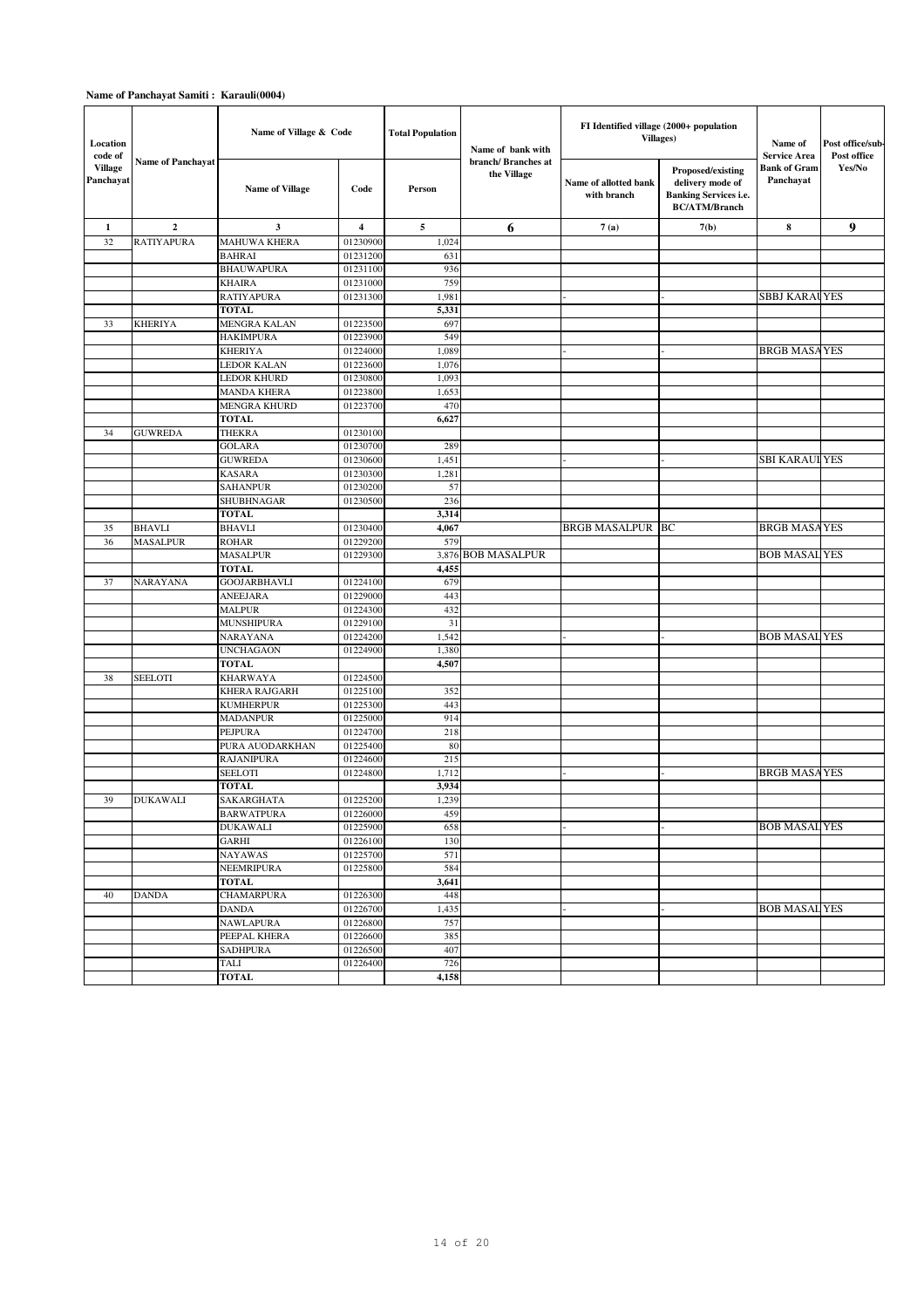| Location<br>code of         |                          | Name of Village & Code             |                         | <b>Total Population</b> | Name of bank with                 | FI Identified village (2000+ population<br><b>Villages</b> ) | Name of<br><b>Service Area</b>                                                                | Post office/sub-<br>Post office  |        |
|-----------------------------|--------------------------|------------------------------------|-------------------------|-------------------------|-----------------------------------|--------------------------------------------------------------|-----------------------------------------------------------------------------------------------|----------------------------------|--------|
| <b>Village</b><br>Panchayat | <b>Name of Panchavat</b> | <b>Name of Village</b>             | Code                    | Person                  | branch/Branches at<br>the Village | Name of allotted bank<br>with branch                         | Proposed/existing<br>delivery mode of<br><b>Banking Services i.e.</b><br><b>BC/ATM/Branch</b> | <b>Bank of Gram</b><br>Panchavat | Yes/No |
| 1                           | $\mathbf{2}$             | 3                                  | $\overline{\mathbf{4}}$ | 5                       | 6                                 | 7(a)                                                         | 7(b)                                                                                          | 8                                | 9      |
| 41                          | <b>JAMOORA</b>           | <b>TIMKOLI</b>                     | 01226900                | 168                     |                                   |                                                              |                                                                                               |                                  |        |
|                             |                          | <b>ALAMPUR</b>                     | 01227400                | 213                     |                                   |                                                              |                                                                                               |                                  |        |
|                             |                          | <b>BHOJPUR</b>                     | 01227800                | 604                     |                                   |                                                              |                                                                                               |                                  |        |
|                             |                          | <b>GARH MANDORA</b>                | 01228000                | 647                     |                                   |                                                              |                                                                                               |                                  |        |
|                             |                          | <b>JAMOORA</b>                     | 01227000                | 1,778                   |                                   |                                                              |                                                                                               | <b>BOB MASAL YES</b>             |        |
|                             |                          | <b>MANGROL</b>                     | 01227300                | 131                     |                                   |                                                              |                                                                                               |                                  |        |
|                             |                          | <b>SIGANPUR</b>                    | 01227200                | 98                      |                                   |                                                              |                                                                                               |                                  |        |
|                             |                          | <b>UMRI</b>                        | 01227100                | 274                     |                                   |                                                              |                                                                                               |                                  |        |
|                             |                          | <b>TOTAL</b>                       |                         | 3,913                   |                                   |                                                              |                                                                                               |                                  |        |
| 42                          | <b>KHOODA</b>            | <b>BIRHATI</b>                     | 01227900                | 680                     |                                   |                                                              |                                                                                               |                                  |        |
|                             |                          | <b>BANSWARI</b>                    | 01228900                |                         |                                   |                                                              |                                                                                               |                                  |        |
|                             |                          | <b>KESHPURA</b><br><b>KHANPURA</b> | 01228800<br>01229600    | 453<br>720              |                                   |                                                              |                                                                                               |                                  |        |
|                             |                          | <b>KHOODA</b>                      | 01228600                | 892                     |                                   |                                                              |                                                                                               | <b>BRGB MASAYES</b>              |        |
|                             |                          | <b>KHOONDRI</b>                    | 01228700                | 677                     |                                   |                                                              |                                                                                               |                                  |        |
|                             |                          | <b>MARDAI KHURD</b>                | 01229500                | 312                     |                                   |                                                              |                                                                                               |                                  |        |
|                             |                          | <b>TOTAL</b>                       |                         | 3,734                   |                                   |                                                              |                                                                                               |                                  |        |
| 43                          | <b>RUGHPURA</b>          | <b>RUGHPURA</b>                    | 01229400                | 1,877                   |                                   |                                                              |                                                                                               | <b>BRGB MASAYES</b>              |        |
|                             |                          | <b>BHOOD KHERA</b>                 | 01229800                | 533                     |                                   |                                                              |                                                                                               |                                  |        |
|                             |                          | LOTDA                              | 01230000                | 889                     |                                   |                                                              |                                                                                               |                                  |        |
|                             |                          | <b>MARDAI KALAN</b>                | 01229700                | 442                     |                                   |                                                              |                                                                                               |                                  |        |
|                             |                          | <b>SAJNAPUR</b>                    | 01229900                |                         |                                   |                                                              |                                                                                               |                                  |        |
|                             |                          | <b>TOTAL</b>                       |                         | 3,741                   |                                   |                                                              |                                                                                               |                                  |        |
| 44                          | TARHATI WITH             | LAKHNIPUR                          | 01225500                | 1,111                   |                                   |                                                              |                                                                                               |                                  |        |
|                             | <b>KANCHANPUR</b>        | <b>BHAUA</b>                       | 01225600                | 912                     |                                   |                                                              |                                                                                               |                                  |        |
|                             |                          | <b>FARAKPUR</b>                    | 01227700                | 367                     |                                   |                                                              |                                                                                               |                                  |        |
|                             |                          | <b>MEOLA</b>                       | 01226200                | 340                     |                                   |                                                              |                                                                                               |                                  |        |
|                             |                          | <b>SINGNIYA</b>                    | 01227600                | 505                     |                                   |                                                              |                                                                                               |                                  |        |
|                             |                          | <b>TARHATI WITH</b>                | 01227500                | 1,396                   |                                   |                                                              |                                                                                               | <b>BOB MASAL YES</b>             |        |
|                             |                          | <b>KANCHANPUR</b>                  |                         |                         |                                   |                                                              |                                                                                               |                                  |        |
|                             |                          | <b>TOTAL</b>                       |                         | 4,631                   |                                   |                                                              |                                                                                               |                                  |        |
| 45                          | PIPRANI                  | <b>SEWLI</b>                       | 01228100                | 569                     |                                   |                                                              |                                                                                               |                                  |        |
|                             |                          | <b>BIRHATA</b>                     | 01228200                | 645                     |                                   |                                                              |                                                                                               |                                  |        |
|                             |                          | <b>DAUDPUR</b>                     | 01228300                | 465                     |                                   |                                                              |                                                                                               |                                  |        |
|                             |                          | <b>DEORI</b>                       | 01228500                | 664                     |                                   |                                                              |                                                                                               |                                  |        |
|                             |                          | PIPRANI<br><b>TOTAL</b>            | 01228400                | 1,174<br>3,517          |                                   |                                                              |                                                                                               | <b>BRGB MASAYES</b>              |        |
| $\ast$                      |                          |                                    |                         |                         |                                   |                                                              |                                                                                               |                                  |        |
|                             |                          | KARAULI (RURAL)                    | 01221800                |                         |                                   |                                                              |                                                                                               |                                  |        |

\* Gram panchayat name not mentioned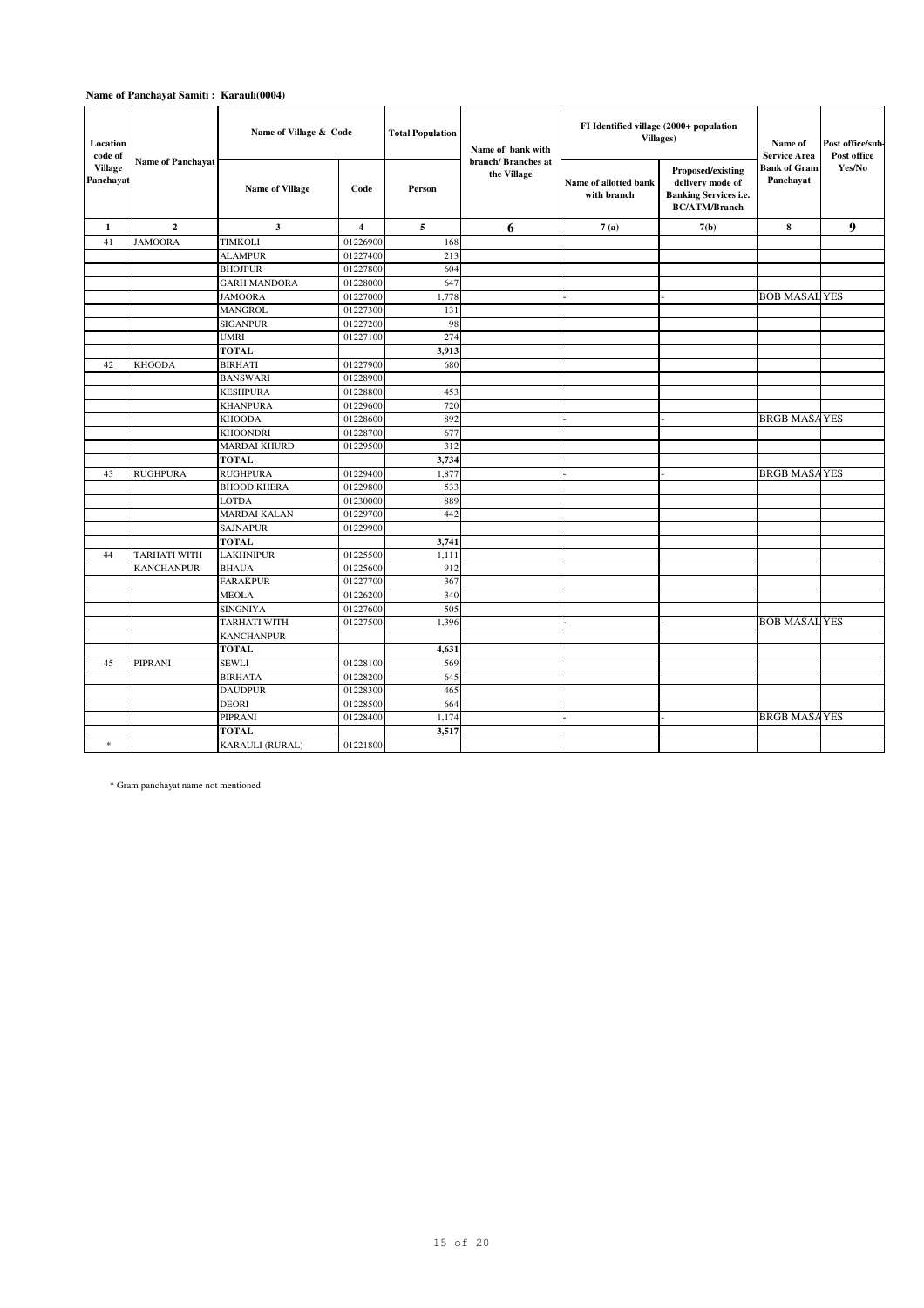#### **NUMBER OF VILLAGES UNDER EACH GRAM PANCHAYAT**

| <b>Location</b> code<br>of Village | Name of Panchayat | Name of Village & Code             |                      | <b>Total Population</b><br>Name of bank with<br>branch/ Branches at the |                   | FI Identified village (2000+ population Villages) | <b>Name of Service</b><br>Area Bank of                                              | Post office/sub-<br>Post office |        |
|------------------------------------|-------------------|------------------------------------|----------------------|-------------------------------------------------------------------------|-------------------|---------------------------------------------------|-------------------------------------------------------------------------------------|---------------------------------|--------|
| Panchayat                          |                   | <b>Name of Village</b>             | Code                 | Person                                                                  | <b>Village</b>    | Name of allotted bank<br>with branch              | Proposed/existing delivery<br>mode of Banking Services i.e.<br><b>BC/ATM/Branch</b> | <b>Gram Panchayat</b>           | Yes/No |
| 1                                  | $\overline{2}$    | 3                                  | $\overline{4}$       | 5                                                                       | 6                 | 7(a)                                              | 7(b)                                                                                | 8                               | 9      |
| 01                                 | <b>KHERLA</b>     | <b>KHERLA</b>                      | 01243400             | 3,441                                                                   |                   | <b>SBBJ NAROLI</b>                                | BC                                                                                  | <b>SBBJ NAROLI YES</b>          |        |
|                                    |                   | NEEMODA                            | 01243500             | 1,289                                                                   |                   |                                                   |                                                                                     |                                 |        |
|                                    |                   | <b>EDALPUR</b>                     | 01243600             | 928                                                                     |                   |                                                   |                                                                                     |                                 |        |
|                                    |                   | <b>MANDA</b>                       | 01243700             | 327                                                                     |                   |                                                   |                                                                                     |                                 |        |
|                                    |                   | <b>MEENAPURA</b><br><b>TOTAL</b>   | 01243800             | 759<br>6,744                                                            |                   |                                                   |                                                                                     |                                 |        |
| 02                                 | NARAULI           | <b>NARAULI</b>                     | 01244300             |                                                                         | 5,485 SBBJ NAROLI |                                                   |                                                                                     | <b>SBBJ</b>                     | YES    |
| 03                                 | <b>JEEROTA</b>    | <b>JEEROTA</b>                     | 01244100             | 3,030                                                                   |                   | SBBJ NAROLI                                       | BС                                                                                  | <b>SBBJ NAROLI YES</b>          |        |
|                                    |                   | <b>DAYARAMPURA</b>                 | 01244200             | 1,191                                                                   |                   |                                                   |                                                                                     |                                 |        |
|                                    |                   | TOTAL                              |                      | 4,221                                                                   |                   |                                                   |                                                                                     |                                 |        |
| 04                                 | <b>BARODA</b>     | <b>BARODA</b>                      | 01243900             | 1,307                                                                   |                   | $\sim$                                            | $\sim$                                                                              | <b>BOB HAROTI YES</b>           |        |
|                                    |                   | <b>GORDHANPURA</b>                 | 01244000             | 943                                                                     |                   |                                                   |                                                                                     |                                 |        |
|                                    |                   | <b>ADOODA</b>                      | 01249000             | 1,584                                                                   |                   |                                                   |                                                                                     |                                 |        |
|                                    |                   | <b>TOTAL</b>                       |                      | 3,834                                                                   |                   |                                                   |                                                                                     |                                 |        |
| 05                                 | EKAT              | <b>GANWDA</b>                      | 01249100             | 701                                                                     |                   |                                                   |                                                                                     |                                 |        |
|                                    |                   | MADHORAJPURA<br><b>EKAT</b>        | 01249200<br>01249300 | 464<br>1,930                                                            |                   | $\overline{\phantom{a}}$                          | $\overline{\phantom{a}}$                                                            | <b>BOB HAROTI YES</b>           |        |
|                                    |                   | <b>ROOPPURA</b>                    | 01249400             | 408                                                                     |                   |                                                   |                                                                                     |                                 |        |
|                                    |                   | PARDAMPURA                         | 01249500             | 596                                                                     |                   |                                                   |                                                                                     |                                 |        |
|                                    |                   | TOTAL                              |                      | 4,099                                                                   |                   |                                                   |                                                                                     |                                 |        |
| 06                                 | <b>HAROTI</b>     | <b>GARHI KA GAON</b>               | 01249600             | 519                                                                     |                   |                                                   |                                                                                     |                                 |        |
|                                    |                   | <b>HAROTI</b>                      | 01249700             |                                                                         | 3,535 BOB HAROTI  |                                                   |                                                                                     | <b>BOB</b>                      | YES    |
|                                    |                   | <b>KIRADI</b>                      | 01250000             | 644                                                                     |                   |                                                   |                                                                                     |                                 |        |
|                                    |                   | <b>DHOKALPURA</b>                  | 01250100             |                                                                         |                   |                                                   |                                                                                     |                                 |        |
|                                    |                   | <b>TOTAL</b>                       |                      | 4,698                                                                   |                   |                                                   |                                                                                     |                                 |        |
| 07                                 | <b>BAGIDA</b>     | <b>FATEHPUR</b>                    | 01249800             | 863                                                                     |                   |                                                   |                                                                                     |                                 |        |
|                                    |                   | SAIMARDA                           | 01249900             | 794                                                                     |                   |                                                   |                                                                                     |                                 |        |
|                                    |                   | <b>BAGIDA</b><br><b>TOTAL</b>      | 01250200             | 1,878                                                                   |                   | $\overline{\phantom{a}}$                          | $\sim$                                                                              | <b>BOB HAROTI YES</b>           |        |
| 08                                 | <b>JORLI</b>      | <b>JORLI</b>                       | 01248600             | 3,535<br>2,069                                                          |                   | <b>BRGB SAPOTRA</b>                               | BС                                                                                  | <b>BRGB SAPOTFYES</b>           |        |
|                                    |                   | <b>KISHORPURA</b>                  | 01248700             | 688                                                                     |                   |                                                   |                                                                                     |                                 |        |
|                                    |                   | <b>DOONDIPURA</b>                  | 01248800             | 1,308                                                                   |                   |                                                   |                                                                                     |                                 |        |
|                                    |                   | <b>PAHARPURA</b>                   | 01248900             | 967                                                                     |                   |                                                   |                                                                                     |                                 |        |
|                                    |                   | <b>TOTAL</b>                       |                      | 5,032                                                                   |                   |                                                   |                                                                                     |                                 |        |
| 09                                 | <b>BOOKANA</b>    | <b>BOOKANA</b>                     | 01251100             | 2,410                                                                   |                   | SBBJ SAPOTRA                                      | BС                                                                                  | SBBJ SAPOTR, YES                |        |
|                                    |                   | <b>DHOOLWAS</b>                    | 01251400             | 1,312                                                                   |                   |                                                   |                                                                                     |                                 |        |
|                                    |                   | TOTAL                              |                      | 3,722                                                                   |                   |                                                   |                                                                                     |                                 |        |
| 10                                 | CHORAGAON         | <b>RANETA</b>                      | 01248500             | 1,013                                                                   |                   |                                                   |                                                                                     |                                 |        |
|                                    |                   | <b>KHANPUR</b>                     | 01251200             | 533                                                                     |                   |                                                   |                                                                                     |                                 |        |
|                                    |                   | CHORAGAON<br><b>TOTAL</b>          | 01251300             | 2,192<br>3,738                                                          |                   | <b>BRGB SAPOTRA</b>                               | BС                                                                                  | <b>BRGB SAPOTFYES</b>           |        |
| 11                                 | <b>AURACH</b>     | MASAWATA                           | 01244400             | 1,311                                                                   |                   |                                                   |                                                                                     |                                 |        |
|                                    |                   | AURACH                             | 01248400             | 1,964                                                                   |                   | $\overline{\phantom{a}}$                          | $\overline{\phantom{a}}$                                                            | <b>SBBJ NAROLI YES</b>          |        |
|                                    |                   | <b>TOTAL</b>                       |                      | 3,275                                                                   |                   |                                                   |                                                                                     |                                 |        |
| 12                                 | <b>JAKHODA</b>    | <b>BAIRUNDA</b>                    | 01244500             | 1,261                                                                   |                   |                                                   |                                                                                     |                                 |        |
|                                    |                   | <b>JAKHODA</b>                     | 01248300             | 2,689                                                                   |                   | <b>BRGB SAPOTRA</b>                               | BC                                                                                  | <b>BRGB SAPOTF YES</b>          |        |
|                                    |                   | <b>TOTAL</b>                       |                      | 3,950                                                                   |                   |                                                   |                                                                                     |                                 |        |
| 13                                 | <b>BHARTOON</b>   | HARISINGHPURA                      | 01244600             | 546                                                                     |                   |                                                   |                                                                                     |                                 |        |
|                                    |                   | <b>KHIDARPUR</b>                   | 01244700             | 841                                                                     |                   |                                                   |                                                                                     |                                 |        |
|                                    |                   | <b>BHARTOON</b>                    | 01244800             | 3,261                                                                   |                   | <b>BRGB SALEMPUR</b>                              | BC                                                                                  | <b>BRGB SALEMIYES</b>           |        |
| 14                                 | <b>INAYATI</b>    | <b>TOTAL</b><br><b>PEELODAPURA</b> | 01248100             | 4,648<br>614                                                            |                   |                                                   |                                                                                     |                                 |        |
|                                    |                   | <b>INAYATI</b>                     | 01248200             | 3,661                                                                   |                   | SBBJ SAPOTRA                                      | BC                                                                                  | <b>SBBJ SAPOTR YES</b>          |        |
|                                    |                   | <b>TOTAL</b>                       |                      | 4,275                                                                   |                   |                                                   |                                                                                     |                                 |        |
| 15                                 | <b>LOOLOJ</b>     | <b>KHIRKHIRI</b>                   | 01247900             | 1,855                                                                   |                   |                                                   |                                                                                     |                                 |        |
|                                    |                   | <b>LOOLOJ</b>                      | 01248000             | 1,346                                                                   |                   | $\overline{\phantom{a}}$                          | $\overline{\phantom{a}}$                                                            | <b>SBBJ SAPOTR, YES</b>         |        |
|                                    |                   | <b>TOTAL</b>                       |                      | 3,201                                                                   |                   |                                                   |                                                                                     |                                 |        |
| 16                                 | <b>DABRA</b>      | <b>DABRA</b>                       | 01247600             | 3,214                                                                   |                   | <b>BOB KURGAON</b>                                | BC                                                                                  | <b>BOB KURGAO YES</b>           |        |
| $17\,$                             | <b>BALOTI</b>     | <b>KHIRKHIRA</b>                   | 01244900             | 2,075                                                                   |                   | <b>BRGB SALEMPUR</b>                              | BC                                                                                  | <b>BRGB SALEMPUR</b>            |        |
|                                    |                   | <b>BALOTI</b>                      | 01245000             | 2,371                                                                   |                   | <b>BRGB SALEMPUR</b>                              | BC                                                                                  | <b>BRGB SALEMI YES</b>          |        |
|                                    |                   | <b>TOTAL</b>                       |                      | 4,446                                                                   |                   |                                                   |                                                                                     |                                 |        |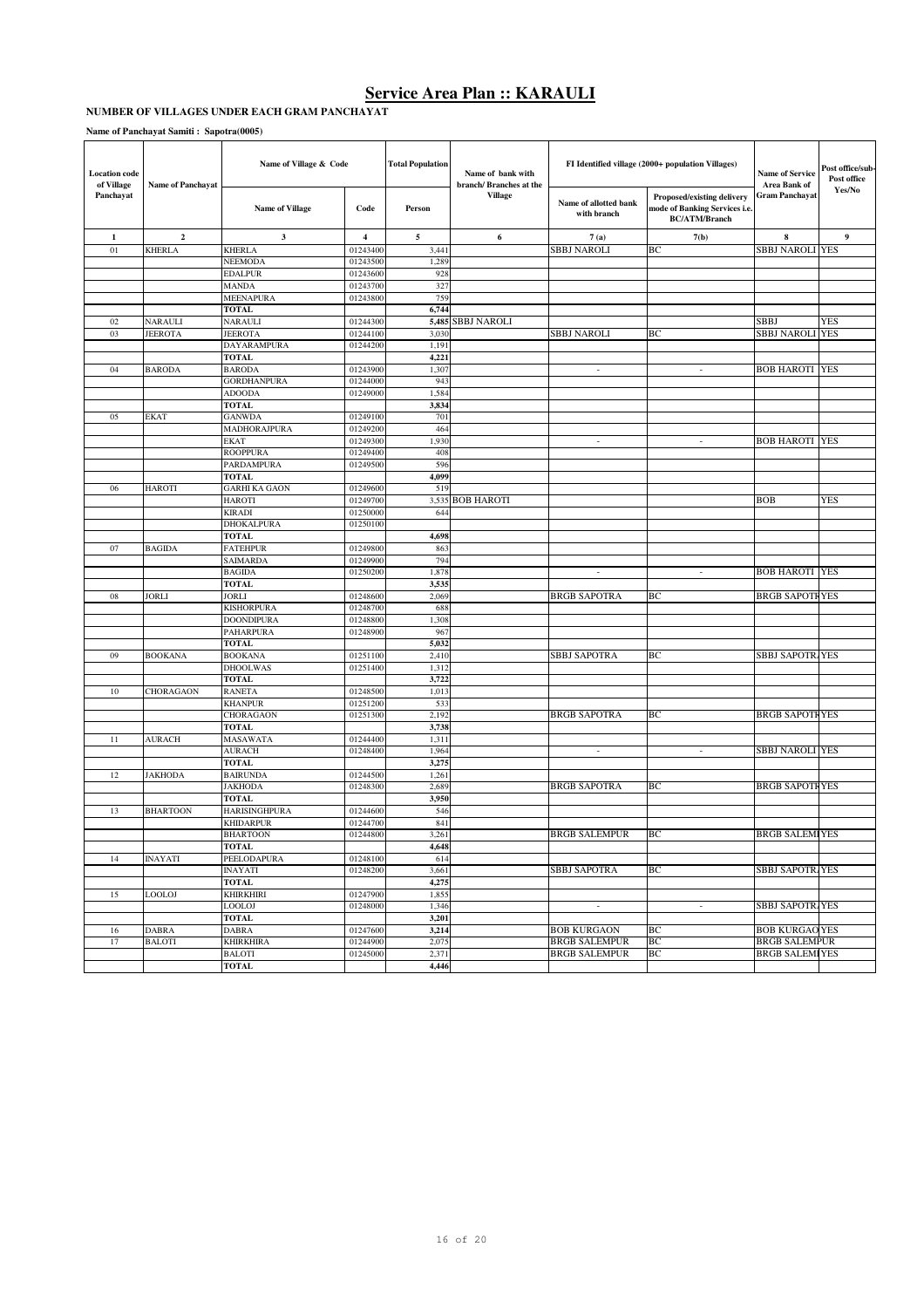| <b>Location</b> code<br>of Village | Name of Panchayat          | Name of Village & Code               |                      | <b>Total Population</b><br>Name of bank with<br>branch/ Branches at the |                      | FI Identified village (2000+ population Villages) | <b>Name of Service</b><br>Area Bank of                                              | Post office/sub-<br>Post office |        |
|------------------------------------|----------------------------|--------------------------------------|----------------------|-------------------------------------------------------------------------|----------------------|---------------------------------------------------|-------------------------------------------------------------------------------------|---------------------------------|--------|
| Panchayat                          |                            | <b>Name of Village</b>               | Code                 | Person                                                                  | Village              | Name of allotted bank<br>with branch              | Proposed/existing delivery<br>mode of Banking Services i.e.<br><b>BC/ATM/Branch</b> | <b>Gram Panchayat</b>           | Yes/No |
| 1                                  | $\overline{2}$             | 3                                    | 4                    | 5                                                                       | 6                    | 7(a)                                              | 7(b)                                                                                | 8                               | 9      |
| 18                                 | DIKOLI KALAN               | <b>JATWARI</b>                       | 01245300             | 1,101                                                                   |                      |                                                   |                                                                                     |                                 |        |
|                                    |                            | THOOMA                               | 01246800             | 887                                                                     |                      |                                                   |                                                                                     |                                 |        |
|                                    |                            | DIKOLI KHURD                         | 01246900             | 378                                                                     |                      | $\overline{a}$                                    | $\overline{\phantom{a}}$                                                            |                                 |        |
|                                    |                            | DIKOLI KALAN<br><b>TOTAL</b>         | 01247300             | 1,202<br>3,568                                                          |                      |                                                   |                                                                                     | <b>BOB KURGAO YES</b>           |        |
| 19                                 | <b>SALEMPUR</b>            | <b>BARH SALEMPUR</b>                 | 01245100             | 1,340                                                                   |                      |                                                   |                                                                                     |                                 |        |
|                                    |                            | <b>SALEMPUR</b>                      | 01245200             | 3,762                                                                   | <b>BRGB SALEMPUR</b> |                                                   |                                                                                     | <b>BRGB</b>                     | YES    |
|                                    |                            | <b>GOVINDPURA</b>                    | 01245500             | 974                                                                     |                      |                                                   |                                                                                     |                                 |        |
|                                    |                            | <b>TOTAL</b>                         |                      | 6,076                                                                   |                      |                                                   |                                                                                     |                                 |        |
| 20                                 | <b>KURGAON</b>             | RUNDI                                | 01245400             | 909                                                                     |                      |                                                   |                                                                                     |                                 |        |
|                                    |                            | RAMPUR PALAN                         | 01245600             | 368                                                                     |                      |                                                   |                                                                                     |                                 |        |
|                                    |                            | <b>KURGAON</b>                       | 01245700             |                                                                         | 3,396 BOB KURGAON    |                                                   |                                                                                     | <b>BOB</b>                      | YES    |
|                                    |                            | <b>GOKALPURA</b>                     | 01246000             | 297                                                                     |                      |                                                   |                                                                                     |                                 |        |
| 21                                 | <b>MAHMADPUR</b>           | <b>TOTAL</b><br><b>MAHMADPUR</b>     | 01245800             | 4,970<br>1,682                                                          |                      |                                                   | $\overline{\phantom{a}}$                                                            | <b>BOB KURGAO YES</b>           |        |
|                                    |                            | <b>MANDAWARA</b>                     | 01245900             | 3,066                                                                   |                      | <b>BOB KURGAON</b>                                | BС                                                                                  | <b>BOB KURGAON</b>              |        |
|                                    |                            | <b>BARH SARIYA</b>                   | 01246100             | 22                                                                      |                      |                                                   |                                                                                     |                                 |        |
|                                    |                            | <b>BHANWARPURA</b>                   | 01246200             |                                                                         |                      |                                                   |                                                                                     |                                 |        |
|                                    |                            | <b>BARH JEEWANSINGH</b>              | 01246300             | 10                                                                      |                      |                                                   |                                                                                     |                                 |        |
|                                    |                            | <b>BARH KOTHIMUNDHA</b>              | 01246400             | 134                                                                     |                      |                                                   |                                                                                     |                                 |        |
|                                    |                            | <b>BARH PRATAPSINGH</b>              | 01246500             | 158                                                                     |                      |                                                   |                                                                                     |                                 |        |
|                                    |                            | <b>BARH BHOODHAR</b>                 | 01246600             | 256                                                                     |                      |                                                   |                                                                                     |                                 |        |
|                                    |                            | <b>TOTAL</b><br><b>HANJAPUR</b>      |                      | 5,328                                                                   |                      |                                                   |                                                                                     |                                 |        |
| $22\,$                             | <b>LEDIYA</b>              | <b>KHERA</b>                         | 01246700<br>01247000 | 329<br>1,217                                                            |                      |                                                   |                                                                                     |                                 |        |
|                                    |                            | LEDIYA                               | 01247100             | 1,081                                                                   |                      | $\overline{a}$                                    | $\overline{\phantom{a}}$                                                            | <b>BOB KURGAO YES</b>           |        |
|                                    |                            | <b>TOTAL</b>                         |                      | 2,627                                                                   |                      |                                                   |                                                                                     |                                 |        |
| 23                                 | <b>KACHRODA</b>            | <b>KUDAWADA</b>                      | 01247200             | 1,105                                                                   |                      |                                                   |                                                                                     |                                 |        |
|                                    |                            | <b>KACHRODA</b>                      | 01247400             | 950                                                                     |                      | ٠                                                 | $\overline{a}$                                                                      | PNB SAPOTRAYES                  |        |
|                                    |                            | <b>SHEKHPURA</b>                     | 01247500             | 1,02                                                                    |                      |                                                   |                                                                                     |                                 |        |
|                                    |                            | <b>SADPURA</b>                       | 01247700             | 213                                                                     |                      |                                                   |                                                                                     |                                 |        |
|                                    |                            | <b>TOTAL</b>                         |                      | 3,295                                                                   |                      |                                                   |                                                                                     |                                 |        |
| 24                                 | HARIYA KA<br><b>MANDIR</b> | SINGOOPURA<br><b>RATANAPURA</b>      | 01247800<br>01252100 | 1,482<br>273                                                            |                      |                                                   |                                                                                     |                                 |        |
|                                    |                            | <b>BALUAPURA</b>                     | 01252300             | 588                                                                     |                      |                                                   |                                                                                     |                                 |        |
|                                    |                            | HARIYA KA MANDIR                     | 01252400             | 1,236                                                                   |                      | $\overline{\phantom{a}}$                          | $\mathcal{L}_{\mathcal{A}}$                                                         | PNB SAPOTRAYES                  |        |
|                                    |                            | <b>TOTAL</b>                         |                      | 3,579                                                                   |                      |                                                   |                                                                                     |                                 |        |
| 25                                 | <b>GAJJUPURA</b>           | <b>DABIR</b>                         | 01251000             | 482                                                                     |                      |                                                   |                                                                                     |                                 |        |
|                                    |                            | <b>KHAWDA</b>                        | 01251500             | 1,179                                                                   |                      |                                                   |                                                                                     |                                 |        |
|                                    |                            | <b>GAJJUPURA</b>                     | 01251600             | 1,144                                                                   |                      | $\overline{a}$                                    | $\overline{\phantom{a}}$                                                            | PNB SAPOTRAYES                  |        |
|                                    |                            | JORI                                 | 01251700             | 452                                                                     |                      |                                                   |                                                                                     |                                 |        |
|                                    |                            | <b>GOPIPURA</b><br><b>KEERATPURA</b> | 01251900<br>01252000 | 84<br>525                                                               |                      |                                                   |                                                                                     |                                 |        |
|                                    |                            | <b>TOTAL</b>                         |                      | 3,866                                                                   |                      |                                                   |                                                                                     |                                 |        |
| 26                                 | <b>GOTHRA</b>              | <b>GOTHRA</b>                        | 01252500             | 3,405                                                                   |                      | <b>SBBJ SAPOTRA</b>                               | BС                                                                                  | <b>SBBJ SAPOTR, YES</b>         |        |
| 27                                 | <b>BAPOTI</b>              | TURSANGPURA                          | 01251800             | 924                                                                     |                      |                                                   |                                                                                     |                                 |        |
|                                    |                            | KALI DOONGRI                         | 01252200             | 47                                                                      |                      |                                                   |                                                                                     |                                 |        |
|                                    |                            | <b>SURATPURA</b>                     | 01252600             | 753                                                                     |                      |                                                   |                                                                                     |                                 |        |
|                                    |                            | <b>BAPOTI</b>                        | 01252700             | 667                                                                     |                      | $\overline{a}$                                    | $\overline{\phantom{a}}$                                                            | PNB SAPOTRAYES                  |        |
|                                    |                            | MANGROL                              | 01252800             | ,509                                                                    |                      |                                                   |                                                                                     |                                 |        |
| 28                                 | SAPOTRA                    | <b>TOTAL</b><br><b>SAPOTRA</b>       | 01252900             | 3,900<br>5,413                                                          | <b>SBBJ SAPOTRA</b>  |                                                   |                                                                                     | <b>SBBJ</b>                     | YES    |
|                                    |                            | LOKESHNAGAR                          | 01253000             | 1,087                                                                   |                      |                                                   |                                                                                     |                                 |        |
|                                    |                            | TOTAL                                |                      | 6,500                                                                   |                      |                                                   |                                                                                     |                                 |        |
| 29                                 | <b>BAJNA</b>               | <b>BHANDARIPURA</b>                  | 01250800             | 488                                                                     |                      |                                                   |                                                                                     |                                 |        |
|                                    |                            | NISANA                               | 01250900             | 831                                                                     |                      |                                                   |                                                                                     |                                 |        |
|                                    |                            | <b>MIJHAURA</b>                      | 01253100             | 1,161                                                                   |                      |                                                   |                                                                                     |                                 |        |
|                                    |                            | BAJNA                                | 01253500             | 1,449                                                                   |                      | $\overline{\phantom{a}}$                          | $\overline{\phantom{a}}$                                                            | PNB AMARGA YES                  |        |
|                                    |                            | <b>BURHA BAJNA</b>                   | 01253600             | 70                                                                      |                      |                                                   |                                                                                     |                                 |        |
|                                    |                            | <b>RAMTHARA</b><br><b>TOTAL</b>      | 01253700             | 1,629<br>5,628                                                          |                      |                                                   |                                                                                     |                                 |        |
| 30                                 | <b>AMARWAR</b>             | ADA DOONGAR                          | 01253200             | 2,163                                                                   |                      | <b>SBBJ SAPOTRA</b>                               | BC                                                                                  | <b>SBBJ SAPOTRA</b>             |        |
|                                    |                            | <b>AMARWAR</b>                       | 01253300             | 689                                                                     |                      |                                                   | ÷,                                                                                  | SBBJ SAPOTR, YES                |        |
|                                    |                            | <b>NARAULI</b>                       | 01253400             |                                                                         | 2,059 SBBJ NARAULI   | SBBJ SAPOTRA                                      |                                                                                     | <b>SBBJ SAPOTRA</b>             |        |
|                                    |                            | <b>TOTAL</b>                         |                      | 4,911                                                                   |                      |                                                   |                                                                                     |                                 |        |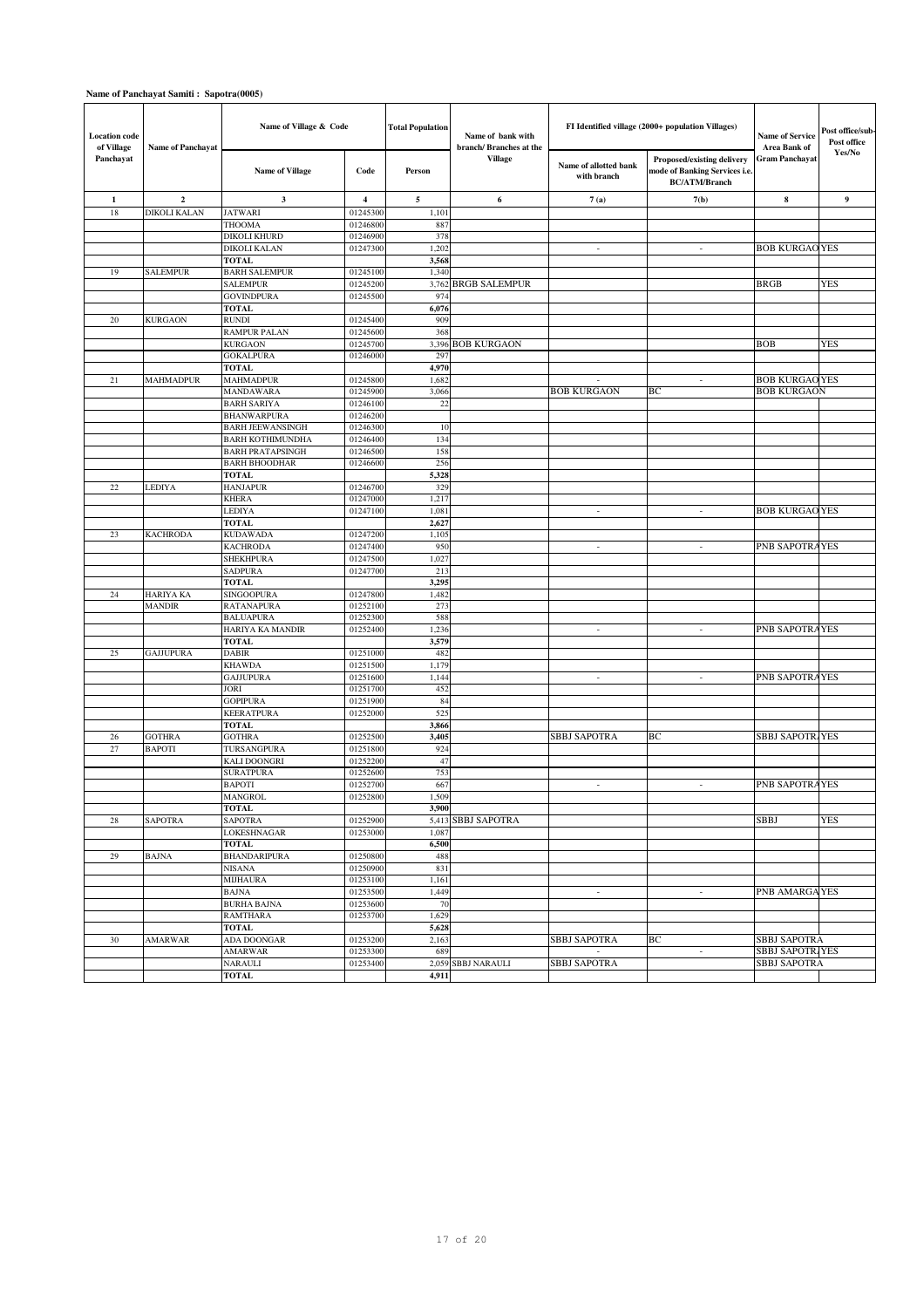| <b>Location</b> code<br>of Village | <b>Name of Panchayat</b> | Name of Village & Code                 |                         | <b>Total Population</b><br>Name of bank with | branch/ Branches at the | FI Identified village (2000+ population Villages) | Name of Service<br>Area Bank of                                                    | Post office/sub-<br>Post office |        |
|------------------------------------|--------------------------|----------------------------------------|-------------------------|----------------------------------------------|-------------------------|---------------------------------------------------|------------------------------------------------------------------------------------|---------------------------------|--------|
| Panchayat                          |                          | <b>Name of Village</b>                 | Code                    | Person                                       | <b>Village</b>          | Name of allotted bank<br>with branch              | Proposed/existing delivery<br>mode of Banking Services i.e<br><b>BC/ATM/Branch</b> | Gram Panchayat                  | Yes/No |
| $\mathbf 1$                        | $\overline{2}$           | 3                                      | $\overline{\mathbf{4}}$ | $\sqrt{5}$                                   | 6                       | 7(a)                                              | 7(b)                                                                               | $\bf8$                          | 9      |
| 31                                 | AMARGARH                 | UNCHI GUWARI                           | 01250500                | 305                                          |                         |                                                   |                                                                                    |                                 |        |
|                                    |                          | <b>AMARGARH</b>                        | 01253800                | 2,774                                        | PNB AMARGARH            |                                                   |                                                                                    | <b>PNB</b>                      | YES    |
|                                    |                          | <b>TOTAL</b>                           |                         | 3,079                                        |                         |                                                   |                                                                                    |                                 |        |
| 32                                 | <b>KALA GURHA</b>        | <b>SIMAR</b>                           | 01250300                | 1,322                                        |                         |                                                   |                                                                                    |                                 |        |
|                                    |                          | KHOH<br>KALA GURHA                     | 01250400<br>01250600    | 498<br>1,505                                 |                         | $\overline{\phantom{a}}$                          | $\sim$                                                                             | PNB AMARGA YES                  |        |
|                                    |                          | <b>GORAHAR</b>                         | 01250700                | 328                                          |                         |                                                   |                                                                                    |                                 |        |
|                                    |                          | <b>TOTAL</b>                           |                         | 3,653                                        |                         |                                                   |                                                                                    |                                 |        |
| 33                                 | <b>DAULATPURA</b>        | <b>DOODHA KI GUWARI</b>                | 01253900                | 111                                          |                         |                                                   |                                                                                    |                                 |        |
|                                    |                          | MATORIYA KI GUWARI                     | 01254000                | 218                                          |                         |                                                   |                                                                                    |                                 |        |
|                                    |                          | <b>DAULATPURA</b>                      | 01254100                | 1,517                                        |                         | ÷,                                                | $\overline{a}$                                                                     | PNB AMARGA YES                  |        |
|                                    |                          | NAINIYA KI GUWARI                      | 01254200                | 855                                          |                         |                                                   |                                                                                    |                                 |        |
|                                    |                          | <b>PATIPURA</b>                        | 01254300                | 111                                          |                         |                                                   |                                                                                    |                                 |        |
|                                    |                          | RASEELPUR JAGA                         | 01254400                | 102                                          |                         |                                                   |                                                                                    |                                 |        |
|                                    |                          | RASEELPUR SHRIJI                       | 01254500                |                                              |                         |                                                   |                                                                                    |                                 |        |
|                                    |                          | <b>RAWATPURA</b>                       | 01255200                | 438                                          |                         |                                                   |                                                                                    |                                 |        |
|                                    |                          | <b>BAHARDA</b>                         | 01255300                | 430                                          |                         |                                                   |                                                                                    |                                 |        |
|                                    |                          | CHORIYA KHATA                          | 01255400                | 438                                          |                         |                                                   |                                                                                    |                                 |        |
|                                    |                          | <b>CHORKA KHURD</b>                    | 01255500                | 69                                           |                         |                                                   |                                                                                    |                                 |        |
|                                    |                          | CHAURKA KALAN                          | 01255600                | 313                                          |                         |                                                   |                                                                                    |                                 |        |
|                                    |                          | <b>JAMOONI</b>                         | 01255700                |                                              |                         |                                                   |                                                                                    |                                 |        |
| 34                                 | NIBHAIRA                 | <b>TOTAL</b><br><b>MARMADA</b>         | 01254600                | 4,602<br>865                                 |                         |                                                   |                                                                                    |                                 |        |
|                                    |                          | RAIBELI JAGMAN                         | 01254700                | 188                                          |                         |                                                   |                                                                                    |                                 |        |
|                                    |                          | <b>KHIJOORA</b>                        | 01254800                | 157                                          |                         |                                                   |                                                                                    |                                 |        |
|                                    |                          | VEERAM KI GUWARI                       | 01254900                | 195                                          |                         |                                                   |                                                                                    |                                 |        |
|                                    |                          | NIBHAIRA                               | 01255000                | 778                                          |                         | $\sim$                                            | $\sim$                                                                             | <b>BOB KARANP YES</b>           |        |
|                                    |                          | <b>MORAICHI</b>                        | 01255100                | 259                                          |                         |                                                   |                                                                                    |                                 |        |
|                                    |                          | ASHA KI GUWARI                         | 01256700                | 316                                          |                         |                                                   |                                                                                    |                                 |        |
|                                    |                          | <b>BHAIRONPUR</b>                      | 01256900                | 334                                          |                         |                                                   |                                                                                    |                                 |        |
|                                    |                          | <b>TOTAL</b>                           |                         | 3,092                                        |                         |                                                   |                                                                                    |                                 |        |
| 35                                 | <b>NANPUR</b>            | CHAURGHAN                              | 01256400                | 1,072                                        |                         |                                                   |                                                                                    |                                 |        |
|                                    |                          | <b>BHARPURA</b>                        | 01256500                | 161                                          |                         |                                                   |                                                                                    |                                 |        |
|                                    |                          | <b>AMRAPUR</b>                         | 01256600                | 891                                          |                         |                                                   |                                                                                    |                                 |        |
|                                    |                          | NANPUR                                 | 01257000                | 549                                          |                         | $\overline{\phantom{a}}$                          | $\sim$                                                                             | <b>BOB KARANP YES</b>           |        |
|                                    |                          | <b>CHIRCHIRI</b>                       | 01257100                | 325                                          |                         |                                                   |                                                                                    |                                 |        |
|                                    |                          | MANKI<br><b>KAMOKHARI</b>              | 01257400<br>01257500    | 114<br>364                                   |                         |                                                   |                                                                                    |                                 |        |
|                                    |                          | <b>DONGARI</b>                         | 01257600                | 649                                          |                         |                                                   |                                                                                    |                                 |        |
|                                    |                          | DANGARIYA                              | 01257700                | 630                                          |                         |                                                   |                                                                                    |                                 |        |
|                                    |                          | <b>KANKRA</b>                          | 01257800                | 129                                          |                         |                                                   |                                                                                    |                                 |        |
|                                    |                          | <b>TOTAL</b>                           |                         | 4,884                                        |                         |                                                   |                                                                                    |                                 |        |
| 36                                 | MAHARAJPURA              | <b>GHATA</b>                           | 01257300                |                                              |                         |                                                   |                                                                                    |                                 |        |
|                                    |                          | <b>KANARDA</b>                         | 01255800                | 1,154                                        |                         |                                                   |                                                                                    |                                 |        |
|                                    |                          | <b>BILWAS</b>                          | 01255900                |                                              |                         |                                                   |                                                                                    |                                 |        |
|                                    |                          | <b>CHACHERI</b>                        | 01256000                | 419                                          |                         |                                                   |                                                                                    |                                 |        |
|                                    |                          | MAHARAJPURA                            | 01256100                | 268                                          |                         | $\sim$                                            | $\sim$                                                                             | <b>BOB KARANP YES</b>           |        |
|                                    |                          | <b>HASANPURA</b>                       | 01256200                | 207                                          |                         |                                                   |                                                                                    |                                 |        |
|                                    |                          | GOTA                                   | 01256300                | 262                                          |                         |                                                   |                                                                                    |                                 |        |
|                                    |                          | <b>AKORIYA</b>                         | 01257200                |                                              |                         |                                                   |                                                                                    |                                 |        |
|                                    |                          | <b>TOTAL</b>                           |                         | 2,310                                        |                         |                                                   |                                                                                    |                                 |        |
| 37                                 | <b>KARANPUR</b>          | <b>MAHAL DHANKRI</b>                   | 01256800                | 675                                          | 2,888 BOB KARANPUR      |                                                   |                                                                                    | <b>BOB</b>                      |        |
|                                    |                          | <b>KARANPUR</b><br><b>KAPOOR KHERA</b> | 01257900<br>01258000    |                                              |                         |                                                   |                                                                                    |                                 | YES    |
|                                    |                          | <b>GARHI KA GAON</b>                   | 01258200                | 1,542                                        |                         |                                                   |                                                                                    |                                 |        |
|                                    |                          | <b>TOTAL</b>                           |                         | 5,105                                        |                         |                                                   |                                                                                    |                                 |        |
|                                    |                          |                                        |                         |                                              |                         |                                                   |                                                                                    |                                 |        |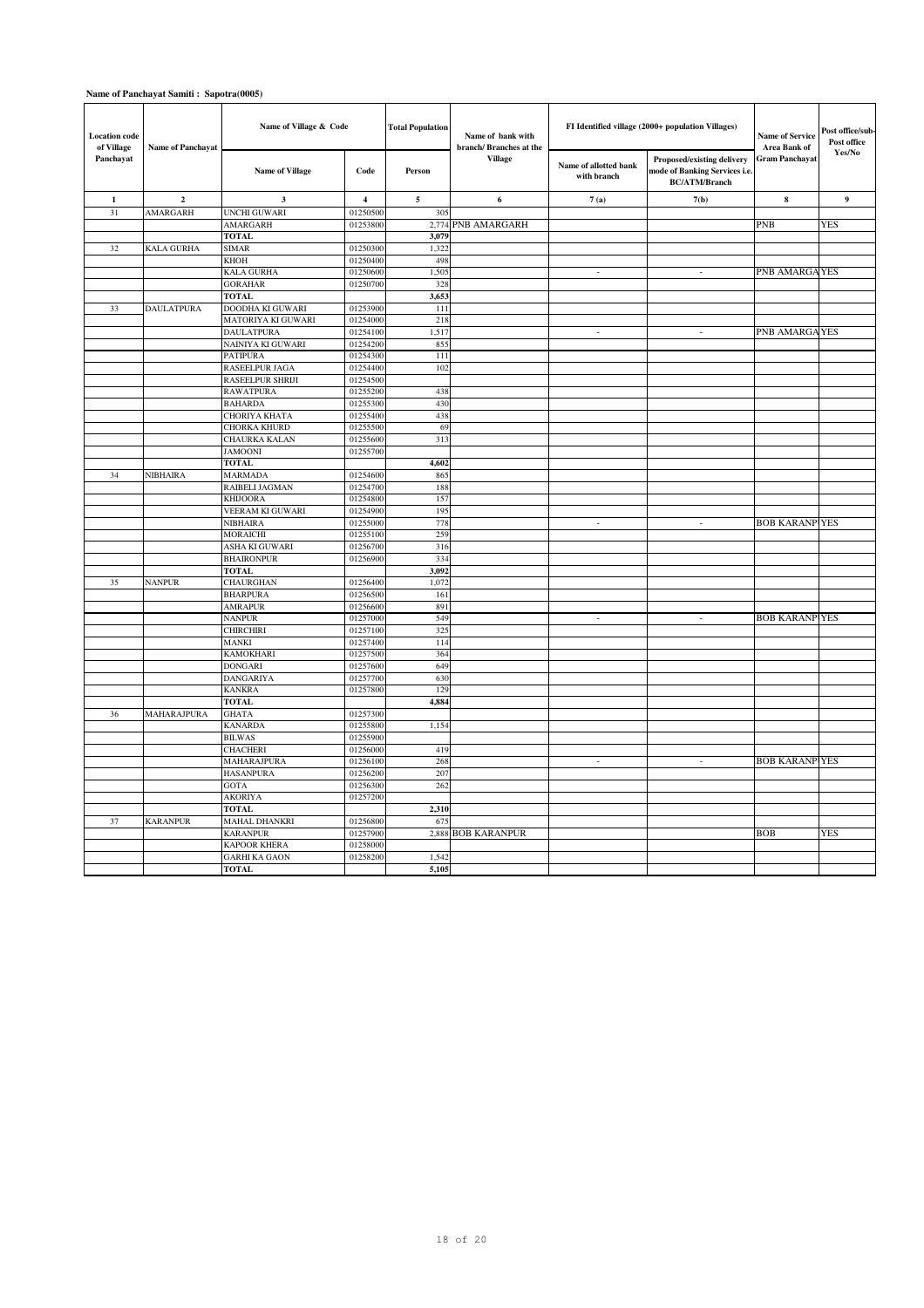| <b>Location</b> code<br>of Village | <b>Name of Panchayat</b> | Name of Village & Code                |                         | <b>Total Population</b> | Name of bank with<br>branch/ Branches at the | FI Identified village (2000+ population Villages) | <b>Name of Service</b><br>Area Bank of                                              | Post office/sub-<br>Post office<br>${\bf Yes/No}$ |                  |
|------------------------------------|--------------------------|---------------------------------------|-------------------------|-------------------------|----------------------------------------------|---------------------------------------------------|-------------------------------------------------------------------------------------|---------------------------------------------------|------------------|
| Panchayat                          |                          | <b>Name of Village</b>                | Code                    | Person                  | <b>Village</b>                               | Name of allotted bank<br>with branch              | Proposed/existing delivery<br>mode of Banking Services i.e.<br><b>BC/ATM/Branch</b> | <b>Gram Panchayat</b>                             |                  |
| $\mathbf{1}$                       | $\overline{2}$           | $\mathbf{3}$                          | $\overline{\mathbf{4}}$ | $\sim$                  | 6                                            | 7(a)                                              | 7(b)                                                                                | 8                                                 | $\boldsymbol{9}$ |
| 38                                 | <b>TODA</b>              | DHUSAI                                | 01258100                | 516                     |                                              |                                                   |                                                                                     |                                                   |                  |
|                                    |                          | <b>KARAI</b>                          | 01258300                | 1,19:                   |                                              |                                                   |                                                                                     |                                                   |                  |
|                                    |                          | TODA                                  | 01259900                | 644                     |                                              | $\overline{\phantom{a}}$                          | $\overline{\phantom{a}}$                                                            | <b>BOB KARANP YES</b>                             |                  |
|                                    |                          | <b>SIMARA</b><br><b>TOTAL</b>         | 01260000                | 920<br>3,275            |                                              |                                                   |                                                                                     |                                                   |                  |
| 39                                 | <b>RAHIR</b>             | RAHIR                                 | 01258400                | 1,407                   |                                              | $\overline{\phantom{a}}$                          | $\overline{\phantom{a}}$                                                            | <b>BOB KARANP YES</b>                             |                  |
|                                    |                          | ALWAT KI GUWARI                       | 01258500                | 473                     |                                              |                                                   |                                                                                     |                                                   |                  |
|                                    |                          | CHAUBE KI GUWARI                      | 01258600                | 410                     |                                              |                                                   |                                                                                     |                                                   |                  |
|                                    |                          | <b>BIJAUDE KI GUWARI</b>              | 01258900                |                         |                                              |                                                   |                                                                                     |                                                   |                  |
|                                    |                          | <b>SONPURA</b>                        | 01259000                | 78                      |                                              |                                                   |                                                                                     |                                                   |                  |
|                                    |                          | AMRE KI GUWARI                        | 01259200                | 984                     |                                              |                                                   |                                                                                     |                                                   |                  |
|                                    |                          | KOORAT KI GUWARI<br><b>MANIKPURA</b>  | 01259300<br>01259800    | 74<br>94                |                                              |                                                   |                                                                                     |                                                   |                  |
|                                    |                          | <b>TOTAL</b>                          |                         | 3,520                   |                                              |                                                   |                                                                                     |                                                   |                  |
| 40                                 | <b>BAHADARPUR</b>        | <b>BAHADARPUR</b>                     | 01258700                | 3,429                   |                                              | <b>SBBJ KARAULI</b>                               | BС                                                                                  | <b>SBBJ KARAUL YES</b>                            |                  |
|                                    |                          | <b>MANDI BHAT</b>                     | 01258800                | 169                     |                                              |                                                   |                                                                                     |                                                   |                  |
|                                    |                          | RAIBELI MATHUREKI                     | 01259100                | 231                     |                                              |                                                   |                                                                                     |                                                   |                  |
|                                    |                          | <b>TOTAL</b>                          |                         | 3,829                   |                                              |                                                   |                                                                                     |                                                   |                  |
| 41                                 | <b>KASED</b>             | PEEPAL GUWARI                         | 01259400                | 129                     |                                              |                                                   |                                                                                     |                                                   |                  |
|                                    |                          | <b>CHIRMIL</b><br>DAVAR KHARGAMANSHAH | 01259500<br>01259600    | 113                     |                                              |                                                   |                                                                                     |                                                   |                  |
|                                    |                          | ARORA                                 | 01259700                | 1,600                   |                                              |                                                   |                                                                                     |                                                   |                  |
|                                    |                          | KASED                                 | 01260100                | 2,370                   |                                              | <b>BOB MANDRAYL</b>                               | BС                                                                                  | <b>BOB MANDRAYES</b>                              |                  |
|                                    |                          | <b>TOTAL</b>                          |                         | 4,212                   |                                              |                                                   |                                                                                     |                                                   |                  |
| 42                                 | <b>BUGDAR</b>            | <b>GARHI KA GAON</b>                  | 01237800                | 1,728                   |                                              |                                                   |                                                                                     |                                                   |                  |
|                                    |                          | <b>BUGDAR</b>                         | 01238800                | 3,824                   |                                              | <b>SBBJ KARAULI</b>                               | BC                                                                                  | <b>SBBJ KARAUL YES</b>                            |                  |
|                                    |                          | <b>TOTAL</b>                          |                         | 5,552                   |                                              |                                                   |                                                                                     |                                                   |                  |
| 43                                 | LANGRA                   | <b>KANCHANPUR</b>                     | 01237900                | 204                     |                                              |                                                   |                                                                                     |                                                   |                  |
|                                    |                          | LANGRA<br><b>TOTAL</b>                | 01238700                | 3,415<br>3,619          |                                              | <b>SBBJ KARAULI</b>                               | ВC                                                                                  | <b>SBBJ KARAULYES</b>                             |                  |
| 44                                 | <b>GURDAH</b>            | <b>GURDAH</b>                         | 01238300                | 3,374                   |                                              | <b>SBBJ KARAULI</b>                               | ВC                                                                                  | <b>SBBJ KARAUL YES</b>                            |                  |
| 45                                 | <b>BHANKRI</b>           | <b>BHANKRI</b>                        | 01238200                | 4,599                   |                                              | <b>SBBJ KARAULI</b>                               | BC                                                                                  | SBBJ KARAUL YES                                   |                  |
| 46                                 | OND                      | OND                                   | 01242000                | 2,172                   |                                              | BRGB MANDRAYAL                                    | BC                                                                                  | <b>BRGB MANDRYES</b>                              |                  |
|                                    |                          | <b>BHERET</b>                         | 01242100                | 445                     |                                              |                                                   |                                                                                     |                                                   |                  |
|                                    |                          | MAR KA KUA                            | 01242200                | 634                     |                                              |                                                   |                                                                                     |                                                   |                  |
|                                    |                          | <b>DARGAWAN</b>                       | 01242700                | 1,909                   |                                              |                                                   |                                                                                     |                                                   |                  |
| 47                                 | <b>CHANDELIPURA</b>      | <b>TOTAL</b><br><b>MANAKHUR</b>       | 01241600                | 5,160<br>1,145          |                                              |                                                   |                                                                                     |                                                   |                  |
|                                    |                          | CHANDELIPURA                          | 01241700                | 1,243                   |                                              | $\overline{\phantom{a}}$                          | $\sim$                                                                              | <b>BOB MANDRAYES</b>                              |                  |
|                                    |                          | <b>DARURA</b>                         | 01241800                | 156                     |                                              |                                                   |                                                                                     |                                                   |                  |
|                                    |                          | <b>MUREELA</b>                        | 01241900                | 136                     |                                              |                                                   |                                                                                     |                                                   |                  |
|                                    |                          | <b>TOTAL</b>                          |                         | 2,680                   |                                              |                                                   |                                                                                     |                                                   |                  |
| 48                                 | RODHAI                   | <b>KALAKHET</b>                       | 01239000                |                         |                                              |                                                   |                                                                                     |                                                   |                  |
|                                    |                          | <b>CHHAWRIPURA</b>                    | 01239100                |                         |                                              |                                                   |                                                                                     |                                                   |                  |
|                                    |                          | <b>CHANDELI</b><br>RODHAI             | 01239200<br>01239300    | 1,102<br>4,720          |                                              | <b>BOB MANDRAYL</b>                               | BС                                                                                  | <b>BOB MANDRAYES</b>                              |                  |
|                                    |                          | <b>TOTAL</b>                          |                         | 5,822                   |                                              |                                                   |                                                                                     |                                                   |                  |
| 49                                 | <b>MANDRAIL</b>          | <b>BHOJPUR</b>                        | 01240500                | 42                      |                                              |                                                   |                                                                                     |                                                   |                  |
|                                    |                          | <b>MANDRAIL</b>                       | 01240600                | 7,380                   | <b>BOB MANDRAYAL</b>                         |                                                   |                                                                                     | <b>BOB MANDRAYES</b>                              |                  |
|                                    |                          |                                       |                         | 7,422                   |                                              |                                                   |                                                                                     |                                                   |                  |
| 50                                 | <b>MOGEPURA</b>          | <b>JARGARHPURA</b>                    | 01239700<br>01239800    | 733                     |                                              |                                                   |                                                                                     |                                                   |                  |
|                                    |                          | <b>KHIRKAN</b><br><b>MOGEPURA</b>     | 01239900                | 832<br>1,121            |                                              | $\overline{\phantom{a}}$                          | $\sim$                                                                              | <b>BOB MANDRAYES</b>                              |                  |
|                                    |                          | <b>NAYAGAON</b>                       | 01240200                | 726                     |                                              |                                                   |                                                                                     |                                                   |                  |
|                                    |                          | <b>TOTAL</b>                          |                         | 3,412                   |                                              |                                                   |                                                                                     |                                                   |                  |
| 51                                 | <b>NEEDAR</b>            | <b>DOYLEPURA</b>                      | 01238900                | 252                     |                                              |                                                   |                                                                                     |                                                   |                  |
|                                    |                          | <b>GURJA</b>                          | 01239400                | 128                     |                                              |                                                   |                                                                                     |                                                   |                  |
|                                    |                          | <b>SHYAMPUR</b>                       | 01239500                | 778                     |                                              |                                                   |                                                                                     |                                                   |                  |
|                                    |                          | <b>NEEDAR</b><br><b>FIROZPUR</b>      | 01239600<br>01240700    | 2,535<br>757            |                                              | BRGB MANDRAYAL                                    | ВC                                                                                  | <b>BRGB MANDRYES</b>                              |                  |
|                                    |                          | <b>JHAREELA</b>                       | 01240800                |                         |                                              |                                                   |                                                                                     |                                                   |                  |
|                                    |                          | <b>GHATOOLI</b>                       | 01240900                | 446                     |                                              |                                                   |                                                                                     |                                                   |                  |
|                                    |                          | <b>CHAINAPURA</b>                     | 01241000                | 74                      |                                              |                                                   |                                                                                     |                                                   |                  |
|                                    |                          | TOTAL                                 |                         | 4,970                   |                                              |                                                   |                                                                                     |                                                   |                  |
| 52                                 | <b>RANIPURA</b>          | <b>CHAK MANDRAIL</b>                  | 01240000                |                         |                                              |                                                   |                                                                                     |                                                   |                  |
|                                    |                          | <b>GARHWAR</b>                        | 01240100                | 212                     |                                              |                                                   |                                                                                     |                                                   |                  |
|                                    |                          | <b>MAKANPUR</b><br><b>BHATTPURA</b>   | 01240300<br>01240400    | 131<br>633              |                                              |                                                   |                                                                                     |                                                   |                  |
|                                    |                          | RANIPURA                              | 01243200                | 1,843                   |                                              | $\overline{\phantom{a}}$                          | $\overline{\phantom{a}}$                                                            | <b>BRGB MANDRYES</b>                              |                  |
|                                    |                          | <b>TOTAL</b>                          |                         | 2,819                   |                                              |                                                   |                                                                                     |                                                   |                  |
|                                    |                          |                                       |                         |                         |                                              |                                                   |                                                                                     |                                                   |                  |